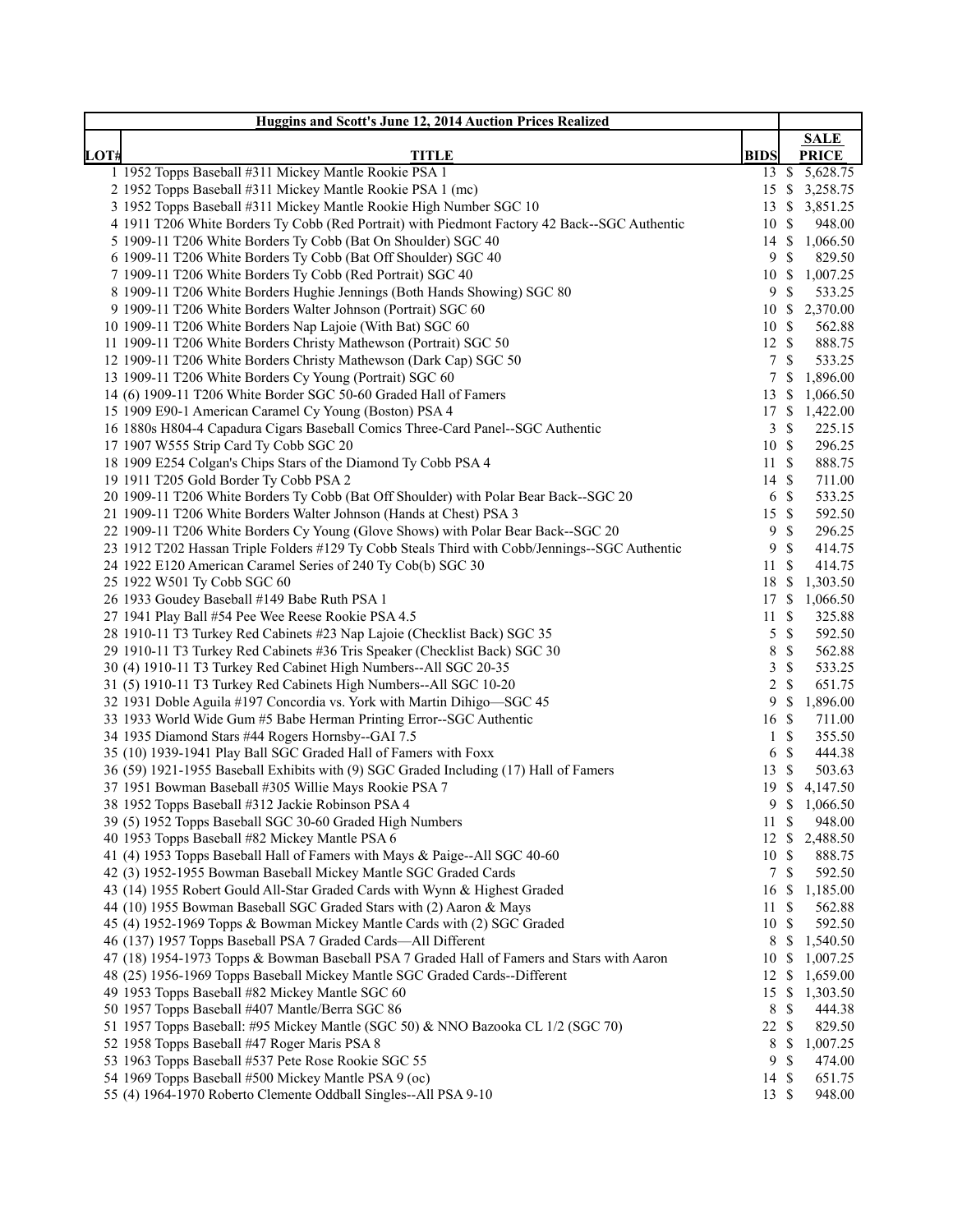| 56 (12) 1959-1972 Singles Collection Each Featuring Roberto Clemente--All PSA 8                          | 7S               |                           | 592.50   |
|----------------------------------------------------------------------------------------------------------|------------------|---------------------------|----------|
| 57 (13) 1957-1972 Roberto Clemente PSA Graded Cards with Oddball                                         | 12 \$            |                           | 948.00   |
| 58 (11) 1960-1970 Topps Baseball Hall of Famers & Stars--All PSA 8                                       | 10 \$            |                           | 562.88   |
| 59 (16) 1957-1969 Topps Baseball Mickey Mantle SGC 60-80 Graded Singles--Different                       | 9                | $\mathbf{\$}$             | 1,303.50 |
| 60 1968 Topps #280 Mickey Mantle--GAI 9.5                                                                | 6                | $\mathbb{S}$              | 888.75   |
| 61 (35) 1955-1969 Topps Baseball PSA & SGC Graded Cards with 1955 Topps Mays                             | 14               | $\mathcal{S}$             | 888.75   |
| 62 (42) 1951-1972 Topps & Bowman Baseball Graded Cards with Aaron, Clemente, Mays & Rose                 | 11               | $\mathbb{S}$              | 948.00   |
| 63 1980 Charlotte O's Police Orange Border Cal Ripken Jr. BVG 4.5                                        | 21               | $\mathbb{S}$              | 6,517.50 |
| 64 1990 Topps Baseball #USA Glossy (White House) George Bush BGS 8.5                                     | 9                | $\mathbb{S}$              | 3,851.25 |
| 65 1991 Topps Baseball Desert Shield Complete Set of (792) Cards                                         | 19               | <sup>\$</sup>             | 2,133.00 |
| 66 1927 Baseball Exhibits Complete Set (64/64) with (4) SGC Graded Including Gehrig & Ruth               | 14               | <sup>\$</sup>             | 2,962.50 |
| 67 1937 Dixie Lids Baseball Master Set (8/8) with Tabs                                                   | $\overline{4}$   | $\mathbb{S}$              | 385.13   |
| 68 1937 Dixie Lids Baseball Small Near Set (3/4) Plus (6) Multi-Sport Cards                              | 2                | $\mathcal{S}$             | 248.85   |
| 69 1938 Dixie Lids Baseball & Football Sets with Baugh, Feller, Foxx & Nagurski                          | 5                | $\boldsymbol{\mathsf{S}}$ | 296.25   |
| 70 1939 Centennial of Baseball Stamps Complete PSA Graded Set (25/25)                                    | 11               | $\mathbb{S}$              | 829.50   |
| 71 1941 W754 St. Louis Cardinals Team Issue Set of (29) Cards                                            | 3                | $\mathbb{S}$              | 201.45   |
| 72 1948 Bowman Baseball Near Set of (38/48) Cards with Berra & Musial Rookies                            | 9                | $\mathcal{S}$             | 533.25   |
| 73 1950 Bowman Baseball Complete Set (252/252)                                                           | 12S              |                           | 1,422.00 |
| 74 1950-1954 Callahan Hall of Fame Near Set (72/82) Plus Variation Including Box                         | 21 \$            |                           | 1,303.50 |
| 75 1953 Topps Baseball Complete Set of (274) Cards                                                       | 13 \$            |                           | 1,540.50 |
| 76 1951 Topps Red Back Complete Set of (26/26) Two-Card Panels-All SGC                                   | 13S              |                           | 2,725.50 |
| 77 1953 Bowman Color Baseball Complete Set (160/160)                                                     | 21               | -S                        | 1,896.00 |
| 78 1954 Dixie Lids Baseball Near Master Set of (29/36) Cards—Includes Each Player on Checklist           | $\mathbf{1}$     | $\mathbb{S}$              | 474.00   |
| 79 1955 Topps Double Header Complete Graded Set of (66) Cards--#10 on PSA Registry                       | 12S              |                           | 3,258.75 |
| 80 1954 Bowman Baseball Near Set of (223/224) Cards                                                      | 7S               |                           | 1,007.25 |
| 81 1954 Red Man Tobacco Baseball Near Master Set of (53/54) Cards with Tabs Including All Variations     | 10S              |                           | 1,125.75 |
| 82 1958 Hires Root Beer Complete Set of (66) Cards without Tabs                                          | 13               | -S                        | 1,777.50 |
| 83 1959 Fleer Ted Williams Complete Set of (80) Cards with #68 Ted Signs SGC 60                          | 29               | \$                        | 2,133.00 |
| 84 1959 Topps Baseball Complete Set of (572) Cards With (4) SGC Graded Stars Including SGC 88 Mays & SC  | $23 \text{ }$ \$ |                           | 2,014.50 |
| 85 1960 Topps Baseball Complete Set (572/572) Including (6) PSA Graded Stars—Sharp!                      | $23 \text{ }$ \$ |                           | 4,147.50 |
| 86 1961 Fleer Greats Baseball First Series #1-89 Set in Album--Sharp!                                    | $25 \text{ }$ \$ |                           | 1,007.25 |
| 87 1964 Topps Baseball Complete Set (587/587) with (4) SGC Graded Stars Including SGC 88 Rose            | 15               | -S                        | 1,303.50 |
| 88 1964 Topps Baseball Near Set of (532/587) Cards                                                       | 9                | $\mathbb{S}$              | 651.75   |
| 89 1965 Topps Baseball Complete Set of (598/598) Cards With (2) SGC Graded Mantle                        | 19               | -\$                       | 1,777.50 |
| 90 1968 O-Pee-Chee Baseball Complete Set of (196) Cards with PSA 6 Ryan RC                               | 20 \$            |                           | 1,777.50 |
| 91 1968 Topps Baseball Complete Set of (598) Cards                                                       | 13 \$            |                           | 1,007.25 |
| 92 1969 Topps Baseball Complete Set of (664/664) Cards                                                   | 14 \$            |                           | 770.25   |
| 93 1970 Topps Baseball Near Set of (715/720) Cards Plus (50) Dupes                                       | 15S              |                           | 829.50   |
| 94 1970 Topps Baseball Complete Set of (720) Cards                                                       | 13 \$            |                           | 711.00   |
| 95 1964 & 1971 Topps Baseball Coins Complete Sets                                                        | 13               | -S                        | 711.00   |
| 96 (5) 1973-1979 Topps Baseball Complete Sets                                                            | 20 \$            |                           | 1,659.00 |
| 97 (17) 1970-1981 Kellogg's Baseball Complete/Near Sets with (2) 1970 Complete                           |                  |                           | 1,185.00 |
|                                                                                                          | 22 \$<br>20 \$   |                           |          |
| 98 1973 Topps Baseball Complete Set (660/660) with (23) PSA Graded                                       |                  |                           | 1,540.50 |
| 99 (7) 1973-1977 Topps Baseball Complete/Near Sets                                                       | 18 \$            |                           | 1,185.00 |
| 100 (5) 1974-1979 Topps Baseball Complete Sets                                                           | 16               | -\$                       | 888.75   |
| 101 (26) 1972-1982 Kellogg's 3-D Baseball Complete Sets                                                  | 26               | \$                        | 1,303.50 |
| 102 (5) 1974-1979 Topps Baseball Near Sets                                                               | 9                | S                         | 533.25   |
| 103 (4) Perez-Steele Great Moments & Celebration Complete Sets                                           | 9                | $\mathbf{\$}$             | 414.75   |
| 104 (22) 1980-1987 Baseball Sets & Wax Boxes                                                             | 11               | $\boldsymbol{\mathsf{S}}$ | 711.00   |
| 105 (50) 1981-2009 Baseball Complete Sets                                                                | 8                | \$                        | 503.63   |
| 106 (83) 1909-11 T205 Gold Borders & T206 White Borders with (28) Graded Including Hall of Famers & Mino | 21               | \$                        | 2,014.50 |
| 107 (98) 1909-11 T206 White Border Singles with (8) Hall of Famers & Southern Leaguer--Different         | 23               | \$                        | 2,844.00 |
| 108 (23) 1922 V61-2 Neilson's Chocolates Singles with (5) Hall of Famers Including PSA 3 Alexander       | 21               | -\$                       | 948.00   |
| 109 (137) 1909-1941 Pre-War Cards with T206, Goudey, Play Ball & Double Play                             | 18               | $\mathbb{S}$              | 1,066.50 |
| 110 (68) 1914-1948 Vintage Baseball Grab Bag with (14) Hall of Famers & (4) Graded                       | 12               | -S                        | 651.75   |
| 111 (78) 1909-1954 Baseball Card Grab Bag with (21) Tobacco/Caramel Cards                                | 20 \$            |                           | 592.50   |
| 112 (35) 1939 Play Ball Salesman Samples with (5) Hall of Famers Including (2) Graded                    | 4                | \$                        | 444.38   |
| 113 1900-1989 Baseball Card Grab Bag of (142) Cards with Stars Including (22) PSA Graded                 | 11               | \$                        | 1,185.00 |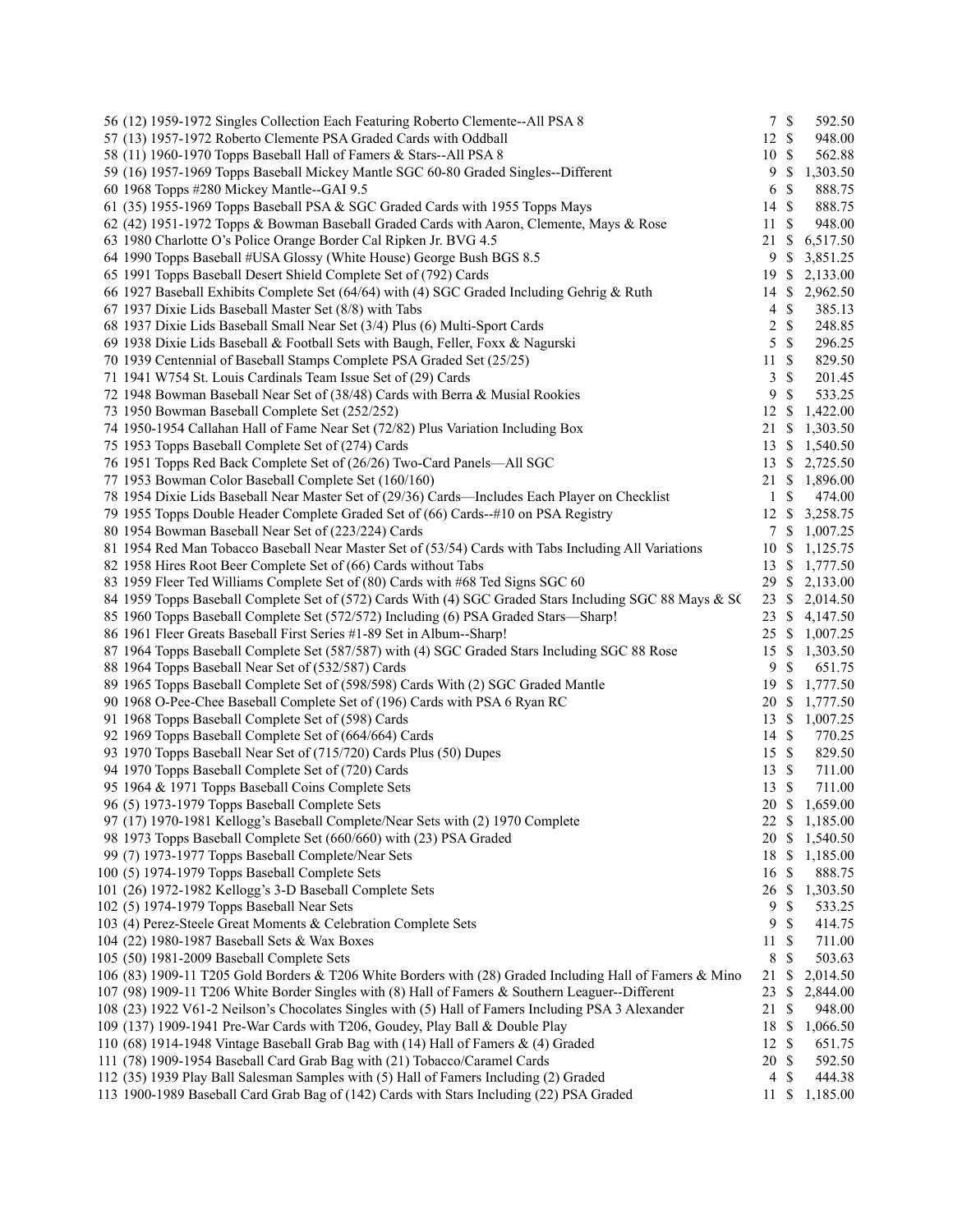| 114 (41) 1921-1966 Baseball Exhibits with Ted Williams                                                                                                           | $\overline{c}$   | $\mathbb{S}$  | 130.35                   |
|------------------------------------------------------------------------------------------------------------------------------------------------------------------|------------------|---------------|--------------------------|
| 115 (277) 1936-1979 Baseball Singles Collection with Many Hall of Famers & Stars Including Mantle                                                                | 5                | $\mathbb{S}$  | 225.15                   |
| 116 1950 JCM21 Japanese Baseball Menko Uncut Sheet with Babe Ruth                                                                                                | 5                | $\mathcal{S}$ | 189.60                   |
| 117 (6) 1950 Drake's Cookies Baseball Singles with Doerr, Hodges & Reese                                                                                         | 1                | $\mathbb{S}$  | 237.00                   |
| 118 (5) 1950-1952 Royal Desserts Baseball Complete Boxes with (3) Unopened                                                                                       | 10               | $\mathbb{S}$  | 533.25                   |
| 119 (31) 1950-1952 Royal Desserts Baseball Singles with (7) Hall of Famers                                                                                       | 6                | $\mathcal{S}$ | 474.00                   |
| 120 1949 Bowman Baseball Starter Set of (142/240) Cards Plus Two Variations                                                                                      | 3                | $\mathcal{S}$ | 592.50                   |
| 121 1950 Bowman Baseball Partial Set (212/252) with #22 Jackie Robinson                                                                                          | 8                | $\mathbb{S}$  | 1,007.25                 |
| 122 1951 Bowman Baseball Partial Set of (240/324) Cards with Most Stars                                                                                          | 6                | $\mathbb{S}$  | 888.75                   |
| 123 1951 Bowman Baseball Singles Collection of (203) Cards with Ted Williams                                                                                     | 7                | $\mathcal{S}$ | 829.50                   |
| 124 1952 Bowman Baseball Partial Set of (173/252) Cards with Stars                                                                                               | 5                | $\mathcal{S}$ | 711.00                   |
| 125 (2) 1952 Wheaties Tin Trays with Ralph Kiner & Jackie Robinson                                                                                               | 13               | $\mathbb{S}$  | 888.75                   |
| 126 (392) 1952 Topps Baseball #200-310 Singles with (98) Different Players                                                                                       | 15S              |               | 2,251.50                 |
| 127 (205) 1952 Topps Baseball #1-310 Singles with Hall of Famers                                                                                                 | 19 \$            |               | 1,007.25                 |
| 128 (7) 1952 Topps Baseball Stars with Berra & Spahn                                                                                                             | $\overline{4}$   | $\mathbb{S}$  | 385.13                   |
| 129 (18) Different 1952 Topps Baseball High Numbers with Thomson                                                                                                 | 15               | $\mathbb{S}$  | 2,370.00                 |
| 130 (10) 1952 Topps Baseball High Numbers with Herman--Different                                                                                                 | 12               | $\mathbb{S}$  | 829.50                   |
| 131 1952 Topps Baseball: #312 Jackie Robinson (GD) & #314 Roy Campanella (VG)                                                                                    |                  |               | 19 \$ 1,185.00           |
| 132 (29) 1952-1955 Dormand Postcards with (7) Hall of Famers Including Mantle                                                                                    | 6                | $\mathbb{S}$  | 414.75                   |
| 133 1953 Dixie Lids Baseball Starter Set of (11) Different Cards                                                                                                 | 1                | $\mathbb{S}$  | 237.00                   |
| 134 1949-1955 Bowman Baseball Collection of (322) Cards with Stars                                                                                               | 8                | $\mathbb{S}$  | 711.00                   |
| 135 (237) 1949-1953 Bowman Baseball Singles with Stars                                                                                                           | 10               | -S            | 651.75                   |
| 136 1953 Bowman Baseball Color and Black & White Partial/Starter Sets with Mantle                                                                                |                  | 7 S           | 1,007.25                 |
| 137 (160) 1953-1954 Topps & Bowman Baseball Singles with Ted Williams                                                                                            | 11S              |               | 1,896.00                 |
| 138 (245) 1953 Bowman Color & 1955 Bowman Baseball Singles with Many Stars                                                                                       | 11               | \$            | 1,066.50                 |
| 139 1955 Bowman Baseball Partial Set of (251/320) Cards with Aaron, Mantle & Mays                                                                                |                  | 7S            | 770.25                   |
| 140 1955 Esskay Meats Lou Kretlow Complete Box-First Offered!                                                                                                    | 13               | \$            | 2,725.50                 |
| 141 1955 Esskay Meats Walter (Hoot) Evers Complete Box                                                                                                           | 13               | <sup>\$</sup> | 2,725.50                 |
| 142 1954 & 1955 Topps Baseball Collection of (281) Cards with Aaron, Killebrew RC & Williams                                                                     | 16               | <sup>\$</sup> | 1,007.25                 |
| 143 (597) 1951-1956 Topps Baseball Singles with Many Stars Including Mays                                                                                        |                  |               | 18 \$ 1,540.50           |
| 144 (294) 1956 Topps Baseball Cards with Numerous Stars Including Aaron, Clemente & Mays                                                                         |                  |               | 14 \$ 1,540.50           |
| 145 (189) 1939-1966 Baseball Exhibits with (2) Mantle & Shortprints Plus 1962 Stat Back Exhibits Near Set (28.                                                   | 35S              |               | 3,555.00                 |
| 146 (181) 1947-1959 Topps, Red Man & Other Baseball Singles with Aaron RC & (2) Kaline RC                                                                        | 9                | - \$          | 1,896.00                 |
| 147 1961-1963 Post Cereal Baseball Near/Starter Set Run with Stars & Shortprints                                                                                 | 18               | <sup>\$</sup> | 1,066.50                 |
| 148 1962 Topps Baseball Partial Set (497/598) Plus One Variation                                                                                                 | 9                | $\mathbb{S}$  | 829.50                   |
| 149 1963 Jell-O Baseball Starter Set of (110/200) Cards with Mantle & Shortprints                                                                                |                  | 7S            | 474.00                   |
| 150 (327) 1953-1954 Topps & Bowman Baseball Singles with Mays                                                                                                    | 12               | $\mathbb{S}$  | 711.00                   |
| 151 (168) 1957 Topps Baseball Singles with Hall of Famers & Stars--Different                                                                                     | 10S              |               | 1,125.75                 |
| 152 (57) 1957 Topps Baseball High-Grade Singles                                                                                                                  |                  |               | 35 \$ 2,251.50           |
| 153 1958 Topps Baseball Starter Set of (284/494) Cards Plus (99) Duplicates with Most Stars                                                                      | 7                | $\mathbb{S}$  | 770.25                   |
| 154 1958 Hires Root Beer Orioles with Tabs Team Set of (9/9) Cards                                                                                               | $\mathbf{1}$     | $\mathcal{S}$ | 237.00                   |
| 155 (61) 1955-1960 Topps & Bowman Baseball Singles with Mantle Plus 1983 Topps Baseball 1952 Reprint Fac                                                         | 13 S             |               | 1,007.25                 |
| 156 (8) 1952 Topps Baseball High Numbers                                                                                                                         | 18               | $\mathbb{S}$  | 888.75                   |
| 157 Scarce 1954 Dixie Lids Billy Hoeft Small-Size Variation                                                                                                      | $\boldsymbol{0}$ | $\mathbb{S}$  | $\overline{\phantom{a}}$ |
| 158 1962 Post Cereal: #124 Joey Jay & #173 Roberto Clemente Blue Line Variations                                                                                 | 6                | $\mathbb{S}$  | 189.60                   |
| 159 1959 Topps Baseball Near Set (526/572) & 1962 Topps Baseball Starter Set (335/598)                                                                           | 12               | \$            | 829.50                   |
| 160 1962 Jell-O Baseball Complete Box with #109 Sandy Koufax                                                                                                     | 7                | $\mathbb{S}$  | 1,422.00                 |
| 161 (331) 1953-1963 Oddball Baseball Food Issues with Johnston Cookies & Post                                                                                    | 16               | <sup>\$</sup> | 1,185.00                 |
|                                                                                                                                                                  | 15               | $\mathbb{S}$  | 651.75                   |
| 162 1961 Topps Baseball Starter Set of (362/587) Cards with Stars<br>163 1964 Topps Giants Baseball Singles Hoard of (741) Cards with Many Hall of Famers        |                  |               |                          |
| 164 (1008) 1967 Dexter Press Baseball Hall of Fame Premiums with Clemente, Kaline, Killebrew and More                                                            | 23               | \$            | 1,066.50                 |
| 165 1960s-70s Postcard Lot of (212) with Dodgers, Yankees & 1968 Dexter Press Set of (77/77)                                                                     | 20               | \$            | 1,540.50                 |
|                                                                                                                                                                  | 18               | \$            | 1,125.75                 |
| 166 (7) 1968 Topps Baseball Action Sticker Full/Partial Strips & Panels                                                                                          | 11               | \$            | 562.88                   |
| 167 (32) Mostly Topps 1956-1973 Roberto Clemente, Mickey Mantle & Sandy Koufax Singles                                                                           | 14               | <sup>\$</sup> | 1,777.50                 |
| 168 (1270) 1955-1990s Baseball Hall of Famers & Stars with Mantle & T. Williams & (56) PSA Graded Cards-                                                         | 26               | <sup>\$</sup> | 4,740.00                 |
| 169 Massive 1958-1979 Topps Baseball Card Collection of (6187) Cards with Several Hundred Stars                                                                  | 22 \$            |               | 1,422.00                 |
| 170 1954-1969 Topps Baseball Collection of (1559) Cards with Stars<br>171 (219) 1957-1979 Topps Baseball Hall of Famers & Stars with Mantle & T. Williams—Loaded |                  |               | 22 \$ 2,133.00           |
|                                                                                                                                                                  |                  |               | 15 \$ 1,303.50           |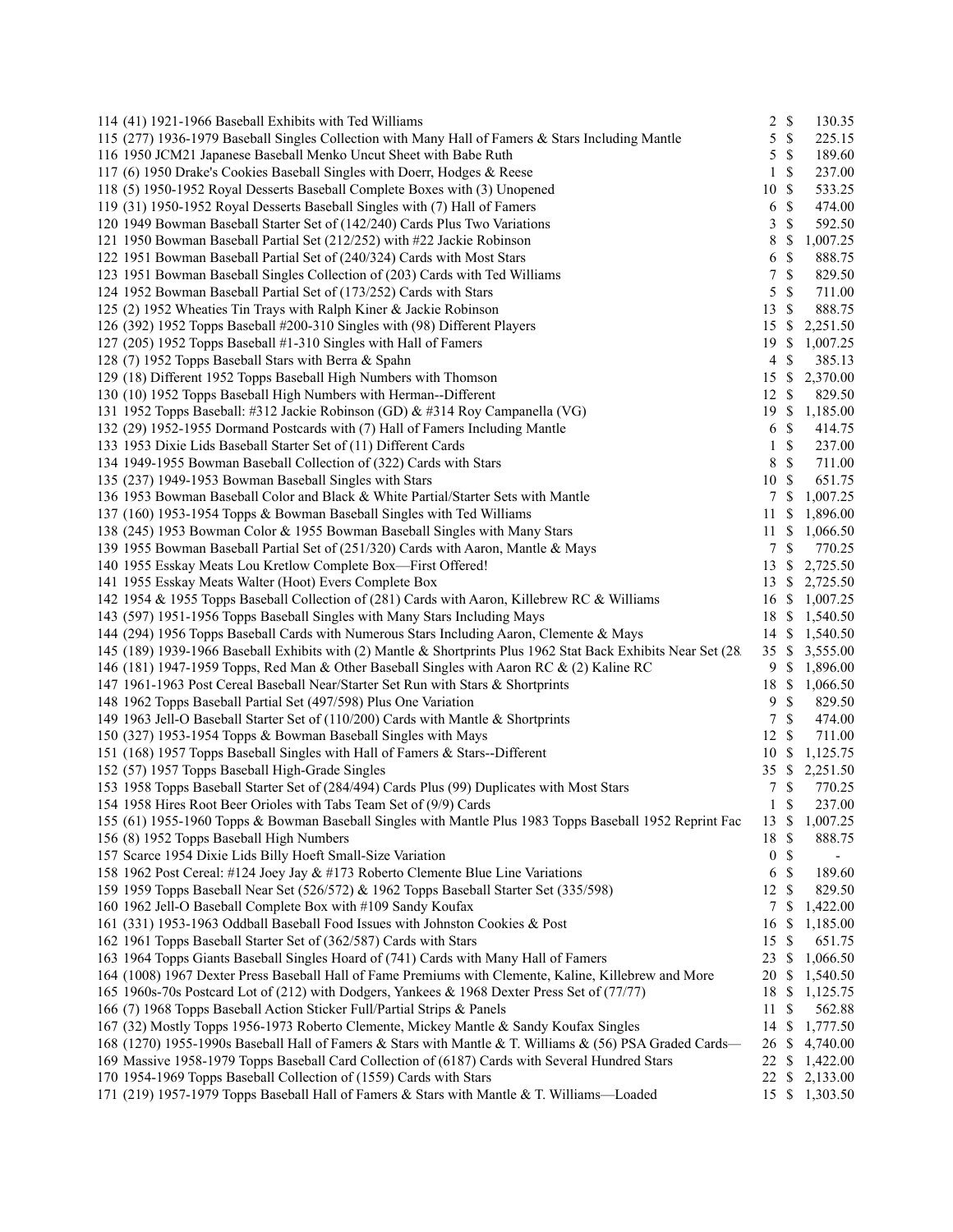| 172 (4238) 1959-1979 Baseball Singles & Set Treasure Chest Including 1964 Topps Giants Set                             | 20 \$            |                              | 1,303.50           |
|------------------------------------------------------------------------------------------------------------------------|------------------|------------------------------|--------------------|
| 173 (259) 1959-1980s Baseball Stars Collection with (43) 1960s-1970s Pete Rose--Loaded                                 | 9                | $\mathbb{S}$                 | 711.00             |
| 174 (34) 1968-1989 Baseball Hall of Fame/Star Rookie Cards with Bench, Ryan & Schmidt                                  | 18               | -S                           | 1,540.50           |
| 175 (1830) 1954-1959 Topps & Bowman Baltimore Orioles Singles                                                          | 25 \$            |                              | 2,607.00           |
| 176 (3801) 1960-1969 Topps Baltimore Orioles Singles Collection with Numerous Stars                                    | 25 \$            |                              | 3,258.75           |
| 177 (3301) 1970-1979 Topps Baltimore Orioles Card Collection with Hundreds of Stars                                    | 15               | $\mathbb{S}$                 | 948.00             |
| 178 (759) 1960-1990s Baltimore Orioles Oddball Treasure Chest                                                          | 9                | $\mathcal{S}$                | 592.50             |
| 179 1950-1959 Baseball Shoebox Collection of (337) Cards with Aaron, DiMaggio, Koufax, Mantle & Williams               | 13 \$            |                              | 888.75             |
| 180 (80) 1948-1971 Topps & Bowman New York Yankees Cards with (4) SGC Graded & (4) Mantle                              | 5                | $\mathbb{S}$                 | 651.75             |
| 181 1951-1973 Topps & Bowman Baseball Collection of (2929) Cards with Stars Including Mays                             | 11               | -S                           | 829.50             |
| 182 1950-1975 Topps & Bowman Baseball Singles Collection of (116) Cards Loaded with Stars                              | 11               | -S                           | 888.75             |
| 183 1953-1979 Baseball Shoebox Collection of (497) Cards with Harmon Killebrew & Brooks Robinson Rookie                | 13               | $\mathcal{S}$                | 1,066.50           |
| 184 (1362) 1957-1975 Mostly Topps Baseball Shoebox Collection with Aaron, Clemente & Mays                              | 9                | $\mathcal{S}$                | 711.00             |
| 185 (16) 1957-1969 Topps Baseball Mickey Mantle Cards                                                                  | $12 \text{ }$ \$ |                              | 1,125.75           |
| 186 (213) 1959-1978 Topps Baseball Brooks Robinson Singles                                                             | 15 \$            |                              | 651.75             |
| 187 (171) 1968-1990s Nolan Ryan Player Collection with Rookie                                                          | 11S              |                              | 770.25             |
| 188 (43) 1957-1989 Baseball Hall of Famers & Star Rookies with Bench, Carew, R. Jackson, Ryan & Yastrzemsk             | 8                | $\mathbb{S}$                 | 592.50             |
| 189 (4948) 1970-1979 Topps Baseball Shoebox Collection with (105) 1974 Topps Washington Variation Cards                | 27               | -S                           | 1,896.00           |
| 190 (9) 1979 Hostess Eddie Murray Color Separation Proofs                                                              | 1                | $\mathcal{S}$                | 118.50             |
| 191 (3419) 1961-1970 Topps Baseball Singles with Several from Vending                                                  | 21               | \$                           | 2,370.00           |
| 192 (740) 1969 Topps Baseball High Numbers from Vending                                                                | 12S              |                              | 533.25             |
| 193 (2700+) 1970 Topps Baseball Cards from Vending                                                                     | 16 \$            |                              | 1,125.75           |
| 194 (593) 1971 Topps Baseball High Numbers from Vending                                                                | 18 \$            |                              | 1,066.50           |
| 195 (16,000+) Mostly 1980s-2000s Baseball Stars & Hall of Famers Including Rookies & Inserts                           | 18 \$            |                              | 829.50             |
| 196 2010 Topps National Chicle #7 Joe Mauer Original Artwork Plus Artist Proof                                         | $\overline{2}$   | $\mathbb{S}$                 | 248.85             |
| 197 (403) 1954-1971 Mostly Topps New York Yankees Cards with (17) Mantle                                               | 17               | -S                           | 1,777.50           |
| 198 (15,300+) 1970-1979 Topps Baseball Cards with (1300+) Hall of Famers                                               | 10               | -S                           | 474.00             |
| 199 (286) 1978-1991 Cal Ripken & Eddie Murray Cards with Minor League, Rookies & (2) Signed Cards                      | 22               | -\$                          | 1,303.50           |
| 200 1980s-1990s Baseball Card Treasure Chest with (69) Sets, (15,000+) Singles with Stars & (169) Wax Packs/l          | 20 \$            |                              | 1,303.50           |
| 201 1967 Topps Baseball Punch-Outs Unopened Cello Pack                                                                 | 13S              |                              | 2,844.00           |
| 202 (7) 1982 & 1983 Donruss Baseball Unopened Wax Boxes                                                                | $16 \text{ }$ \$ |                              | 651.75             |
| 203 1986 Topps Traded Baseball Sealed Case of (100) Sets                                                               | 11S              |                              | 711.00             |
| 204 (21) 1982-1990 Baseball Wax Boxes & Cases                                                                          | 14S              |                              | 770.25             |
| 205 2010 Topps Tribute Legendary Lineups 1955 Brooklyn Dodgers #1/1 Cut Autograph Booklet                              | 10               | -\$                          | 2,014.50           |
| 206 2010 Topps Baseball #661 Stephen Strasburg Certified Auto #1/1 Error                                               | 7                | $\mathbb{S}$                 | 562.88             |
| 207 (15) 2003 LeBron James Rookie Cards with Ultimate Collection Auto-All BGS Graded                                   | 13               | -S                           | 1,540.50           |
| 208 (678) Multi-Sport Modern Certified Autograph/Game-Used Inserts with Luck Auto                                      | 17 \$            |                              | 1,066.50           |
| 209 2012 Panini Treasures Yogi Berra Game-Used Button & 2013 Topps Five Star Sandy Koufax Certified Auto               | 10S              |                              | 474.00             |
| 210 2009 Razor National Convention Ringo Starr Certified Autograph #1/1                                                | 11S              |                              | 592.50             |
| 211 (2) 2009-2010 Leaf & Razor Cut Autographs of Gary Coleman & James Earl Jones--Both #1/1                            | 4                | $\mathbb{S}$                 | 165.90             |
| 212 (4) 2008 & 2009 Bowman Draft AFLAC Certified Autograph Sheets with Bryce Harper                                    | 3                | $\mathcal{S}$                | 260.70             |
| 213 2010 Bowman Draft AFLAC Certified Autograph Uncut Sheet with Dylan Bundy & Jose Fernandez                          | $\overline{c}$   | $\mathbb{S}$                 | 248.85             |
| 214 2011 Bowman Perfect Game Certified Autograph Uncut Sheet with Jameis Winston                                       | 8                | $\mathcal{S}$                | 213.30             |
| 215 (8) Modern New York Yankees Certified Autograph, Game-Used & Rookie Singles with DiMaggio, Gehrig,                 | 17 \$            |                              | 1,422.00           |
| 216 (205) Modern Topps Retro Themed Game-Used/Certified Autographs with Several Hall of Famers                         | 17 \$            |                              | 1,422.00           |
| 217 (24) Modern Baseball & Football Hall of Famer/Star Certified Autographs                                            | 10 \$            |                              | 503.63             |
| 218 (224) Multi-Sport Modern Certified Auto/Game-Used/Insert Collection with Stars                                     | 9                | $\mathbb{S}$                 | 711.00             |
| 219 (12,000+) Modern Multi-Sport Singles Collection with Many Stars & Inserts                                          | 24               | -\$                          | 948.00             |
| 220 (27) 1887-1915 Baltimore Orioles Singles with 1909-11 T206 White Borders Team Set (9/9)                            | 11               | -S                           | 592.50             |
| 221 (1427) 1951-1962 Topps & Bowman Baseball Singles with Near & Partial Sets                                          | 15               | $\mathbb{S}$                 | 888.75             |
| 222 Fred Marsh 1956 Baltimore Orioles Game-Worn Road Jersey - Full Miedema LOA                                         | 6                | $\mathbb{S}$                 | 444.38             |
| 223 1960s Baltimore Clippers Game-Worn Home Sweater - Incredible Wear!                                                 | 21               | $\mathbb{S}$<br>$\mathbb{S}$ | 2,725.50           |
| 224 1889 Brooklyn Bridegrooms vs. Baltimore Orioles Scorebook                                                          | 9                |                              | 592.50             |
| 225 (5) 1947 Baltimore Colts AAFC Inaugural Year Programs & Ticket Stubs                                               | 9                | $\mathbb{S}$                 | 533.25             |
| 226 (11) 1954 Esskay Meats Baltimore Orioles Singles                                                                   | 10               | - \$                         | 1,125.75           |
| 227 (35) 1955-1960 Armour Baseball Coins with (2) Aaron & Mantle<br>228 (3) 1963-1966 Topps Baseball Near/Partial Sets | 10 \$<br>17 \$   |                              | 414.75<br>1,422.00 |
| 229 1967 & 1968 Topps Baseball Near Sets                                                                               | 13S              |                              | 948.00             |
|                                                                                                                        |                  |                              |                    |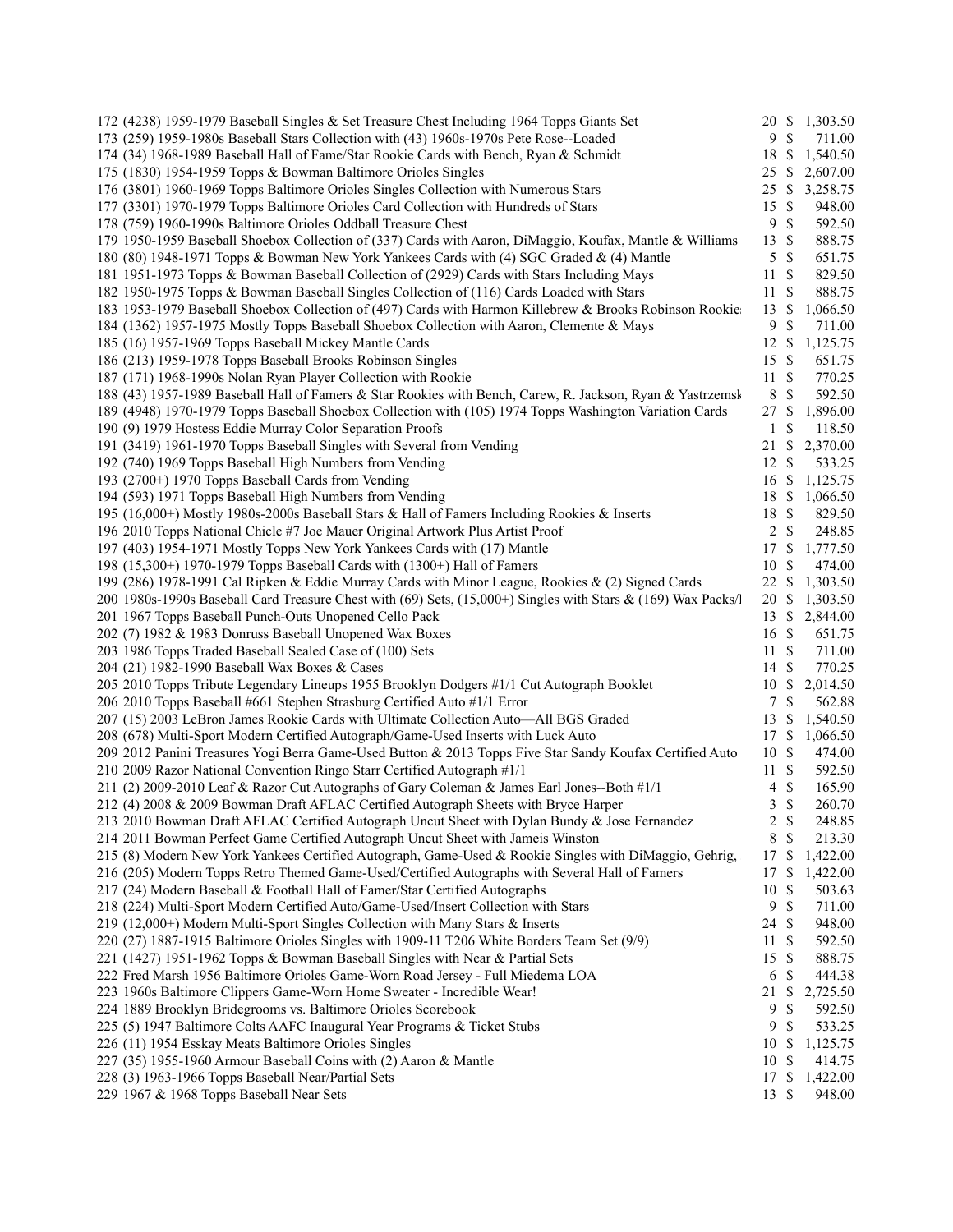| 230 1969 Topps Baseball Near Set of (660/664) Cards                                                        |                  | 7S            | 592.50                   |
|------------------------------------------------------------------------------------------------------------|------------------|---------------|--------------------------|
| 231 (2882) 1963-1971 Topps Baseball Collection with Complete, Near & Partial Sets                          | 11               | \$            | 1,007.25                 |
| 232 1973-1979 Topps Baseball Near/Partial Set Run                                                          | 8                | \$            | 503.63                   |
| 233 1950s Baltimore Orioles Collection of (13) With Rare 1954 Pennant and 1954 Necktie                     | 11               | $\mathcal{S}$ | 474.00                   |
| 234 1966 World Champion Baltimore Orioles Souvenir Lot of (14)                                             | $\overline{4}$   | \$            | 296.25                   |
| 235 Baltimore Orioles Jewelry/Accessory Collection of (6) With 1969 and 1971 Wristwatches                  | 17               | <sup>\$</sup> | 1,007.25                 |
| 236 1954-1972 Baltimore Orioles Pennant Lot of (10) With Very Rare 1969 "World Series Champs" Example      | 5                | \$            | 325.88                   |
| 237 1960-1973 Baltimore Orioles Full-Size Photo Pennant Lot of (10) With Rare 1961 Version                 | 2                | \$            | 260.70                   |
| 238 Baltimore Orioles Minor League Affiliates Game-Worn Jersey Lot of (5) - With Rare 1979 Miami Amigos    | 5                | \$            | 325.88                   |
| 239 Gene "Big Daddy" Lipscomb 1956-1960 Baltimore Colts Game-Worn Cleat With LOA From Lenny Moore          | 6                | \$            | 325.88                   |
| 240 Late-1960s - 1972 Baltimore Colts Game-Worn Sidelines Jacket                                           | 19               | <sup>\$</sup> | 2,962.50                 |
| 241 1985 Baltimore Stars USFL Lot With (3) Game-Worn/Issued Items                                          | 8                | \$            | 444.38                   |
| 242 Baltimore Clippers 1960s Game-Worn AHL Player's Jacket                                                 | 14               | \$            | 829.50                   |
| 243 (2) Baltimore Skipjacks 1990s Game-Worn AHL Sweaters With Bartley and Derksen                          | 5                | \$            | 444.38                   |
| 244 1980s-1990s University of Maryland Basketball Game-Worn and Warm-Up Lot of (5)                         | 1                | \$            | 296.25                   |
| 245 1951-2004 University of Maryland Bowl Game Souvenir Lot of (9) With 1951 Pennant, Ticket Stub and Visi | 7                | \$            | 325.88                   |
| 246 1950s-1970s Baltimore Colts "Smoking and Drinking" Souvenir Lot of (5) With 1958-1959 Lighter and Pew  | 6                | \$            | 444.38                   |
| 247 (4) 1960s Baltimore Colts Bobblehead Dolls With 1962 Black Face                                        | 9                | \$            | 562.88                   |
| 248 Baltimore Colts Souvenir Collection of (18) With Phonograph Records and Transistor Radio               | 5                | \$            | 325.88                   |
|                                                                                                            | 7                | \$            | 355.50                   |
| 249 Baltimore Colts "Gameday" Lot of (7) With Vintage Stadium Blanket                                      |                  |               |                          |
| 250 1981 Baltimore Colts Marching Band Ensemble with 10-Gallon Hat and Carrying Case                       | 6                | \$            | 296.25                   |
| 251 Scarce 1950s Baltimore Colts Full-Size Pennant                                                         | 1                | \$            | 177.75                   |
| 252 1944 Little World Series Baltimore Orioles Full-Size Roster Pennant & Scorecard                        | 1                | \$            | 177.75                   |
| 253 1954-55 Gunther Beer Baltimore Bullets Ray Felix SGC 40--Only Graded                                   | 5                | \$            | 237.00                   |
| 254 1947-1952 Original Baltimore Bullets Travel Bag                                                        | 6                | \$            | 355.50                   |
| 255 (4) 1950-51 Bennett's Prune Juice Baltimore Bullets Premiums                                           | 2                | \$            | 189.60                   |
| 256 Harry "Buddy" Jeannette 1959 Maryland Sports Boosters Trophy                                           | $\boldsymbol{0}$ | \$            | $\overline{\phantom{a}}$ |
| 257 1965-66 and 1968-69 Baltimore Bullets Team-Signed Basketball Lot of (2) With Monroe, Unseld and Sloan  | 4                | \$            | 272.55                   |
| 258 (2) Team-Signed Balls With 1965-66 Baltimore Bullets and 1968 Baltimore Colts - Both Full JSA          | 2                | \$            | 248.85                   |
| 259 1947-1983 Baltimore Bullets Publications Lot of (58) With Programs and Media Guides                    | 12               | \$            | 651.75                   |
| 260 1935-1953 Baltimore Orioles International League Lot With (19) Programs and 1945 Tommy Thomas Corre:   | 5                | \$            | 284.40                   |
| 261 1934-1953 Minor League Program/Scorecard Lot of (8) With Baltimore Emphasis                            | 1                | \$            | 118.50                   |
| 262 April 11, 1954 Baltimore Orioles vs. St. Louis Cardinals Exhibition Scorecard                          | 1                | \$            | 118.50                   |
| 263 1966-1983 Baltimore Orioles World Series/ALCS Ticket Stub Near Run                                     | 9                | \$            | 562.88                   |
| 264 (13) 1947-1949 Baltimore Colts AAFC Away Programs Plus Ticket                                          | 14               | $\mathcal{S}$ | 651.75                   |
| 265 1956 Johnny Unitas First Game Ticket Stub & Program                                                    | 9                | \$            | 248.85                   |
| 266 1949-1978 Baltimore Colts Media Guide Run of (28)                                                      | 17               | \$            | 533.25                   |
| 267 (63) 1950-1970 Baltimore Colts Game Programs                                                           | 11               | <sup>\$</sup> | 474.00                   |
| 268 1914 Baltimore Terrapins Federal League Stock Certificate Signed by Rasin                              | 11               | <sup>\$</sup> | 444.38                   |
| 269 1940 Gillette Razor in Original Retail Box With Major League Baseball Player Images                    | 15               | -S            | 533.25                   |
| 270 Mickey Mantle Early-1960s Rawlings Advertising Poster                                                  | 12               | \$            | 770.25                   |
| 271 (2) 1928 Babe Ruth Sheet Music Pieces & Matching Pinbacks                                              | 7                | \$            | 237.00                   |
| 272 (10) Original 1930s "Illustrated Current News" Baseball Broadsides With Ruth, Gehrig and DiMaggio      | 9                | \$            | 385.13                   |
| 273 Circa 1950s Oak Manufacturing Baseball Card & Gumball Machine with Key GREAT WORKING CONDIT            | 8                | \$            | 592.50                   |
| 274 Joe Grzenda APBPA Lifetime Pass                                                                        | 1                | \$            | 118.50                   |
| 275 (400) Cal Ripken, Jr. 32x25 Unsigned Lithographs                                                       | 6                | \$            | 237.00                   |
| 276 (200) Frank Thomas "Big Hurt" 25 x 35-1/2" Unsigned Lithographs                                        | 1                | \$            | 59.25                    |
| 277 (5) Different 1955-1960 Bill & Bob Postcards with (4) Autographed on Reverse                           | 14               | \$            | 888.75                   |
| 278 1950s-1970s Team Issued Postcard/Souvenir Photo Lot of (750+)                                          | 18               | \$            | 1,066.50                 |
| 279 (24) 1950s-60s PM10 Pin Collection with Giants Emphasis Including (3) Mays                             | 23               | \$            | 3,258.75                 |
| 280 (46) 1964-1995 World Series, All-Star & Commemorative Press Pins                                       | 10               | S             | 829.50                   |
| 281 1979-2003 World Series and All-Star Game Baseball Collection of (76)                                   | 18               | \$            | 829.50                   |
| 282 (2) 1959-1996 Roy Sievers Awards with Washington Senators Hall of Stars                                | $\boldsymbol{0}$ | \$            |                          |
| 283 Original Yankee Stadium Chair                                                                          | 7                | \$            | 503.63                   |
| 284 Lot of (3) Stadium Chairs With Comiskey Park, Griffith Stadium and Cleveland Municipal Stadium         | 7                | \$            | 503.63                   |
| 285 1999 MLB All-Star Game Salesman's Sample Ring                                                          | $\boldsymbol{0}$ | \$            |                          |
| 286 Complete Set of (5) LE Cooperstown Bat Co. Proof Bats From 1939 "First Five"                           | 12               | \$            | 562.88                   |
| 287 (475+) Don Mattingly Pencil Drawing 12-1/2 x 16-1/2" LE Prints                                         | 5 <sup>5</sup>   | \$            | 118.50                   |
|                                                                                                            |                  |               |                          |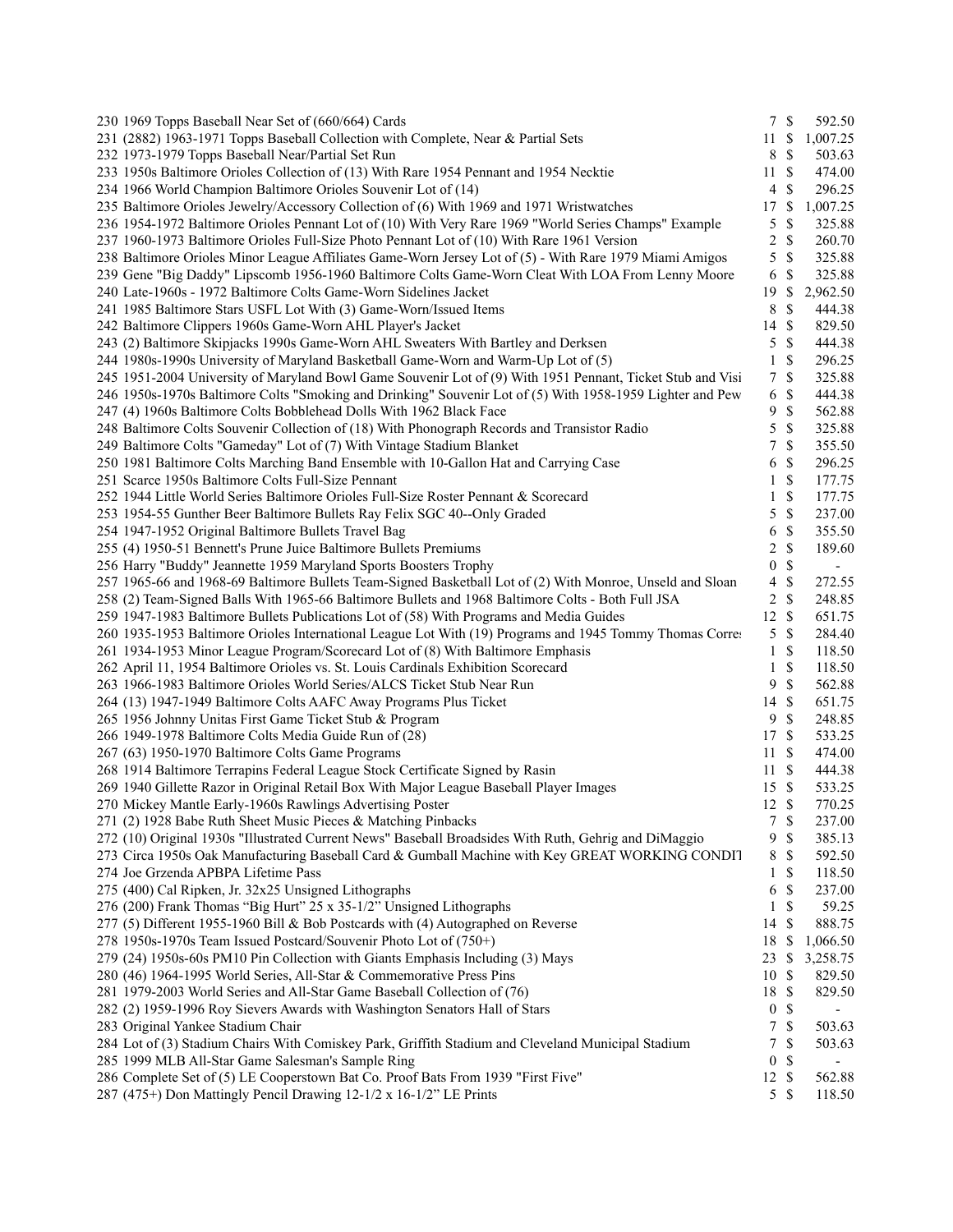| 288 (275+) Lenny Dykstra Pencil Drawing 15 x 17-1/2" Prints |                                                                                                             | $\boldsymbol{0}$ | $\mathcal{S}$ |                          |
|-------------------------------------------------------------|-------------------------------------------------------------------------------------------------------------|------------------|---------------|--------------------------|
|                                                             | 289 October 10, 1924 Original Large Format Photograph of Washington's World Series Game 7 Walk-Off Win      | 6                | $\mathbb{S}$  | 1,303.50                 |
|                                                             | 290 Circa 1920s John Beckwith Baltimore Black Sox Penn Studio Photo                                         | 7                | $\mathcal{S}$ | 562.88                   |
|                                                             | 291 (10) Different Original 1960 Don Wingfield 5x7 Multi-Player Photographs--All with Mantle                | 7                | \$            | 533.25                   |
|                                                             | 292 (20) Don Wingfield All Different "Famous Pairings" 5x7 Photographs with Aaron, Mays & J. Robinson       | $10\,$           | <sup>\$</sup> | 248.85                   |
|                                                             | 293 (79) c.1960 Don Wingfield Photos with 1960 Topps Cards #115 & #399 Photos                               | $\tau$           | <sup>\$</sup> | 770.25                   |
|                                                             | 294 New York Yankees Vintage Photograph Lot of (163) With Gehrig and Ruth Original News Service Photos      | 22               | \$            | 1,066.50                 |
| 295 1961-1963 Willie Mays White Round Base Bobblehead       |                                                                                                             | 7                | <sup>\$</sup> | 272.55                   |
|                                                             | 296 (6) 1961-Modern Multi-Sport Bobbleheads with (2) 1961-62 White Base Miniatures                          | 14               | <sup>\$</sup> | 651.75                   |
|                                                             | 297 1960s Bobblehead Dolls/Statue Lot of (5) With Philadelphia Emphasis                                     | 8                | <sup>\$</sup> | 474.00                   |
|                                                             | 298 (2) 1963-1971 Cincinnati Reds & Cleveland Indians Mascot Bobbleheads                                    | 6                | \$            | 237.00                   |
|                                                             | 299 Circa 1950s Gibbs-Connor Cleveland Indians "Chief Wahoo" Mascot Bank with Head Slot                     | 2                | $\mathbb{S}$  | 189.60                   |
|                                                             | 300 1962-1964 Pittsburgh Steelers Bobblehead "Kissing Pair" in Original Box                                 | 12               | $\mathcal{S}$ | 474.00                   |
|                                                             | 301 (12) Gartlan & Salvino Signed Statues with Campanella, DiMaggio, Koufax & Williams                      | $13 \text{ }$ \$ |               | 770.25                   |
|                                                             | 302 1950s Gibbs-Connor Cleveland Indians Lot of (3) with 1954 Bank, 1951 Stamp Dispenser & 1951 Toothpick   | 12 \$            |               | 533.25                   |
|                                                             | 303 1912 World Series Game 6 Polo Grounds PSA "Authentic" Ticket Stub - One of Four Graded                  | $\boldsymbol{0}$ | \$            |                          |
|                                                             |                                                                                                             |                  |               | 1,422.00                 |
|                                                             | 304 1924 World Series Griffith Stadium Ticket Block For Games 1, 2, 6 and 7 - Beauty!                       | 14               | \$            |                          |
|                                                             | 305 1963 World Series Game 2 Yankee Stadium Full Ticket - PSA 4                                             | $\boldsymbol{0}$ | \$            |                          |
|                                                             | 306 1965 World Series Game 3 Dodger Stadium Full Ticket - PSA 5                                             | $\boldsymbol{0}$ | \$            |                          |
|                                                             | 307 1974 World Series Game 2 Dodger Stadium Full Ticket - PSA 8                                             | $\boldsymbol{0}$ | \$            | $\overline{\phantom{a}}$ |
|                                                             | 308 1986 World Series Game 7 Shea Stadium PSA 6 Full Ticket - Highest Graded [reserve not met]              | 4                | \$            | $\overline{\phantom{a}}$ |
|                                                             | 309 1946-1973 World Series Program "Pair" Lot of (42) - Mostly Pristine!                                    | 9                | \$            | 1,659.00                 |
| 310 1934-1962 World Series Program Lot of (10)              |                                                                                                             | 10               | \$            | 888.75                   |
| 311 1943-1956 MLB All-Star Game Program Lot of (5)          |                                                                                                             | 5                | $\mathcal{S}$ | 414.75                   |
| 312 1958-1973 MLB All-Star Game Program Lot of (19)         |                                                                                                             | 11               | $\mathcal{S}$ | 770.25                   |
|                                                             | 313 1950-1976 New York Yankees Yearbook Run of (35) - Sharp!                                                | 15               | -S            | 1,422.00                 |
|                                                             | 314 1946-1976 "Sport" Magazine Near-Run of (314/364) With Inaugural Issue                                   | 15               | \$            | 1,066.50                 |
|                                                             | 315 1949-1964 New York Yankees World Series Program "Pair" Lot of (12)                                      | 6                | \$            | 474.00                   |
|                                                             | 316 1952-1999 New York Yankees Publication Lot of (79) With Mickey Mantle Emphasis                          | 9                | \$            | 651.75                   |
|                                                             | 317 Boston Red Sox 1951-1980 Program/Yearbook Lot of (41)                                                   | 17               | $\mathcal{S}$ | 592.50                   |
|                                                             | 318 Philadelphia/Kansas City/Oakland Athletics Program/Yearbook Lot of (65) - Outstanding Condition!        | 13               | $\mathcal{S}$ | 711.00                   |
|                                                             | 319 1951-1980 Cincinnati Reds Yearbook/Program Lot of (98) With Crosley Field and Riverfront Stadium Editio | 11               | \$            | 770.25                   |
| 320 1948-1971 Washington Senators Publications Lot of (76)  |                                                                                                             | 10               | \$            | 770.25                   |
|                                                             | 321 1944-1984 National League Baseball Media Guide Lot of (208)                                             | 20               | <sup>\$</sup> | 2,844.00                 |
|                                                             | 322 1943-1989 American League Baseball Media Guide Lot of (183)                                             | 17               | -S            | 2,133.00                 |
|                                                             | 323 1944-1975 Baseball Digest Hoard of (283) Different Issues                                               | 10               | $\mathbb{S}$  | 948.00                   |
|                                                             | 324 1958-1979 MLB World Series & All-Star Game Lot of (13)                                                  | 6                | $\mathcal{S}$ | 444.38                   |
|                                                             | 325 Baseball Stadium-Issued Tribute and Farewell Program Lot of (50+) with Clemente, J. Robinson and Schmic | 11S              |               | 503.63                   |
|                                                             | 326 1942-1985 Baseball Annual Publications Lot of (117) With "Dope Books" and "The Sporting News" Guides    | 9                | \$            | 1,185.00                 |
|                                                             | 327 1903-1955 Robert D. Opie World Series Program Re-Print Lot of (64)                                      | 9                | \$            | 325.88                   |
|                                                             | 328 (3) 1942-1959 World Series Programs with 1955 Dodgers vs. Yankees                                       | $\boldsymbol{0}$ | \$            |                          |
|                                                             | 329 1935-1978 Baseball Periodical Lot of (122) With (15) Vintage "Who's Who" Editions                       | 12 \$            |               | 414.75                   |
|                                                             |                                                                                                             |                  | <sup>\$</sup> |                          |
| 330 (31) 1952-1970 Baseball Yearbooks with Tough Issues     |                                                                                                             | 10               |               | 444.38<br>444.38         |
|                                                             | 331 1963-2011 New York Yankees Publications Lot of (85) With Yearbooks, Programs and Media Guides           | 9                | \$            |                          |
| 332 (26) 1953-1980 Baseball Yearbooks with (6) Yankees      |                                                                                                             | 5                | \$            | 414.75                   |
|                                                             | 333 1971-2002 Sporting News Baseball Guide Complete Run Plus (12) 1991-1998 Green/Red Books                 | 1                | \$            | 118.50                   |
|                                                             | 334 1976-2009 World Series, ALCS, NLCS and All-Star Game Publications Lot of (31)                           | $\overline{c}$   | \$            | 130.35                   |
|                                                             | 335 1948-70 BAA/NBA Media Guide High-Grade Collection of (51)                                               | 17               | \$            | 2,488.50                 |
| 336 1948-66 New York Knicks Program Lot of (71)             |                                                                                                             | 19               | \$            | 1,422.00                 |
|                                                             | 337 1966 NCAA Basketball Tournament Final Four Program Plus Ticket Stubs                                    | 16               | \$            | 474.00                   |
|                                                             | 338 1958-1971 Boston Celtics Yearbook & Program Lot of (19)                                                 | 9                | \$            | 592.50                   |
|                                                             | 339 1957-81 NBA All-Star & Playoff Game Programs Lot of (45)                                                | 27               | \$            | 3,555.00                 |
|                                                             | 340 1970-2004 NBA/ABA Media & League Guide Collection of (200+)                                             | 8                | \$            | 948.00                   |
|                                                             | 341 1960s-1970s ABA Program/Yearbook Lot of (80) - Stunning Condition!                                      | 16               | \$            | 2,251.50                 |
|                                                             | 342 1967-68 - 1975-76 ABA Playoff and All-Star Game Program Lot of (27) - Pristine Condition!               | 21               | \$            | 2,370.00                 |
|                                                             | 343 1959-2003 NBA Program & Yearbook Lot of (49) with Chamberlain                                           | 10 \$            |               | 562.88                   |
|                                                             | 344 1966-67 - 2000-01 New York Knicks Game-Issued Program Lot of (122) - Stellar Condition!                 | 18 \$            |               | 770.25                   |
|                                                             | 345 1929 Green Bay Packers vs. Frankford Yellow Jackets Program                                             | 8 \$             |               | 533.25                   |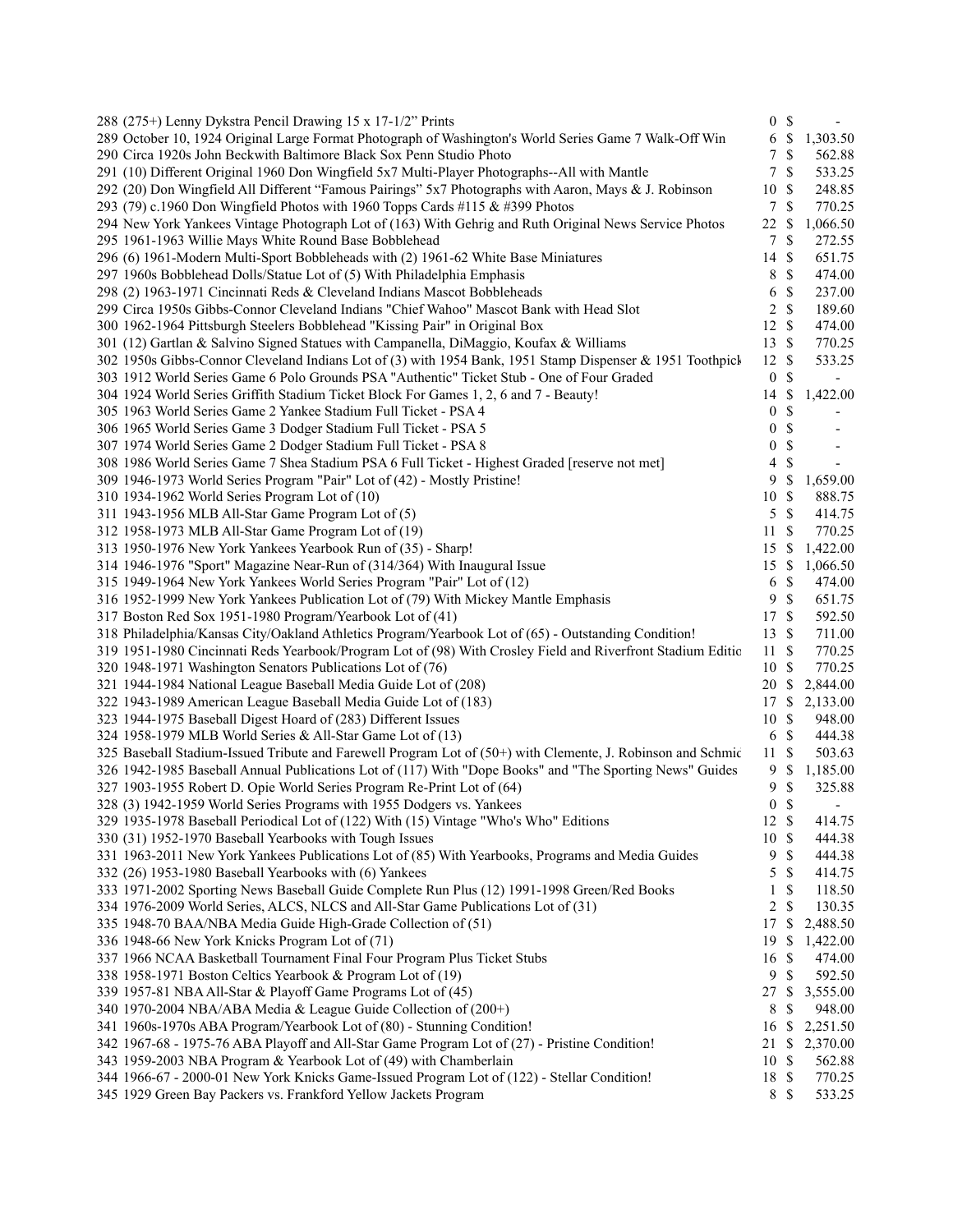| 346 1932 Green Bay Packers vs. Staten Island Stapletons Game Program                                                                                       | $14 \text{ }$ \$   |                    | 592.50                   |  |
|------------------------------------------------------------------------------------------------------------------------------------------------------------|--------------------|--------------------|--------------------------|--|
| 347 1934 Detroit Lions vs. St. Louis Gunners Game Program                                                                                                  | 10 \$              |                    | 533.25                   |  |
| 348 (3) 1937-1940 Detroit Lions Game Programs Including 1940 vs. Packers                                                                                   | 5                  | $\mathbb{S}$       | 284.40                   |  |
| 349 1961 San Diego vs. Houston AFL Championship Program - Mint!                                                                                            | 10                 | -S                 | 562.88                   |  |
| 350 1961 NFL Gameday Program Lot of (42) - Gorgeous Condition with NFL Title Program and First-Ever Vikin                                                  | 25S                |                    | 2,488.50                 |  |
| 351 1960-1962 Titans of New York AFL Program/Yearbook Lot of (17) - Pristine Condition!                                                                    | 25S                |                    | 2,133.00                 |  |
| 352 (94) 1954-1969 Baltimore Colts Home Programs--Different                                                                                                | 9                  | $\mathbb{S}$       | 829.50                   |  |
| 353 (6) 1930-1952 Rare Issue NFL/AAFC Football Programs with 1930 Providence Steam Roller                                                                  | 16 \$              |                    | 770.25                   |  |
| 354 1960-2004 AFC Football Media Guide Lot of (124)                                                                                                        | 8                  | $\mathbb{S}$       | 948.00                   |  |
| 355 (10) 1931-1936 College Football Programs with Army/Navy & Harvard/Yale                                                                                 | 1                  | \$                 | 177.75                   |  |
| 356 (29) 1944-1965 Detroit Lions Game Programs—Mostly Exhibition                                                                                           | 7                  | $\mathbb S$        | 325.88                   |  |
| 357 1957 & 1959 NFL Championship Game Programs                                                                                                             | 4                  | $\mathbb S$        | 385.13                   |  |
| 358 1951-2002 NFC North Football Media Guide Lot of (69)                                                                                                   | 8                  | $\mathbb S$        | 562.88                   |  |
| 359 1954-1989 NFC Football Media Guide Lot of (94)                                                                                                         | 11S                |                    | 770.25                   |  |
| 360 1959-1980 Green Bay Packers Gameday Program and Yearbook Lot of (32) - Gorgeous Condition Througho                                                     | 25S                |                    | 1,422.00                 |  |
| 361 1964-84 New York Jets Program and Media Guide Collection of (26)                                                                                       | 14                 | <sup>\$</sup>      | 444.38                   |  |
| 362 1964 Cleveland Stadium Browns vs. Colts NFL Championship Game Ticket Stub                                                                              | 5                  | \$                 | 165.90                   |  |
| 363 Awesome 1948-2002 NHL Media Guide Lot of (163) with (13) Stanley Cup Winners                                                                           | 12S                |                    | 1,066.50                 |  |
| 364 1972-73 - 1978-79 World Hockey League Media Guide Lot of (57) - Amazing Condition!                                                                     | 13 \$              |                    | 711.00                   |  |
| 365 1971-72 - 2005-06 NHL and AHL Program/Media Guide Lot of (72) - Sharp Condition!                                                                       | 7                  | $\mathbb{S}$       | 248.85                   |  |
| 366 1941 and 1942 Churchill Downs Kentucky Derby Programs - With "Whirlaway"                                                                               | 4                  | $\mathbb{S}$       | 272.55                   |  |
| 367 (4) 1954-1955 Sports Illustrated Magazines with Topps Baseball Card Inserts                                                                            | 11                 | $\mathbb{S}$       | 325.88                   |  |
| 368 1992-2011 Multi-Sport Ticket Collection of (224) with World Series & Yankees                                                                           | 5                  | \$                 | 533.25                   |  |
| 369 1927 World Champion New York Yankees Ball Signed by (7) With Ruth, Gehrig, Lazzeri and Full PSA/DNA                                                    | 3                  | <sup>\$</sup>      | 5,332.50                 |  |
| 370 1929 New York Yankees Team-Signed Ball With Ruth, Gehrig and Huggins - Full JSA [reserve met]                                                          | 11S                |                    | 4,740.00                 |  |
| 371 1929 New York Yankees Team-Signed Ball With Gehrig and Cobb - Full JSA [reserve met]                                                                   |                    |                    | 6 \$ 2,607.00            |  |
| 372 Babe Ruth Single-Signed 1927 OAL Johnson Baseball - Full JSA                                                                                           |                    |                    | 24 \$ 5,036.25           |  |
| 373 Honus Wagner Single-Signed ONL Frick Baseball - Full JSA                                                                                               |                    |                    | 10 \$ 6,517.50           |  |
| 374 1928 Philadelphia Athletics Team-Signed OAL Johnson Baseball with (26) Autographs Including Foxx, Grov                                                 | 8                  | $\mathbb{S}$       | 829.50                   |  |
| 375 1930 New York Yankees/Washington Senators Multi-Signed Ball With Ruth, Gehrig and Full JSA [reserve m                                                  | 11S                |                    | 4,147.50                 |  |
| 376 1937 Yankees vs. Giants World Series Multi-Signed Ball With Gehrig, DiMaggio, Lazzeri and Full PSA/DN.                                                 | $3 \sqrt{3}$       |                    | 711.00                   |  |
| 377 High-Grade 1956 Ty Cobb & Stan Musial Dual-Signed OAL Harridge Baseball from Event with Little Leagu                                                   |                    |                    | 19 \$10,665.00           |  |
| 378 Jackie Robinson, Roy Campanella, Don Newcombe Signed ONL Frick Baseball - Full JSA                                                                     |                    |                    | 20 \$ 2,251.50           |  |
| 379 1962 Pittsburgh Pirates Team-Signed Ball With Clemente, Mazeroski and Full JSA                                                                         | 6                  | $\mathbb{S}$       | 651.75                   |  |
| 380 Jackie Robinson Single-Signed Baseball with Full JSA                                                                                                   | 7                  | \$                 | 325.88                   |  |
| 381 Joe Vosmik Single-Signed OAL Harridge Baseball with Full JSA                                                                                           | $\boldsymbol{0}$   | <sup>\$</sup>      | $\overline{\phantom{a}}$ |  |
| 382 1951 Brooklyn Dodgers Team-Signed Baseball With Campanella, J. Robinson and Full JSA - No Clubhouse                                                    | 18 \$              |                    | 1,125.75                 |  |
| 383 1952 National League Umpires Ball Signed by (13) With Conlan and Full PSA/DNA                                                                          | $\overline{0}$     | \$                 | $\overline{\phantom{a}}$ |  |
| 384 Lefty Grove & Red Ruffing Dual-Signed Souvenir Hall of Fame Baseball with Full PSA/DNA                                                                 | $\boldsymbol{0}$   | -S                 | $\overline{\phantom{a}}$ |  |
| 385 Roger Maris Single-Signed "Babe Ruth League" Baseball - Full JSA                                                                                       | 13                 | $\mathbb{S}$       | 770.25                   |  |
| 386 1972 New York Yankees Team-Signed Baseball with (18) Autographs Including Munson—Full JSA                                                              | 7                  | $\mathcal{S}$      | 503.63                   |  |
| 387 1981 Negro League Reunion Multi-Signed Baseball with (25) Autographs Including Paige & H. Smith--Full                                                  | 12S                |                    | 948.00                   |  |
| 388 1981 Negro League Reunion Multi-Signed Baseball with (10) Autographs Including Mays—Full JSA                                                           | 5S                 |                    | 284.40                   |  |
| 389 500 Home Run Club Multi-Signed OAL Baseball with (12) Autographs Including Mantle & Williams with F                                                    | 10S                |                    | 948.00                   |  |
| 390 "Willie, Mickey and The Duke" Autographed Baseball - Full PSA/DNA                                                                                      | 7                  | \$                 | 414.75                   |  |
| 391 Triple Crown Winner Multi-Signed Baseball with (4) Autographs Including Mantle & Williams--UDA                                                         | 9                  | \$                 | 829.50                   |  |
| 392 Multi-Signed 300 Wins Club ONL Giamatti Baseball with (8) Autographs--Full JSA                                                                         | 8                  | \$                 | 325.88                   |  |
| 393 Perfect Game Pitchers Multi-Signed LE OML Baseball with (11) Autographs Including Koufax--Full JSA                                                     | 8<br>3             | \$                 | 592.50                   |  |
| 394 Mickey Mantle Single-Signed OAL Baseball--PSA/DNA 8.5                                                                                                  |                    | \$                 | 592.50                   |  |
| 395 Joe DiMaggio Single-Signed OAL Commemorative LE Ball with "361 HRs" Inscription--Full JSA                                                              | 11                 | \$                 | 562.88                   |  |
| 396 Carl Linder Single-Signed Baseball - JSA<br>397 Triple Crown Winner Multi-Signed OAL Baseball with (4) Autographs Including Mantle & Williams--Full J. | $\mathbf{0}$<br>12 | \$<br>$\mathbb{S}$ | $\blacksquare$<br>503.63 |  |
| 398 "Willie, Mickey & The Duke" Multi-Signed ONL Baseball with Full JSA                                                                                    | 4                  | \$                 | 414.75                   |  |
| 399 New York Yankees World Series MVP Multi-Signed Ball With Ford, Jackson, Jeter and Full JSA                                                             | 9                  | \$                 | 770.25                   |  |
| 400 Koufax, Ryan and Feller Signed Baseball - Full JSA                                                                                                     | 8                  | \$                 | 355.50                   |  |
| 401 2008 New York Yankees Team-Signed Baseball with (28) Autographs--Full JSA                                                                              | 9                  | $\mathbb{S}$       | 592.50                   |  |
| 402 Bart Giamatti & Bowie Kuhn Single-Signed Official All-Star Baseballs with Full JSA                                                                     | 11S                |                    | 533.25                   |  |
| 403 (3) Multi/Single-Signed Baseballs with 500 Home Run Club Mantle & DiMaggio--Full JSA                                                                   | 10 \$              |                    | 888.75                   |  |
|                                                                                                                                                            |                    |                    |                          |  |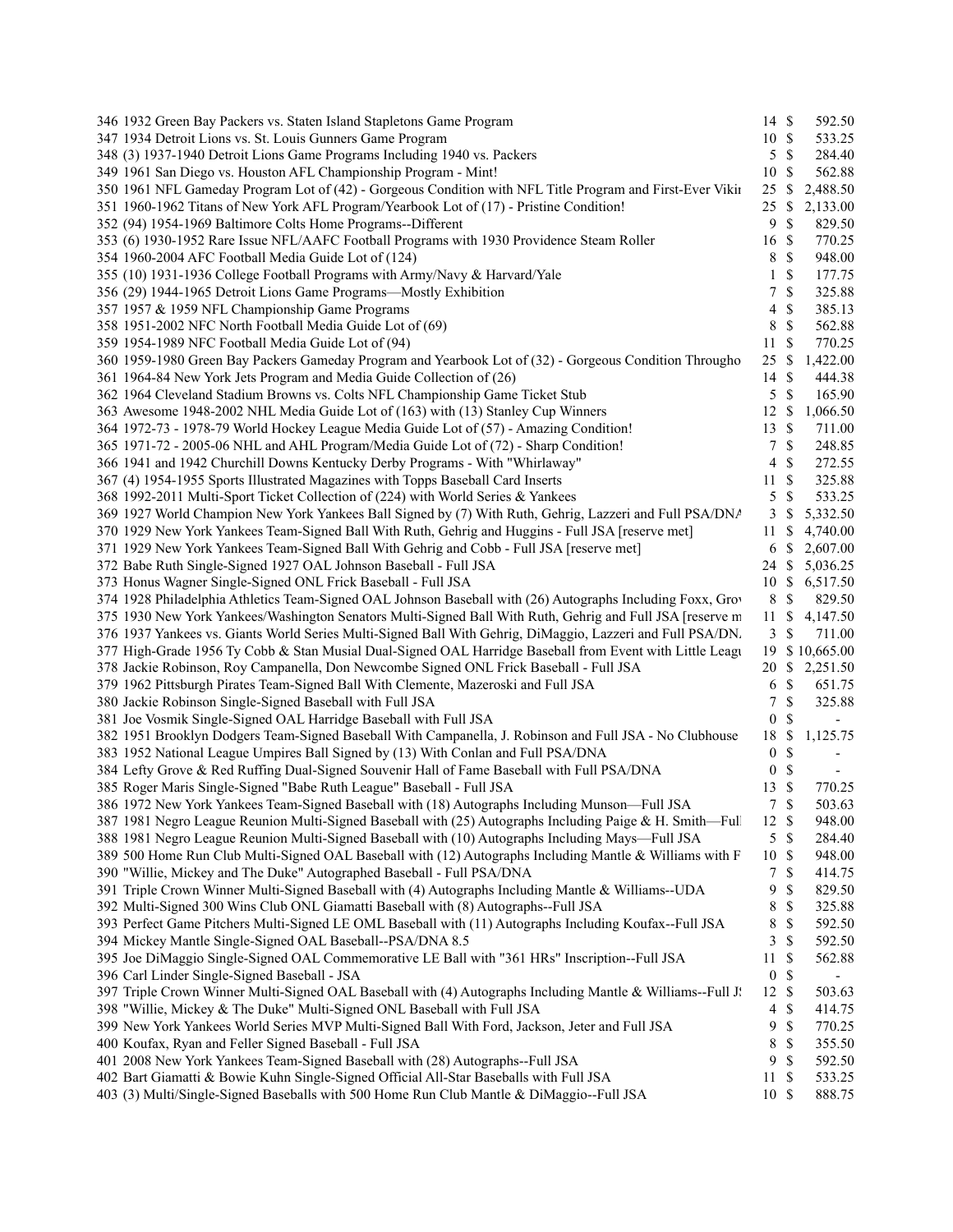| 404 Autographed Baseball Lot of (6) With Aaron/Mathews and "50 HR Season" Ball With Mantle - All JSA          | 18 \$            |               | 562.88                   |  |
|---------------------------------------------------------------------------------------------------------------|------------------|---------------|--------------------------|--|
| 405 (9) Jim Thome Single-Signed OML Baseballs--Steiner                                                        | 11S              |               | 711.00                   |  |
| 406 Single- and Multi-Signed Baseball Lot of (20) With Rivera, G. Sayers and N. Ryan/T. Lebonte - All Certed  | 12S              |               | 770.25                   |  |
| 407 (24) Warren Spahn Single-Signed ONL Baseballs with (12) Inscribed--All JSA                                | 22S              |               | 1,185.00                 |  |
| 408 (24) Steve Carlton Single-Signed ONL Baseballs with Inscriptions--All JSA                                 | 7                | <sup>\$</sup> | 503.63                   |  |
| 409 (28) Baseball Hall of Fame Single-Signed Balls with Inscriptions                                          | 14               | -\$           | 711.00                   |  |
| 410 (11) Multi/Single-Signed Baseball Commissioner/League President Baseballs                                 | 13S              |               | 414.75                   |  |
| 411 1980 World Series Champion Philadelphia Phillies Lot of (35) Autographed Baseballs with (33) Single-Signo | 10S              |               | 503.63                   |  |
| 412 (36) Baseball Hall of Fame Pitchers Single-Signed Balls with JSA                                          | 17 \$            |               | 1,066.50                 |  |
| 413 (40) HOFer Single-Signed Baseballs With (4) Apiece from (10) Players - All JSA                            | 16               | - \$          | 1,185.00                 |  |
| 414 (60) Philadelphia Phillies Single-Signed Baseballs                                                        | 14S              |               | 533.25                   |  |
| 415 (90) Single-Signed Baseballs with Inscriptions Including HOFers, Stars & Deceased                         | 25S              |               | 1,540.50                 |  |
| 416 Babe Ruth Signed 1944 NBC Radio Contract - Signed "George H Ruth" - Full JSA                              | 23S              |               | 5,036.25                 |  |
| 417 Multi-Signed 1944 Who's Who in Baseball Book with (280+) Signatures Including Klein, Mack, Musial & C     | 12S              |               | 1,007.25                 |  |
| 418 1950 Phoenix Press Box Association Multi-Signed Dinner Program with (27) Autographs Including Snead &     | 4                | \$            | 165.90                   |  |
| 419 (55) Baseball Signed Player Model Gloves with (18) Hall of Famers                                         | 28 \$            |               | 2,251.50                 |  |
| 420 1933 Washington Senators Multi-Signed Baseball Magazine Page with Berg, Cronin & Goslin--Full JSA         | 1                | $\mathbb{S}$  | 296.25                   |  |
| 421 1935 Baseball All-Star Game Program Signed by Vaughan & Berger with Full JSA                              | 7                | \$            | 355.50                   |  |
| 422 1948 Cleveland Indians Spring Training Scorecard Signed by (14) Players Including Paige with Full JSA     | 11S              |               | 474.00                   |  |
| 423 1951 Baltimore Orioles Multi-Signed Scorecard with (10) Autographs Including Bender with Full JSA         | 12S              |               | 325.88                   |  |
| 424 1958 Jackie Robinson Signed Personal Check with Rachel Robinson LOA in Presentation Folder                | 11S              |               | 829.50                   |  |
| 425 (3) Signed Personal Checks With Flood, Shellenback and J. Wood                                            | $\boldsymbol{0}$ | $\mathbb{S}$  | $\overline{\phantom{a}}$ |  |
| 426 "The Science of Hitting" Vintage Hardcover Edition Signed by Ted Williams - Full JSA                      | 15 \$            |               | 888.75                   |  |
| 427 Jimmie Foxx Cut Signature and Connie Mack Signed Letter With Great Baseball Content - Both Full JSA       | 17 \$            |               | 829.50                   |  |
| 428 1970 Washington Senators Lineup Card Signed by Manager Ted Williams with Full JSA                         | 3                | <sup>\$</sup> | 201.45                   |  |
| 429 Mickey Mantle Single-Signed New York Yankees Cap - Full JSA                                               | 7                | \$            | 272.55                   |  |
| 430 Yogi Berra Autographed "Yoo-Hoo" Advertising Display                                                      | 6                | \$            | 651.75                   |  |
| 431 Ted Williams Single-Signed Baseball (Full JSA) and Bat (Full PSA/DNA)                                     | 12S              |               | 770.25                   |  |
| 432 (2) "The DiMaggio Albums" Autographed Editions - Both Full JSA                                            | 12S              |               | 248.85                   |  |
| 433 (3) Mickey Mantle, Ted Williams & Joe DiMaggio Signed Photo & Baseballs--Full JSA                         | 7                | $\mathbb{S}$  | 711.00                   |  |
| 434 (7) Multi/Single-Signed New York Yankees Collectibles with Mantle/Ford                                    | 12S              |               | 651.75                   |  |
| 435 Brooklyn Dodgers Franchise Greats Multi-Signed Jacket With Koufax, Reese, Snider and Full JSA             | 9                | \$            | 770.25                   |  |
| 436 (2) 1990 Sports Impressions Mickey Mantle Porcelain Dolls With (1) Signed by Mantle - Full JSA            | 5                | \$            | 325.88                   |  |
| 437 New York Yankees Autograph Treasure Chest of (200+) With Mantle, McCarthy, Combs and Rizzuto              | 23 \$            |               | 1,007.25                 |  |
| 438 Bobby Thomson/Ralph Branca Autograph Lot of (29) With (24) Baseballs and (5) Photos - All JSA             | 12S              |               | 474.00                   |  |
| 439 Baseball Hall of Famers Autograph Lot of (9) With Mays, T. Williams and Campanella                        | 14S              |               | 888.75                   |  |
| 440 Autographed Baseball and Photograph Lot of (12) With (2) Mantle and (2) J. DiMaggio - All JSA             | 16 \$            |               | 1,066.50                 |  |
| 441 (14) HOFer & Star Signed Commemorative and Special Event Souvenirs with Stengel                           | 8                | $\mathcal{S}$ | 503.63                   |  |
| 442 (42) Single-Signed Baseball Cachets With Koufax, Drysdale and Hunter - All PSA/DNA or JSA                 | 17S              |               | 770.25                   |  |
| 443 Steve Carlton Signed Philadelphia Phillies Professional Model Warm-Up Jacket - JSA                        | 3                | \$            | 142.20                   |  |
| 444 (71) Baseball Autographed Flats with Mostly Hall of Famers                                                | 12S              |               | 444.38                   |  |
| 445 (5) Derek Jeter & Mariano Rivera Signed Items--All Certed                                                 | 16 \$            |               | 948.00                   |  |
| 446 (7) New York Yankees Signed/Unsigned Collectibles with (3) Jeter Balls & Mantle                           | 11S              |               | 948.00                   |  |
| 447 Babe Dahlgren Single-Signed Baseball - Full JSA                                                           | 3                | -\$           | 225.15                   |  |
| 448 Mickey Mantle Single-Signed OAL Baseball with "HOF 1974" Inscription--Full JSA                            | 18               | - \$          | 503.63                   |  |
|                                                                                                               |                  |               |                          |  |
| 449 1971 Baltimore Orioles 20 Game Winners Pitching Rubber with Full JSA                                      | 7                | \$            | 260.70                   |  |
| 450 Joe DiMaggio Autographed 1969 First Day of Issue and 1981 Cachet - Both Full PSA/DNA                      | 5                | $\mathbb{S}$  | 165.90                   |  |
| 451 Signed Sam Rice 1956 Artvue Hall of Fame Plaque Postcard Type 2--PSA/DNA Authentic                        | 6                | -\$           | 189.60                   |  |
| 452 Tony Conigliaro Signed 3x5 Index Card--SGC Authentic                                                      | 1<br>9           | \$            | 118.50                   |  |
| 453 Beautiful Roger Maris Signed 3x5 Index Card with Full JSA                                                 | 11S              | <sup>\$</sup> | 444.38                   |  |
| 454 Signed 1925 Baseball Exhibits Ray Schalk SGC Authentic                                                    |                  |               | 414.75                   |  |
| 455 Signed 1961 Topps Baseball #460 Gil Hodges--SGC Authentic                                                 | 7                | -\$           | 325.88                   |  |
| 456 Signed 1962 Post Cereal #6 Roger Maris (Ad Back)--SGC Authentic                                           | 11               | - \$          | 474.00                   |  |
| 457 Bill Dickey & Yogi Berra Dual-Signed Cooperstown Bat Company Retired Number Bat with Full JSA             | $\overline{4}$   | $\mathbb{S}$  | 284.40                   |  |
| 458 (12) Gary Sheffield Single-Signed Full-Size Bats - All JSA                                                | 10               | -S            | 248.85                   |  |
| 459 Babe Ruth Signed Mid-1930s Photograph - Full PSA/DNA and JSA [reserve met]                                | 8                | -S            | 2,962.50                 |  |
| 460 Thurman Munson Framed Autograph Display - Full JSA [reserve met]                                          | 4                | \$            | 1,540.50                 |  |
| 461 1971 World Champion Pittsburgh Pirates Framed Display Signed by (46) With Clemente, Stargell and Mazer    | 1                | \$            | 888.75                   |  |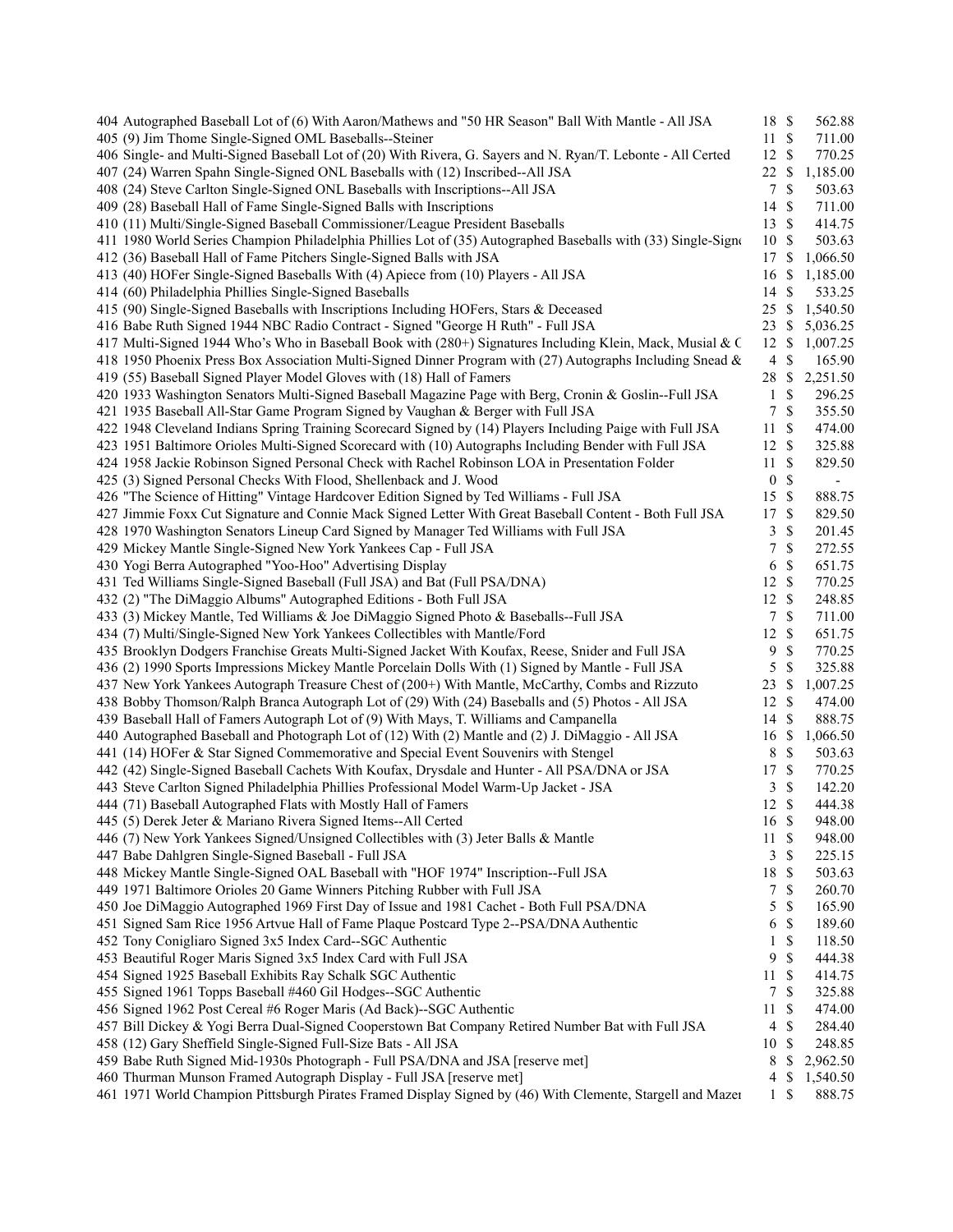| \$<br>463 Cy Young Signed 3x5 Index Card--JSA/SGC Authentic<br>9<br>1,066.50<br>\$<br>464 1926 Pie Traynor Signed Album Page with Complete Name--Full JSA<br>$\boldsymbol{0}$<br>$\mathbb{S}$<br>465 Rogers Hornsby Framed Cut Autograph Display with Photo--Full JSA<br>$\tau$<br>385.13<br>11S<br>466 Mel Ott Framed Cut Autograph Display With Photo--Full JSA<br>474.00<br>\$<br>467 Jimmie Foxx Framed Cut Autograph Display with Photo--Full JSA<br>7<br>385.13<br>\$<br>272.55<br>468 Dizzy Dean and Lefty Grove Cut Signature Displays<br>$\overline{4}$<br>$\mathcal{S}$<br>469 (6) Baseball HOFer Autographed 3x5 Index Cards--All JSA Certified<br>$\overline{4}$<br>284.40<br>$\mathbb{S}$<br>470 DiMaggio Brothers Signed Flats with Full JSA Plus 1940 Wire Photo<br>201.45<br>6<br>$\mathcal{S}$<br>8<br>237.00<br>471 Joe DiMaggio and Sandy Koufax Vintage Cut Signature Framed Displays - Both Full JSA<br>1,125.75<br>472 1940s-50s Pacific Coast League Baseball Autographed 3x5 Hoard of (296)<br>17 \$<br>$\mathcal{S}$<br>888.75<br>473 Vintage Baseball HOFer & Star Lot of (165) Signed 3x5 Index Cards and Flats<br>11<br>$\mathcal{S}$<br>9<br>533.25<br>474 (245) Baseball Single-Signed Index Cards Loaded With HOFers<br>475 Signed Baseball HOF Plaque Card Lot of (157) with Dickey & Terry<br>20 \$<br>1,422.00<br>13 \$<br>476 (50) Baseball HOFer and Star Signed Flats with DiMaggio & Stengel<br>770.25<br>10S<br>477 HOFer Signed Postcard/Photo Lot of (49) with Durocher, Gehringer, Musial & Terry<br>444.38<br>5<br>$\mathbb{S}$<br>478 Hall of Fame Signed Flats Lot of (23) with Carter, Durocher & Snider<br>177.75<br>$\mathcal{S}$<br>479 Roger Maris, Tony Kubek & Bobby Richardson Signed Menu Card with Full JSA<br>5<br>284.40<br>$\mathcal{S}$<br>8<br>480 1944 Brooklyn Dodgers Team-Signed 8x10 Photograph with (16) Autographs—Full JSA<br>414.75<br>$\mathcal{S}$<br>$\tau$<br>481 1949 Binghamton Triplets Team-Signed Framed Photograph with (20) Autographs Including Pre-Rookie Wh<br>284.40<br>482 1965 Washington Senators Team-Signed Photograph with (32) Autographs Including Hodges--Full JSA<br>5<br>$\mathcal{S}$<br>165.90<br>483 (70) Signed Baseball Mostly 8x10 Photographs with (24) Hall of Famers<br>14 \$<br>948.00<br>11S<br>484 (105) Multi/Single-Signed Baseball 8x10 Photographs with (21) Hall of Famers<br>770.25<br>25 \$<br>485 Autographed 8x10 Baseball Photo Lot of (282) With V. Stephens, L. MacPhail and Wertz<br>1,125.75<br>$\mathcal{S}$<br>9<br>533.25<br>486 Willie Wells Signed Photograph - Full JSA<br>\$<br>$\overline{4}$<br>444.38<br>487 Ted Williams and Joe DiMaggio Dual-Signed Framed Photograph - Full JSA<br>6S<br>488 Mickey Mantle Single-Signed 8x10 Photo With "No. 7" Inscription - Full JSA<br>237.00<br>14 \$<br>489 (2) Single-Signed 20x16 Photos: J. DiMaggio (SGC) and Mantle ("536 HR's" Inscription, Full JSA)<br>1,066.50<br>$\mathcal{S}$<br>490 Hank Aaron (Steiner) and Don Drysdale (Full JSA) Autographed Displays<br>$\tau$<br>272.55<br>12S<br>491 (3) Mickey Mantle & Casey Stengel Dual/Single-Signed Photographs with Full JSA<br>592.50<br>11S<br>492 Joe DiMaggio, Mickey Mantle & Ted Williams Signed 8x10 Photographs with Full LOAs<br>474.00<br>8 \$<br>503.63<br>493 1964 Philadelphia Phillies Bulletin Newspaper Portraits Set with (25/27) Signed<br>494 Signed 1927 Baseball Exhibits Tony Lazzeri--SGC Authentic<br>22<br>-S<br>2,014.50<br>$\mathbb{S}$<br>495 (72) 1957 Topps Baseball Signed Cards with Frank Robinson RC, Don Drysdale RC & Tough Deceased<br>5<br>948.00<br>496 Signed 1967 Dexter Press Roberto Clemente with Full JSA<br>1,125.75<br>10 \$<br>1,125.75<br>497 (15) 1957-1988 Topps Baseball Hall of Fame Signed Rookie Cards with Bench, Carlton & Carew<br>12S<br>$20 \text{ }$ \$<br>498 (43) 1956-1984 Signed Topps Baseball Hall of Famers & Stars with Maris<br>1,422.00<br>499 Joe DiMaggio Framed 1998 LE Artists Proof LeRoy Neiman Lithograph Signed by Both Subject and Artist -<br>22 \$ 2,488.50<br>17 \$<br>500 1948-1955 Bowman Baseball Autographed Card Lot of (210)<br>770.25<br>501 (3) Signed 1966 Topps Baseball Hall of Famers with Banks, Drysdale & Ford--All SGC Graded Authentic<br>$\overline{c}$<br>$\mathbb{S}$<br>130.35<br>\$<br>$\mathbf{1}$<br>502 Signed 1968 Topps Baseball #330 Roger Maris Card with Full JSA<br>296.25<br>6 <sup>°</sup><br>503 (27) 1952-Modern New York Yankees Signed Cards with Maris & Certified Autos<br>444.38<br>$\mathbb{S}$<br>504 Mickey Mantle, Willie Mays & Pete Rose Signed Reprint Cards--All PSA/DNA Authentic<br>$\tau$<br>355.50<br>\$<br>505 Mickey Mantle and Willie Mays Signed LE 1953 Topps Baseball Lithographs - LOA from Marriott Corporat<br>8<br>651.75<br>$\mathbb{S}$<br>506 Mickey Mantle and Willie Mays Signed LE Lithographs - Both JSA<br>7<br>444.38<br>$\overline{c}$<br>\$<br>325.88<br>507 "Willie, Mickey and The Duke" LE Poster Signed by All (3) - Full JSA<br>2,488.50<br>508 Sandy Koufax Signed and Framed Stephen Holland LE Giclee - Full JSA<br>19<br><sup>\$</sup><br>$\mathcal{S}$<br>509 Ted Williams LE Signed "Triple Crown" Giclee-on-Canvas<br>5<br>325.88<br>\$<br>510 3000 Hits and 300 Wins Multi-Signed Lithograph Lot of (2) With Aaron, Mays, Musial and Spahn - Both Fu<br>503.63<br>6<br>\$<br>511 (15) Mike Schmidt Signed Lithographs--All Certified<br>474.00<br>8<br>\$<br>8<br>512 3000 Hit Club Multi-Signed Bat with (5) Autographs Including Inscriptions--Full JSA<br>385.13<br>$\mathcal{S}$<br>513 (3) Nolan Ryan Single-Signed Cooperstown Bat Company Team Series Bats with (2) Inscriptions--All JSA<br>5<br>414.75<br>$\mathbb{S}$<br>514 (11) Single-Signed Hall of Fame Baseball Bats with Catfish Hunter<br>10<br>770.25<br>19S<br>651.75<br>515 (18) Single-Signed Baseball Star Bats with Rose<br>516 Pete Rose 1968 Game-Issued All-Star Game Bat - Full PSA/DNA<br>\$<br>2,370.00<br>1<br>\$<br>651.75<br>517 Ken Griffey, Jr. 2005-2006 Cincinnati Reds Alternate Game Jersey<br>6<br>518 1970s-1990s Atlanta Braves Game-Worn and Issued Lot of (6)<br>-\$<br>260.70<br>$\mathbf{3}$<br>14 \$ | 462 Roger Maris Single-Signed Photo - Full JSA [reserve not met]                              | $3 \sqrt{3}$ |        |
|---------------------------------------------------------------------------------------------------------------------------------------------------------------------------------------------------------------------------------------------------------------------------------------------------------------------------------------------------------------------------------------------------------------------------------------------------------------------------------------------------------------------------------------------------------------------------------------------------------------------------------------------------------------------------------------------------------------------------------------------------------------------------------------------------------------------------------------------------------------------------------------------------------------------------------------------------------------------------------------------------------------------------------------------------------------------------------------------------------------------------------------------------------------------------------------------------------------------------------------------------------------------------------------------------------------------------------------------------------------------------------------------------------------------------------------------------------------------------------------------------------------------------------------------------------------------------------------------------------------------------------------------------------------------------------------------------------------------------------------------------------------------------------------------------------------------------------------------------------------------------------------------------------------------------------------------------------------------------------------------------------------------------------------------------------------------------------------------------------------------------------------------------------------------------------------------------------------------------------------------------------------------------------------------------------------------------------------------------------------------------------------------------------------------------------------------------------------------------------------------------------------------------------------------------------------------------------------------------------------------------------------------------------------------------------------------------------------------------------------------------------------------------------------------------------------------------------------------------------------------------------------------------------------------------------------------------------------------------------------------------------------------------------------------------------------------------------------------------------------------------------------------------------------------------------------------------------------------------------------------------------------------------------------------------------------------------------------------------------------------------------------------------------------------------------------------------------------------------------------------------------------------------------------------------------------------------------------------------------------------------------------------------------------------------------------------------------------------------------------------------------------------------------------------------------------------------------------------------------------------------------------------------------------------------------------------------------------------------------------------------------------------------------------------------------------------------------------------------------------------------------------------------------------------------------------------------------------------------------------------------------------------------------------------------------------------------------------------------------------------------------------------------------------------------------------------------------------------------------------------------------------------------------------------------------------------------------------------------------------------------------------------------------------------------------------------------------------------------------------------------------------------------------------------------------------------------------------------------------------------------------------------------------------------------------------------------------------------------------------------------------------------------------------------------------------------------------------------------------------------------------------------------------------------------------------------------------------------------------------------------------------------------------------------------------------------------------------------------------------------------------------------------------------------------------------------------------------------------------------------------------------------------------------------------------------------------------------------------------------------------------------------------------------------------------------------------------------------------------------------------------------------------------------------------------------------------------------------------------------------------------------------------------------------------------------------------------------------------------------------------------------------------------------------------------------------------------------------------------------------------------------------------------------------------------------------------------------------|-----------------------------------------------------------------------------------------------|--------------|--------|
|                                                                                                                                                                                                                                                                                                                                                                                                                                                                                                                                                                                                                                                                                                                                                                                                                                                                                                                                                                                                                                                                                                                                                                                                                                                                                                                                                                                                                                                                                                                                                                                                                                                                                                                                                                                                                                                                                                                                                                                                                                                                                                                                                                                                                                                                                                                                                                                                                                                                                                                                                                                                                                                                                                                                                                                                                                                                                                                                                                                                                                                                                                                                                                                                                                                                                                                                                                                                                                                                                                                                                                                                                                                                                                                                                                                                                                                                                                                                                                                                                                                                                                                                                                                                                                                                                                                                                                                                                                                                                                                                                                                                                                                                                                                                                                                                                                                                                                                                                                                                                                                                                                                                                                                                                                                                                                                                                                                                                                                                                                                                                                                                                                                                                                                                                                                                                                                                                                                                                                                                                                                                                                                                                                                                                     |                                                                                               |              |        |
|                                                                                                                                                                                                                                                                                                                                                                                                                                                                                                                                                                                                                                                                                                                                                                                                                                                                                                                                                                                                                                                                                                                                                                                                                                                                                                                                                                                                                                                                                                                                                                                                                                                                                                                                                                                                                                                                                                                                                                                                                                                                                                                                                                                                                                                                                                                                                                                                                                                                                                                                                                                                                                                                                                                                                                                                                                                                                                                                                                                                                                                                                                                                                                                                                                                                                                                                                                                                                                                                                                                                                                                                                                                                                                                                                                                                                                                                                                                                                                                                                                                                                                                                                                                                                                                                                                                                                                                                                                                                                                                                                                                                                                                                                                                                                                                                                                                                                                                                                                                                                                                                                                                                                                                                                                                                                                                                                                                                                                                                                                                                                                                                                                                                                                                                                                                                                                                                                                                                                                                                                                                                                                                                                                                                                     |                                                                                               |              |        |
|                                                                                                                                                                                                                                                                                                                                                                                                                                                                                                                                                                                                                                                                                                                                                                                                                                                                                                                                                                                                                                                                                                                                                                                                                                                                                                                                                                                                                                                                                                                                                                                                                                                                                                                                                                                                                                                                                                                                                                                                                                                                                                                                                                                                                                                                                                                                                                                                                                                                                                                                                                                                                                                                                                                                                                                                                                                                                                                                                                                                                                                                                                                                                                                                                                                                                                                                                                                                                                                                                                                                                                                                                                                                                                                                                                                                                                                                                                                                                                                                                                                                                                                                                                                                                                                                                                                                                                                                                                                                                                                                                                                                                                                                                                                                                                                                                                                                                                                                                                                                                                                                                                                                                                                                                                                                                                                                                                                                                                                                                                                                                                                                                                                                                                                                                                                                                                                                                                                                                                                                                                                                                                                                                                                                                     |                                                                                               |              |        |
|                                                                                                                                                                                                                                                                                                                                                                                                                                                                                                                                                                                                                                                                                                                                                                                                                                                                                                                                                                                                                                                                                                                                                                                                                                                                                                                                                                                                                                                                                                                                                                                                                                                                                                                                                                                                                                                                                                                                                                                                                                                                                                                                                                                                                                                                                                                                                                                                                                                                                                                                                                                                                                                                                                                                                                                                                                                                                                                                                                                                                                                                                                                                                                                                                                                                                                                                                                                                                                                                                                                                                                                                                                                                                                                                                                                                                                                                                                                                                                                                                                                                                                                                                                                                                                                                                                                                                                                                                                                                                                                                                                                                                                                                                                                                                                                                                                                                                                                                                                                                                                                                                                                                                                                                                                                                                                                                                                                                                                                                                                                                                                                                                                                                                                                                                                                                                                                                                                                                                                                                                                                                                                                                                                                                                     |                                                                                               |              |        |
|                                                                                                                                                                                                                                                                                                                                                                                                                                                                                                                                                                                                                                                                                                                                                                                                                                                                                                                                                                                                                                                                                                                                                                                                                                                                                                                                                                                                                                                                                                                                                                                                                                                                                                                                                                                                                                                                                                                                                                                                                                                                                                                                                                                                                                                                                                                                                                                                                                                                                                                                                                                                                                                                                                                                                                                                                                                                                                                                                                                                                                                                                                                                                                                                                                                                                                                                                                                                                                                                                                                                                                                                                                                                                                                                                                                                                                                                                                                                                                                                                                                                                                                                                                                                                                                                                                                                                                                                                                                                                                                                                                                                                                                                                                                                                                                                                                                                                                                                                                                                                                                                                                                                                                                                                                                                                                                                                                                                                                                                                                                                                                                                                                                                                                                                                                                                                                                                                                                                                                                                                                                                                                                                                                                                                     |                                                                                               |              |        |
|                                                                                                                                                                                                                                                                                                                                                                                                                                                                                                                                                                                                                                                                                                                                                                                                                                                                                                                                                                                                                                                                                                                                                                                                                                                                                                                                                                                                                                                                                                                                                                                                                                                                                                                                                                                                                                                                                                                                                                                                                                                                                                                                                                                                                                                                                                                                                                                                                                                                                                                                                                                                                                                                                                                                                                                                                                                                                                                                                                                                                                                                                                                                                                                                                                                                                                                                                                                                                                                                                                                                                                                                                                                                                                                                                                                                                                                                                                                                                                                                                                                                                                                                                                                                                                                                                                                                                                                                                                                                                                                                                                                                                                                                                                                                                                                                                                                                                                                                                                                                                                                                                                                                                                                                                                                                                                                                                                                                                                                                                                                                                                                                                                                                                                                                                                                                                                                                                                                                                                                                                                                                                                                                                                                                                     |                                                                                               |              |        |
|                                                                                                                                                                                                                                                                                                                                                                                                                                                                                                                                                                                                                                                                                                                                                                                                                                                                                                                                                                                                                                                                                                                                                                                                                                                                                                                                                                                                                                                                                                                                                                                                                                                                                                                                                                                                                                                                                                                                                                                                                                                                                                                                                                                                                                                                                                                                                                                                                                                                                                                                                                                                                                                                                                                                                                                                                                                                                                                                                                                                                                                                                                                                                                                                                                                                                                                                                                                                                                                                                                                                                                                                                                                                                                                                                                                                                                                                                                                                                                                                                                                                                                                                                                                                                                                                                                                                                                                                                                                                                                                                                                                                                                                                                                                                                                                                                                                                                                                                                                                                                                                                                                                                                                                                                                                                                                                                                                                                                                                                                                                                                                                                                                                                                                                                                                                                                                                                                                                                                                                                                                                                                                                                                                                                                     |                                                                                               |              |        |
|                                                                                                                                                                                                                                                                                                                                                                                                                                                                                                                                                                                                                                                                                                                                                                                                                                                                                                                                                                                                                                                                                                                                                                                                                                                                                                                                                                                                                                                                                                                                                                                                                                                                                                                                                                                                                                                                                                                                                                                                                                                                                                                                                                                                                                                                                                                                                                                                                                                                                                                                                                                                                                                                                                                                                                                                                                                                                                                                                                                                                                                                                                                                                                                                                                                                                                                                                                                                                                                                                                                                                                                                                                                                                                                                                                                                                                                                                                                                                                                                                                                                                                                                                                                                                                                                                                                                                                                                                                                                                                                                                                                                                                                                                                                                                                                                                                                                                                                                                                                                                                                                                                                                                                                                                                                                                                                                                                                                                                                                                                                                                                                                                                                                                                                                                                                                                                                                                                                                                                                                                                                                                                                                                                                                                     |                                                                                               |              |        |
|                                                                                                                                                                                                                                                                                                                                                                                                                                                                                                                                                                                                                                                                                                                                                                                                                                                                                                                                                                                                                                                                                                                                                                                                                                                                                                                                                                                                                                                                                                                                                                                                                                                                                                                                                                                                                                                                                                                                                                                                                                                                                                                                                                                                                                                                                                                                                                                                                                                                                                                                                                                                                                                                                                                                                                                                                                                                                                                                                                                                                                                                                                                                                                                                                                                                                                                                                                                                                                                                                                                                                                                                                                                                                                                                                                                                                                                                                                                                                                                                                                                                                                                                                                                                                                                                                                                                                                                                                                                                                                                                                                                                                                                                                                                                                                                                                                                                                                                                                                                                                                                                                                                                                                                                                                                                                                                                                                                                                                                                                                                                                                                                                                                                                                                                                                                                                                                                                                                                                                                                                                                                                                                                                                                                                     |                                                                                               |              |        |
|                                                                                                                                                                                                                                                                                                                                                                                                                                                                                                                                                                                                                                                                                                                                                                                                                                                                                                                                                                                                                                                                                                                                                                                                                                                                                                                                                                                                                                                                                                                                                                                                                                                                                                                                                                                                                                                                                                                                                                                                                                                                                                                                                                                                                                                                                                                                                                                                                                                                                                                                                                                                                                                                                                                                                                                                                                                                                                                                                                                                                                                                                                                                                                                                                                                                                                                                                                                                                                                                                                                                                                                                                                                                                                                                                                                                                                                                                                                                                                                                                                                                                                                                                                                                                                                                                                                                                                                                                                                                                                                                                                                                                                                                                                                                                                                                                                                                                                                                                                                                                                                                                                                                                                                                                                                                                                                                                                                                                                                                                                                                                                                                                                                                                                                                                                                                                                                                                                                                                                                                                                                                                                                                                                                                                     |                                                                                               |              |        |
|                                                                                                                                                                                                                                                                                                                                                                                                                                                                                                                                                                                                                                                                                                                                                                                                                                                                                                                                                                                                                                                                                                                                                                                                                                                                                                                                                                                                                                                                                                                                                                                                                                                                                                                                                                                                                                                                                                                                                                                                                                                                                                                                                                                                                                                                                                                                                                                                                                                                                                                                                                                                                                                                                                                                                                                                                                                                                                                                                                                                                                                                                                                                                                                                                                                                                                                                                                                                                                                                                                                                                                                                                                                                                                                                                                                                                                                                                                                                                                                                                                                                                                                                                                                                                                                                                                                                                                                                                                                                                                                                                                                                                                                                                                                                                                                                                                                                                                                                                                                                                                                                                                                                                                                                                                                                                                                                                                                                                                                                                                                                                                                                                                                                                                                                                                                                                                                                                                                                                                                                                                                                                                                                                                                                                     |                                                                                               |              |        |
|                                                                                                                                                                                                                                                                                                                                                                                                                                                                                                                                                                                                                                                                                                                                                                                                                                                                                                                                                                                                                                                                                                                                                                                                                                                                                                                                                                                                                                                                                                                                                                                                                                                                                                                                                                                                                                                                                                                                                                                                                                                                                                                                                                                                                                                                                                                                                                                                                                                                                                                                                                                                                                                                                                                                                                                                                                                                                                                                                                                                                                                                                                                                                                                                                                                                                                                                                                                                                                                                                                                                                                                                                                                                                                                                                                                                                                                                                                                                                                                                                                                                                                                                                                                                                                                                                                                                                                                                                                                                                                                                                                                                                                                                                                                                                                                                                                                                                                                                                                                                                                                                                                                                                                                                                                                                                                                                                                                                                                                                                                                                                                                                                                                                                                                                                                                                                                                                                                                                                                                                                                                                                                                                                                                                                     |                                                                                               |              |        |
|                                                                                                                                                                                                                                                                                                                                                                                                                                                                                                                                                                                                                                                                                                                                                                                                                                                                                                                                                                                                                                                                                                                                                                                                                                                                                                                                                                                                                                                                                                                                                                                                                                                                                                                                                                                                                                                                                                                                                                                                                                                                                                                                                                                                                                                                                                                                                                                                                                                                                                                                                                                                                                                                                                                                                                                                                                                                                                                                                                                                                                                                                                                                                                                                                                                                                                                                                                                                                                                                                                                                                                                                                                                                                                                                                                                                                                                                                                                                                                                                                                                                                                                                                                                                                                                                                                                                                                                                                                                                                                                                                                                                                                                                                                                                                                                                                                                                                                                                                                                                                                                                                                                                                                                                                                                                                                                                                                                                                                                                                                                                                                                                                                                                                                                                                                                                                                                                                                                                                                                                                                                                                                                                                                                                                     |                                                                                               |              |        |
|                                                                                                                                                                                                                                                                                                                                                                                                                                                                                                                                                                                                                                                                                                                                                                                                                                                                                                                                                                                                                                                                                                                                                                                                                                                                                                                                                                                                                                                                                                                                                                                                                                                                                                                                                                                                                                                                                                                                                                                                                                                                                                                                                                                                                                                                                                                                                                                                                                                                                                                                                                                                                                                                                                                                                                                                                                                                                                                                                                                                                                                                                                                                                                                                                                                                                                                                                                                                                                                                                                                                                                                                                                                                                                                                                                                                                                                                                                                                                                                                                                                                                                                                                                                                                                                                                                                                                                                                                                                                                                                                                                                                                                                                                                                                                                                                                                                                                                                                                                                                                                                                                                                                                                                                                                                                                                                                                                                                                                                                                                                                                                                                                                                                                                                                                                                                                                                                                                                                                                                                                                                                                                                                                                                                                     |                                                                                               |              |        |
|                                                                                                                                                                                                                                                                                                                                                                                                                                                                                                                                                                                                                                                                                                                                                                                                                                                                                                                                                                                                                                                                                                                                                                                                                                                                                                                                                                                                                                                                                                                                                                                                                                                                                                                                                                                                                                                                                                                                                                                                                                                                                                                                                                                                                                                                                                                                                                                                                                                                                                                                                                                                                                                                                                                                                                                                                                                                                                                                                                                                                                                                                                                                                                                                                                                                                                                                                                                                                                                                                                                                                                                                                                                                                                                                                                                                                                                                                                                                                                                                                                                                                                                                                                                                                                                                                                                                                                                                                                                                                                                                                                                                                                                                                                                                                                                                                                                                                                                                                                                                                                                                                                                                                                                                                                                                                                                                                                                                                                                                                                                                                                                                                                                                                                                                                                                                                                                                                                                                                                                                                                                                                                                                                                                                                     |                                                                                               |              |        |
|                                                                                                                                                                                                                                                                                                                                                                                                                                                                                                                                                                                                                                                                                                                                                                                                                                                                                                                                                                                                                                                                                                                                                                                                                                                                                                                                                                                                                                                                                                                                                                                                                                                                                                                                                                                                                                                                                                                                                                                                                                                                                                                                                                                                                                                                                                                                                                                                                                                                                                                                                                                                                                                                                                                                                                                                                                                                                                                                                                                                                                                                                                                                                                                                                                                                                                                                                                                                                                                                                                                                                                                                                                                                                                                                                                                                                                                                                                                                                                                                                                                                                                                                                                                                                                                                                                                                                                                                                                                                                                                                                                                                                                                                                                                                                                                                                                                                                                                                                                                                                                                                                                                                                                                                                                                                                                                                                                                                                                                                                                                                                                                                                                                                                                                                                                                                                                                                                                                                                                                                                                                                                                                                                                                                                     |                                                                                               |              |        |
|                                                                                                                                                                                                                                                                                                                                                                                                                                                                                                                                                                                                                                                                                                                                                                                                                                                                                                                                                                                                                                                                                                                                                                                                                                                                                                                                                                                                                                                                                                                                                                                                                                                                                                                                                                                                                                                                                                                                                                                                                                                                                                                                                                                                                                                                                                                                                                                                                                                                                                                                                                                                                                                                                                                                                                                                                                                                                                                                                                                                                                                                                                                                                                                                                                                                                                                                                                                                                                                                                                                                                                                                                                                                                                                                                                                                                                                                                                                                                                                                                                                                                                                                                                                                                                                                                                                                                                                                                                                                                                                                                                                                                                                                                                                                                                                                                                                                                                                                                                                                                                                                                                                                                                                                                                                                                                                                                                                                                                                                                                                                                                                                                                                                                                                                                                                                                                                                                                                                                                                                                                                                                                                                                                                                                     |                                                                                               |              |        |
|                                                                                                                                                                                                                                                                                                                                                                                                                                                                                                                                                                                                                                                                                                                                                                                                                                                                                                                                                                                                                                                                                                                                                                                                                                                                                                                                                                                                                                                                                                                                                                                                                                                                                                                                                                                                                                                                                                                                                                                                                                                                                                                                                                                                                                                                                                                                                                                                                                                                                                                                                                                                                                                                                                                                                                                                                                                                                                                                                                                                                                                                                                                                                                                                                                                                                                                                                                                                                                                                                                                                                                                                                                                                                                                                                                                                                                                                                                                                                                                                                                                                                                                                                                                                                                                                                                                                                                                                                                                                                                                                                                                                                                                                                                                                                                                                                                                                                                                                                                                                                                                                                                                                                                                                                                                                                                                                                                                                                                                                                                                                                                                                                                                                                                                                                                                                                                                                                                                                                                                                                                                                                                                                                                                                                     |                                                                                               |              |        |
|                                                                                                                                                                                                                                                                                                                                                                                                                                                                                                                                                                                                                                                                                                                                                                                                                                                                                                                                                                                                                                                                                                                                                                                                                                                                                                                                                                                                                                                                                                                                                                                                                                                                                                                                                                                                                                                                                                                                                                                                                                                                                                                                                                                                                                                                                                                                                                                                                                                                                                                                                                                                                                                                                                                                                                                                                                                                                                                                                                                                                                                                                                                                                                                                                                                                                                                                                                                                                                                                                                                                                                                                                                                                                                                                                                                                                                                                                                                                                                                                                                                                                                                                                                                                                                                                                                                                                                                                                                                                                                                                                                                                                                                                                                                                                                                                                                                                                                                                                                                                                                                                                                                                                                                                                                                                                                                                                                                                                                                                                                                                                                                                                                                                                                                                                                                                                                                                                                                                                                                                                                                                                                                                                                                                                     |                                                                                               |              |        |
|                                                                                                                                                                                                                                                                                                                                                                                                                                                                                                                                                                                                                                                                                                                                                                                                                                                                                                                                                                                                                                                                                                                                                                                                                                                                                                                                                                                                                                                                                                                                                                                                                                                                                                                                                                                                                                                                                                                                                                                                                                                                                                                                                                                                                                                                                                                                                                                                                                                                                                                                                                                                                                                                                                                                                                                                                                                                                                                                                                                                                                                                                                                                                                                                                                                                                                                                                                                                                                                                                                                                                                                                                                                                                                                                                                                                                                                                                                                                                                                                                                                                                                                                                                                                                                                                                                                                                                                                                                                                                                                                                                                                                                                                                                                                                                                                                                                                                                                                                                                                                                                                                                                                                                                                                                                                                                                                                                                                                                                                                                                                                                                                                                                                                                                                                                                                                                                                                                                                                                                                                                                                                                                                                                                                                     |                                                                                               |              |        |
|                                                                                                                                                                                                                                                                                                                                                                                                                                                                                                                                                                                                                                                                                                                                                                                                                                                                                                                                                                                                                                                                                                                                                                                                                                                                                                                                                                                                                                                                                                                                                                                                                                                                                                                                                                                                                                                                                                                                                                                                                                                                                                                                                                                                                                                                                                                                                                                                                                                                                                                                                                                                                                                                                                                                                                                                                                                                                                                                                                                                                                                                                                                                                                                                                                                                                                                                                                                                                                                                                                                                                                                                                                                                                                                                                                                                                                                                                                                                                                                                                                                                                                                                                                                                                                                                                                                                                                                                                                                                                                                                                                                                                                                                                                                                                                                                                                                                                                                                                                                                                                                                                                                                                                                                                                                                                                                                                                                                                                                                                                                                                                                                                                                                                                                                                                                                                                                                                                                                                                                                                                                                                                                                                                                                                     |                                                                                               |              |        |
|                                                                                                                                                                                                                                                                                                                                                                                                                                                                                                                                                                                                                                                                                                                                                                                                                                                                                                                                                                                                                                                                                                                                                                                                                                                                                                                                                                                                                                                                                                                                                                                                                                                                                                                                                                                                                                                                                                                                                                                                                                                                                                                                                                                                                                                                                                                                                                                                                                                                                                                                                                                                                                                                                                                                                                                                                                                                                                                                                                                                                                                                                                                                                                                                                                                                                                                                                                                                                                                                                                                                                                                                                                                                                                                                                                                                                                                                                                                                                                                                                                                                                                                                                                                                                                                                                                                                                                                                                                                                                                                                                                                                                                                                                                                                                                                                                                                                                                                                                                                                                                                                                                                                                                                                                                                                                                                                                                                                                                                                                                                                                                                                                                                                                                                                                                                                                                                                                                                                                                                                                                                                                                                                                                                                                     |                                                                                               |              |        |
|                                                                                                                                                                                                                                                                                                                                                                                                                                                                                                                                                                                                                                                                                                                                                                                                                                                                                                                                                                                                                                                                                                                                                                                                                                                                                                                                                                                                                                                                                                                                                                                                                                                                                                                                                                                                                                                                                                                                                                                                                                                                                                                                                                                                                                                                                                                                                                                                                                                                                                                                                                                                                                                                                                                                                                                                                                                                                                                                                                                                                                                                                                                                                                                                                                                                                                                                                                                                                                                                                                                                                                                                                                                                                                                                                                                                                                                                                                                                                                                                                                                                                                                                                                                                                                                                                                                                                                                                                                                                                                                                                                                                                                                                                                                                                                                                                                                                                                                                                                                                                                                                                                                                                                                                                                                                                                                                                                                                                                                                                                                                                                                                                                                                                                                                                                                                                                                                                                                                                                                                                                                                                                                                                                                                                     |                                                                                               |              |        |
|                                                                                                                                                                                                                                                                                                                                                                                                                                                                                                                                                                                                                                                                                                                                                                                                                                                                                                                                                                                                                                                                                                                                                                                                                                                                                                                                                                                                                                                                                                                                                                                                                                                                                                                                                                                                                                                                                                                                                                                                                                                                                                                                                                                                                                                                                                                                                                                                                                                                                                                                                                                                                                                                                                                                                                                                                                                                                                                                                                                                                                                                                                                                                                                                                                                                                                                                                                                                                                                                                                                                                                                                                                                                                                                                                                                                                                                                                                                                                                                                                                                                                                                                                                                                                                                                                                                                                                                                                                                                                                                                                                                                                                                                                                                                                                                                                                                                                                                                                                                                                                                                                                                                                                                                                                                                                                                                                                                                                                                                                                                                                                                                                                                                                                                                                                                                                                                                                                                                                                                                                                                                                                                                                                                                                     |                                                                                               |              |        |
|                                                                                                                                                                                                                                                                                                                                                                                                                                                                                                                                                                                                                                                                                                                                                                                                                                                                                                                                                                                                                                                                                                                                                                                                                                                                                                                                                                                                                                                                                                                                                                                                                                                                                                                                                                                                                                                                                                                                                                                                                                                                                                                                                                                                                                                                                                                                                                                                                                                                                                                                                                                                                                                                                                                                                                                                                                                                                                                                                                                                                                                                                                                                                                                                                                                                                                                                                                                                                                                                                                                                                                                                                                                                                                                                                                                                                                                                                                                                                                                                                                                                                                                                                                                                                                                                                                                                                                                                                                                                                                                                                                                                                                                                                                                                                                                                                                                                                                                                                                                                                                                                                                                                                                                                                                                                                                                                                                                                                                                                                                                                                                                                                                                                                                                                                                                                                                                                                                                                                                                                                                                                                                                                                                                                                     |                                                                                               |              |        |
|                                                                                                                                                                                                                                                                                                                                                                                                                                                                                                                                                                                                                                                                                                                                                                                                                                                                                                                                                                                                                                                                                                                                                                                                                                                                                                                                                                                                                                                                                                                                                                                                                                                                                                                                                                                                                                                                                                                                                                                                                                                                                                                                                                                                                                                                                                                                                                                                                                                                                                                                                                                                                                                                                                                                                                                                                                                                                                                                                                                                                                                                                                                                                                                                                                                                                                                                                                                                                                                                                                                                                                                                                                                                                                                                                                                                                                                                                                                                                                                                                                                                                                                                                                                                                                                                                                                                                                                                                                                                                                                                                                                                                                                                                                                                                                                                                                                                                                                                                                                                                                                                                                                                                                                                                                                                                                                                                                                                                                                                                                                                                                                                                                                                                                                                                                                                                                                                                                                                                                                                                                                                                                                                                                                                                     |                                                                                               |              |        |
|                                                                                                                                                                                                                                                                                                                                                                                                                                                                                                                                                                                                                                                                                                                                                                                                                                                                                                                                                                                                                                                                                                                                                                                                                                                                                                                                                                                                                                                                                                                                                                                                                                                                                                                                                                                                                                                                                                                                                                                                                                                                                                                                                                                                                                                                                                                                                                                                                                                                                                                                                                                                                                                                                                                                                                                                                                                                                                                                                                                                                                                                                                                                                                                                                                                                                                                                                                                                                                                                                                                                                                                                                                                                                                                                                                                                                                                                                                                                                                                                                                                                                                                                                                                                                                                                                                                                                                                                                                                                                                                                                                                                                                                                                                                                                                                                                                                                                                                                                                                                                                                                                                                                                                                                                                                                                                                                                                                                                                                                                                                                                                                                                                                                                                                                                                                                                                                                                                                                                                                                                                                                                                                                                                                                                     |                                                                                               |              |        |
|                                                                                                                                                                                                                                                                                                                                                                                                                                                                                                                                                                                                                                                                                                                                                                                                                                                                                                                                                                                                                                                                                                                                                                                                                                                                                                                                                                                                                                                                                                                                                                                                                                                                                                                                                                                                                                                                                                                                                                                                                                                                                                                                                                                                                                                                                                                                                                                                                                                                                                                                                                                                                                                                                                                                                                                                                                                                                                                                                                                                                                                                                                                                                                                                                                                                                                                                                                                                                                                                                                                                                                                                                                                                                                                                                                                                                                                                                                                                                                                                                                                                                                                                                                                                                                                                                                                                                                                                                                                                                                                                                                                                                                                                                                                                                                                                                                                                                                                                                                                                                                                                                                                                                                                                                                                                                                                                                                                                                                                                                                                                                                                                                                                                                                                                                                                                                                                                                                                                                                                                                                                                                                                                                                                                                     |                                                                                               |              |        |
|                                                                                                                                                                                                                                                                                                                                                                                                                                                                                                                                                                                                                                                                                                                                                                                                                                                                                                                                                                                                                                                                                                                                                                                                                                                                                                                                                                                                                                                                                                                                                                                                                                                                                                                                                                                                                                                                                                                                                                                                                                                                                                                                                                                                                                                                                                                                                                                                                                                                                                                                                                                                                                                                                                                                                                                                                                                                                                                                                                                                                                                                                                                                                                                                                                                                                                                                                                                                                                                                                                                                                                                                                                                                                                                                                                                                                                                                                                                                                                                                                                                                                                                                                                                                                                                                                                                                                                                                                                                                                                                                                                                                                                                                                                                                                                                                                                                                                                                                                                                                                                                                                                                                                                                                                                                                                                                                                                                                                                                                                                                                                                                                                                                                                                                                                                                                                                                                                                                                                                                                                                                                                                                                                                                                                     |                                                                                               |              |        |
|                                                                                                                                                                                                                                                                                                                                                                                                                                                                                                                                                                                                                                                                                                                                                                                                                                                                                                                                                                                                                                                                                                                                                                                                                                                                                                                                                                                                                                                                                                                                                                                                                                                                                                                                                                                                                                                                                                                                                                                                                                                                                                                                                                                                                                                                                                                                                                                                                                                                                                                                                                                                                                                                                                                                                                                                                                                                                                                                                                                                                                                                                                                                                                                                                                                                                                                                                                                                                                                                                                                                                                                                                                                                                                                                                                                                                                                                                                                                                                                                                                                                                                                                                                                                                                                                                                                                                                                                                                                                                                                                                                                                                                                                                                                                                                                                                                                                                                                                                                                                                                                                                                                                                                                                                                                                                                                                                                                                                                                                                                                                                                                                                                                                                                                                                                                                                                                                                                                                                                                                                                                                                                                                                                                                                     |                                                                                               |              |        |
|                                                                                                                                                                                                                                                                                                                                                                                                                                                                                                                                                                                                                                                                                                                                                                                                                                                                                                                                                                                                                                                                                                                                                                                                                                                                                                                                                                                                                                                                                                                                                                                                                                                                                                                                                                                                                                                                                                                                                                                                                                                                                                                                                                                                                                                                                                                                                                                                                                                                                                                                                                                                                                                                                                                                                                                                                                                                                                                                                                                                                                                                                                                                                                                                                                                                                                                                                                                                                                                                                                                                                                                                                                                                                                                                                                                                                                                                                                                                                                                                                                                                                                                                                                                                                                                                                                                                                                                                                                                                                                                                                                                                                                                                                                                                                                                                                                                                                                                                                                                                                                                                                                                                                                                                                                                                                                                                                                                                                                                                                                                                                                                                                                                                                                                                                                                                                                                                                                                                                                                                                                                                                                                                                                                                                     |                                                                                               |              |        |
|                                                                                                                                                                                                                                                                                                                                                                                                                                                                                                                                                                                                                                                                                                                                                                                                                                                                                                                                                                                                                                                                                                                                                                                                                                                                                                                                                                                                                                                                                                                                                                                                                                                                                                                                                                                                                                                                                                                                                                                                                                                                                                                                                                                                                                                                                                                                                                                                                                                                                                                                                                                                                                                                                                                                                                                                                                                                                                                                                                                                                                                                                                                                                                                                                                                                                                                                                                                                                                                                                                                                                                                                                                                                                                                                                                                                                                                                                                                                                                                                                                                                                                                                                                                                                                                                                                                                                                                                                                                                                                                                                                                                                                                                                                                                                                                                                                                                                                                                                                                                                                                                                                                                                                                                                                                                                                                                                                                                                                                                                                                                                                                                                                                                                                                                                                                                                                                                                                                                                                                                                                                                                                                                                                                                                     |                                                                                               |              |        |
|                                                                                                                                                                                                                                                                                                                                                                                                                                                                                                                                                                                                                                                                                                                                                                                                                                                                                                                                                                                                                                                                                                                                                                                                                                                                                                                                                                                                                                                                                                                                                                                                                                                                                                                                                                                                                                                                                                                                                                                                                                                                                                                                                                                                                                                                                                                                                                                                                                                                                                                                                                                                                                                                                                                                                                                                                                                                                                                                                                                                                                                                                                                                                                                                                                                                                                                                                                                                                                                                                                                                                                                                                                                                                                                                                                                                                                                                                                                                                                                                                                                                                                                                                                                                                                                                                                                                                                                                                                                                                                                                                                                                                                                                                                                                                                                                                                                                                                                                                                                                                                                                                                                                                                                                                                                                                                                                                                                                                                                                                                                                                                                                                                                                                                                                                                                                                                                                                                                                                                                                                                                                                                                                                                                                                     |                                                                                               |              |        |
|                                                                                                                                                                                                                                                                                                                                                                                                                                                                                                                                                                                                                                                                                                                                                                                                                                                                                                                                                                                                                                                                                                                                                                                                                                                                                                                                                                                                                                                                                                                                                                                                                                                                                                                                                                                                                                                                                                                                                                                                                                                                                                                                                                                                                                                                                                                                                                                                                                                                                                                                                                                                                                                                                                                                                                                                                                                                                                                                                                                                                                                                                                                                                                                                                                                                                                                                                                                                                                                                                                                                                                                                                                                                                                                                                                                                                                                                                                                                                                                                                                                                                                                                                                                                                                                                                                                                                                                                                                                                                                                                                                                                                                                                                                                                                                                                                                                                                                                                                                                                                                                                                                                                                                                                                                                                                                                                                                                                                                                                                                                                                                                                                                                                                                                                                                                                                                                                                                                                                                                                                                                                                                                                                                                                                     |                                                                                               |              |        |
|                                                                                                                                                                                                                                                                                                                                                                                                                                                                                                                                                                                                                                                                                                                                                                                                                                                                                                                                                                                                                                                                                                                                                                                                                                                                                                                                                                                                                                                                                                                                                                                                                                                                                                                                                                                                                                                                                                                                                                                                                                                                                                                                                                                                                                                                                                                                                                                                                                                                                                                                                                                                                                                                                                                                                                                                                                                                                                                                                                                                                                                                                                                                                                                                                                                                                                                                                                                                                                                                                                                                                                                                                                                                                                                                                                                                                                                                                                                                                                                                                                                                                                                                                                                                                                                                                                                                                                                                                                                                                                                                                                                                                                                                                                                                                                                                                                                                                                                                                                                                                                                                                                                                                                                                                                                                                                                                                                                                                                                                                                                                                                                                                                                                                                                                                                                                                                                                                                                                                                                                                                                                                                                                                                                                                     |                                                                                               |              |        |
|                                                                                                                                                                                                                                                                                                                                                                                                                                                                                                                                                                                                                                                                                                                                                                                                                                                                                                                                                                                                                                                                                                                                                                                                                                                                                                                                                                                                                                                                                                                                                                                                                                                                                                                                                                                                                                                                                                                                                                                                                                                                                                                                                                                                                                                                                                                                                                                                                                                                                                                                                                                                                                                                                                                                                                                                                                                                                                                                                                                                                                                                                                                                                                                                                                                                                                                                                                                                                                                                                                                                                                                                                                                                                                                                                                                                                                                                                                                                                                                                                                                                                                                                                                                                                                                                                                                                                                                                                                                                                                                                                                                                                                                                                                                                                                                                                                                                                                                                                                                                                                                                                                                                                                                                                                                                                                                                                                                                                                                                                                                                                                                                                                                                                                                                                                                                                                                                                                                                                                                                                                                                                                                                                                                                                     |                                                                                               |              |        |
|                                                                                                                                                                                                                                                                                                                                                                                                                                                                                                                                                                                                                                                                                                                                                                                                                                                                                                                                                                                                                                                                                                                                                                                                                                                                                                                                                                                                                                                                                                                                                                                                                                                                                                                                                                                                                                                                                                                                                                                                                                                                                                                                                                                                                                                                                                                                                                                                                                                                                                                                                                                                                                                                                                                                                                                                                                                                                                                                                                                                                                                                                                                                                                                                                                                                                                                                                                                                                                                                                                                                                                                                                                                                                                                                                                                                                                                                                                                                                                                                                                                                                                                                                                                                                                                                                                                                                                                                                                                                                                                                                                                                                                                                                                                                                                                                                                                                                                                                                                                                                                                                                                                                                                                                                                                                                                                                                                                                                                                                                                                                                                                                                                                                                                                                                                                                                                                                                                                                                                                                                                                                                                                                                                                                                     |                                                                                               |              |        |
|                                                                                                                                                                                                                                                                                                                                                                                                                                                                                                                                                                                                                                                                                                                                                                                                                                                                                                                                                                                                                                                                                                                                                                                                                                                                                                                                                                                                                                                                                                                                                                                                                                                                                                                                                                                                                                                                                                                                                                                                                                                                                                                                                                                                                                                                                                                                                                                                                                                                                                                                                                                                                                                                                                                                                                                                                                                                                                                                                                                                                                                                                                                                                                                                                                                                                                                                                                                                                                                                                                                                                                                                                                                                                                                                                                                                                                                                                                                                                                                                                                                                                                                                                                                                                                                                                                                                                                                                                                                                                                                                                                                                                                                                                                                                                                                                                                                                                                                                                                                                                                                                                                                                                                                                                                                                                                                                                                                                                                                                                                                                                                                                                                                                                                                                                                                                                                                                                                                                                                                                                                                                                                                                                                                                                     |                                                                                               |              |        |
|                                                                                                                                                                                                                                                                                                                                                                                                                                                                                                                                                                                                                                                                                                                                                                                                                                                                                                                                                                                                                                                                                                                                                                                                                                                                                                                                                                                                                                                                                                                                                                                                                                                                                                                                                                                                                                                                                                                                                                                                                                                                                                                                                                                                                                                                                                                                                                                                                                                                                                                                                                                                                                                                                                                                                                                                                                                                                                                                                                                                                                                                                                                                                                                                                                                                                                                                                                                                                                                                                                                                                                                                                                                                                                                                                                                                                                                                                                                                                                                                                                                                                                                                                                                                                                                                                                                                                                                                                                                                                                                                                                                                                                                                                                                                                                                                                                                                                                                                                                                                                                                                                                                                                                                                                                                                                                                                                                                                                                                                                                                                                                                                                                                                                                                                                                                                                                                                                                                                                                                                                                                                                                                                                                                                                     |                                                                                               |              |        |
|                                                                                                                                                                                                                                                                                                                                                                                                                                                                                                                                                                                                                                                                                                                                                                                                                                                                                                                                                                                                                                                                                                                                                                                                                                                                                                                                                                                                                                                                                                                                                                                                                                                                                                                                                                                                                                                                                                                                                                                                                                                                                                                                                                                                                                                                                                                                                                                                                                                                                                                                                                                                                                                                                                                                                                                                                                                                                                                                                                                                                                                                                                                                                                                                                                                                                                                                                                                                                                                                                                                                                                                                                                                                                                                                                                                                                                                                                                                                                                                                                                                                                                                                                                                                                                                                                                                                                                                                                                                                                                                                                                                                                                                                                                                                                                                                                                                                                                                                                                                                                                                                                                                                                                                                                                                                                                                                                                                                                                                                                                                                                                                                                                                                                                                                                                                                                                                                                                                                                                                                                                                                                                                                                                                                                     |                                                                                               |              |        |
|                                                                                                                                                                                                                                                                                                                                                                                                                                                                                                                                                                                                                                                                                                                                                                                                                                                                                                                                                                                                                                                                                                                                                                                                                                                                                                                                                                                                                                                                                                                                                                                                                                                                                                                                                                                                                                                                                                                                                                                                                                                                                                                                                                                                                                                                                                                                                                                                                                                                                                                                                                                                                                                                                                                                                                                                                                                                                                                                                                                                                                                                                                                                                                                                                                                                                                                                                                                                                                                                                                                                                                                                                                                                                                                                                                                                                                                                                                                                                                                                                                                                                                                                                                                                                                                                                                                                                                                                                                                                                                                                                                                                                                                                                                                                                                                                                                                                                                                                                                                                                                                                                                                                                                                                                                                                                                                                                                                                                                                                                                                                                                                                                                                                                                                                                                                                                                                                                                                                                                                                                                                                                                                                                                                                                     |                                                                                               |              |        |
|                                                                                                                                                                                                                                                                                                                                                                                                                                                                                                                                                                                                                                                                                                                                                                                                                                                                                                                                                                                                                                                                                                                                                                                                                                                                                                                                                                                                                                                                                                                                                                                                                                                                                                                                                                                                                                                                                                                                                                                                                                                                                                                                                                                                                                                                                                                                                                                                                                                                                                                                                                                                                                                                                                                                                                                                                                                                                                                                                                                                                                                                                                                                                                                                                                                                                                                                                                                                                                                                                                                                                                                                                                                                                                                                                                                                                                                                                                                                                                                                                                                                                                                                                                                                                                                                                                                                                                                                                                                                                                                                                                                                                                                                                                                                                                                                                                                                                                                                                                                                                                                                                                                                                                                                                                                                                                                                                                                                                                                                                                                                                                                                                                                                                                                                                                                                                                                                                                                                                                                                                                                                                                                                                                                                                     |                                                                                               |              |        |
|                                                                                                                                                                                                                                                                                                                                                                                                                                                                                                                                                                                                                                                                                                                                                                                                                                                                                                                                                                                                                                                                                                                                                                                                                                                                                                                                                                                                                                                                                                                                                                                                                                                                                                                                                                                                                                                                                                                                                                                                                                                                                                                                                                                                                                                                                                                                                                                                                                                                                                                                                                                                                                                                                                                                                                                                                                                                                                                                                                                                                                                                                                                                                                                                                                                                                                                                                                                                                                                                                                                                                                                                                                                                                                                                                                                                                                                                                                                                                                                                                                                                                                                                                                                                                                                                                                                                                                                                                                                                                                                                                                                                                                                                                                                                                                                                                                                                                                                                                                                                                                                                                                                                                                                                                                                                                                                                                                                                                                                                                                                                                                                                                                                                                                                                                                                                                                                                                                                                                                                                                                                                                                                                                                                                                     |                                                                                               |              |        |
|                                                                                                                                                                                                                                                                                                                                                                                                                                                                                                                                                                                                                                                                                                                                                                                                                                                                                                                                                                                                                                                                                                                                                                                                                                                                                                                                                                                                                                                                                                                                                                                                                                                                                                                                                                                                                                                                                                                                                                                                                                                                                                                                                                                                                                                                                                                                                                                                                                                                                                                                                                                                                                                                                                                                                                                                                                                                                                                                                                                                                                                                                                                                                                                                                                                                                                                                                                                                                                                                                                                                                                                                                                                                                                                                                                                                                                                                                                                                                                                                                                                                                                                                                                                                                                                                                                                                                                                                                                                                                                                                                                                                                                                                                                                                                                                                                                                                                                                                                                                                                                                                                                                                                                                                                                                                                                                                                                                                                                                                                                                                                                                                                                                                                                                                                                                                                                                                                                                                                                                                                                                                                                                                                                                                                     |                                                                                               |              |        |
|                                                                                                                                                                                                                                                                                                                                                                                                                                                                                                                                                                                                                                                                                                                                                                                                                                                                                                                                                                                                                                                                                                                                                                                                                                                                                                                                                                                                                                                                                                                                                                                                                                                                                                                                                                                                                                                                                                                                                                                                                                                                                                                                                                                                                                                                                                                                                                                                                                                                                                                                                                                                                                                                                                                                                                                                                                                                                                                                                                                                                                                                                                                                                                                                                                                                                                                                                                                                                                                                                                                                                                                                                                                                                                                                                                                                                                                                                                                                                                                                                                                                                                                                                                                                                                                                                                                                                                                                                                                                                                                                                                                                                                                                                                                                                                                                                                                                                                                                                                                                                                                                                                                                                                                                                                                                                                                                                                                                                                                                                                                                                                                                                                                                                                                                                                                                                                                                                                                                                                                                                                                                                                                                                                                                                     |                                                                                               |              |        |
|                                                                                                                                                                                                                                                                                                                                                                                                                                                                                                                                                                                                                                                                                                                                                                                                                                                                                                                                                                                                                                                                                                                                                                                                                                                                                                                                                                                                                                                                                                                                                                                                                                                                                                                                                                                                                                                                                                                                                                                                                                                                                                                                                                                                                                                                                                                                                                                                                                                                                                                                                                                                                                                                                                                                                                                                                                                                                                                                                                                                                                                                                                                                                                                                                                                                                                                                                                                                                                                                                                                                                                                                                                                                                                                                                                                                                                                                                                                                                                                                                                                                                                                                                                                                                                                                                                                                                                                                                                                                                                                                                                                                                                                                                                                                                                                                                                                                                                                                                                                                                                                                                                                                                                                                                                                                                                                                                                                                                                                                                                                                                                                                                                                                                                                                                                                                                                                                                                                                                                                                                                                                                                                                                                                                                     |                                                                                               |              |        |
|                                                                                                                                                                                                                                                                                                                                                                                                                                                                                                                                                                                                                                                                                                                                                                                                                                                                                                                                                                                                                                                                                                                                                                                                                                                                                                                                                                                                                                                                                                                                                                                                                                                                                                                                                                                                                                                                                                                                                                                                                                                                                                                                                                                                                                                                                                                                                                                                                                                                                                                                                                                                                                                                                                                                                                                                                                                                                                                                                                                                                                                                                                                                                                                                                                                                                                                                                                                                                                                                                                                                                                                                                                                                                                                                                                                                                                                                                                                                                                                                                                                                                                                                                                                                                                                                                                                                                                                                                                                                                                                                                                                                                                                                                                                                                                                                                                                                                                                                                                                                                                                                                                                                                                                                                                                                                                                                                                                                                                                                                                                                                                                                                                                                                                                                                                                                                                                                                                                                                                                                                                                                                                                                                                                                                     |                                                                                               |              |        |
|                                                                                                                                                                                                                                                                                                                                                                                                                                                                                                                                                                                                                                                                                                                                                                                                                                                                                                                                                                                                                                                                                                                                                                                                                                                                                                                                                                                                                                                                                                                                                                                                                                                                                                                                                                                                                                                                                                                                                                                                                                                                                                                                                                                                                                                                                                                                                                                                                                                                                                                                                                                                                                                                                                                                                                                                                                                                                                                                                                                                                                                                                                                                                                                                                                                                                                                                                                                                                                                                                                                                                                                                                                                                                                                                                                                                                                                                                                                                                                                                                                                                                                                                                                                                                                                                                                                                                                                                                                                                                                                                                                                                                                                                                                                                                                                                                                                                                                                                                                                                                                                                                                                                                                                                                                                                                                                                                                                                                                                                                                                                                                                                                                                                                                                                                                                                                                                                                                                                                                                                                                                                                                                                                                                                                     |                                                                                               |              |        |
|                                                                                                                                                                                                                                                                                                                                                                                                                                                                                                                                                                                                                                                                                                                                                                                                                                                                                                                                                                                                                                                                                                                                                                                                                                                                                                                                                                                                                                                                                                                                                                                                                                                                                                                                                                                                                                                                                                                                                                                                                                                                                                                                                                                                                                                                                                                                                                                                                                                                                                                                                                                                                                                                                                                                                                                                                                                                                                                                                                                                                                                                                                                                                                                                                                                                                                                                                                                                                                                                                                                                                                                                                                                                                                                                                                                                                                                                                                                                                                                                                                                                                                                                                                                                                                                                                                                                                                                                                                                                                                                                                                                                                                                                                                                                                                                                                                                                                                                                                                                                                                                                                                                                                                                                                                                                                                                                                                                                                                                                                                                                                                                                                                                                                                                                                                                                                                                                                                                                                                                                                                                                                                                                                                                                                     |                                                                                               |              |        |
|                                                                                                                                                                                                                                                                                                                                                                                                                                                                                                                                                                                                                                                                                                                                                                                                                                                                                                                                                                                                                                                                                                                                                                                                                                                                                                                                                                                                                                                                                                                                                                                                                                                                                                                                                                                                                                                                                                                                                                                                                                                                                                                                                                                                                                                                                                                                                                                                                                                                                                                                                                                                                                                                                                                                                                                                                                                                                                                                                                                                                                                                                                                                                                                                                                                                                                                                                                                                                                                                                                                                                                                                                                                                                                                                                                                                                                                                                                                                                                                                                                                                                                                                                                                                                                                                                                                                                                                                                                                                                                                                                                                                                                                                                                                                                                                                                                                                                                                                                                                                                                                                                                                                                                                                                                                                                                                                                                                                                                                                                                                                                                                                                                                                                                                                                                                                                                                                                                                                                                                                                                                                                                                                                                                                                     |                                                                                               |              |        |
|                                                                                                                                                                                                                                                                                                                                                                                                                                                                                                                                                                                                                                                                                                                                                                                                                                                                                                                                                                                                                                                                                                                                                                                                                                                                                                                                                                                                                                                                                                                                                                                                                                                                                                                                                                                                                                                                                                                                                                                                                                                                                                                                                                                                                                                                                                                                                                                                                                                                                                                                                                                                                                                                                                                                                                                                                                                                                                                                                                                                                                                                                                                                                                                                                                                                                                                                                                                                                                                                                                                                                                                                                                                                                                                                                                                                                                                                                                                                                                                                                                                                                                                                                                                                                                                                                                                                                                                                                                                                                                                                                                                                                                                                                                                                                                                                                                                                                                                                                                                                                                                                                                                                                                                                                                                                                                                                                                                                                                                                                                                                                                                                                                                                                                                                                                                                                                                                                                                                                                                                                                                                                                                                                                                                                     |                                                                                               |              |        |
|                                                                                                                                                                                                                                                                                                                                                                                                                                                                                                                                                                                                                                                                                                                                                                                                                                                                                                                                                                                                                                                                                                                                                                                                                                                                                                                                                                                                                                                                                                                                                                                                                                                                                                                                                                                                                                                                                                                                                                                                                                                                                                                                                                                                                                                                                                                                                                                                                                                                                                                                                                                                                                                                                                                                                                                                                                                                                                                                                                                                                                                                                                                                                                                                                                                                                                                                                                                                                                                                                                                                                                                                                                                                                                                                                                                                                                                                                                                                                                                                                                                                                                                                                                                                                                                                                                                                                                                                                                                                                                                                                                                                                                                                                                                                                                                                                                                                                                                                                                                                                                                                                                                                                                                                                                                                                                                                                                                                                                                                                                                                                                                                                                                                                                                                                                                                                                                                                                                                                                                                                                                                                                                                                                                                                     |                                                                                               |              |        |
|                                                                                                                                                                                                                                                                                                                                                                                                                                                                                                                                                                                                                                                                                                                                                                                                                                                                                                                                                                                                                                                                                                                                                                                                                                                                                                                                                                                                                                                                                                                                                                                                                                                                                                                                                                                                                                                                                                                                                                                                                                                                                                                                                                                                                                                                                                                                                                                                                                                                                                                                                                                                                                                                                                                                                                                                                                                                                                                                                                                                                                                                                                                                                                                                                                                                                                                                                                                                                                                                                                                                                                                                                                                                                                                                                                                                                                                                                                                                                                                                                                                                                                                                                                                                                                                                                                                                                                                                                                                                                                                                                                                                                                                                                                                                                                                                                                                                                                                                                                                                                                                                                                                                                                                                                                                                                                                                                                                                                                                                                                                                                                                                                                                                                                                                                                                                                                                                                                                                                                                                                                                                                                                                                                                                                     |                                                                                               |              |        |
|                                                                                                                                                                                                                                                                                                                                                                                                                                                                                                                                                                                                                                                                                                                                                                                                                                                                                                                                                                                                                                                                                                                                                                                                                                                                                                                                                                                                                                                                                                                                                                                                                                                                                                                                                                                                                                                                                                                                                                                                                                                                                                                                                                                                                                                                                                                                                                                                                                                                                                                                                                                                                                                                                                                                                                                                                                                                                                                                                                                                                                                                                                                                                                                                                                                                                                                                                                                                                                                                                                                                                                                                                                                                                                                                                                                                                                                                                                                                                                                                                                                                                                                                                                                                                                                                                                                                                                                                                                                                                                                                                                                                                                                                                                                                                                                                                                                                                                                                                                                                                                                                                                                                                                                                                                                                                                                                                                                                                                                                                                                                                                                                                                                                                                                                                                                                                                                                                                                                                                                                                                                                                                                                                                                                                     |                                                                                               |              |        |
|                                                                                                                                                                                                                                                                                                                                                                                                                                                                                                                                                                                                                                                                                                                                                                                                                                                                                                                                                                                                                                                                                                                                                                                                                                                                                                                                                                                                                                                                                                                                                                                                                                                                                                                                                                                                                                                                                                                                                                                                                                                                                                                                                                                                                                                                                                                                                                                                                                                                                                                                                                                                                                                                                                                                                                                                                                                                                                                                                                                                                                                                                                                                                                                                                                                                                                                                                                                                                                                                                                                                                                                                                                                                                                                                                                                                                                                                                                                                                                                                                                                                                                                                                                                                                                                                                                                                                                                                                                                                                                                                                                                                                                                                                                                                                                                                                                                                                                                                                                                                                                                                                                                                                                                                                                                                                                                                                                                                                                                                                                                                                                                                                                                                                                                                                                                                                                                                                                                                                                                                                                                                                                                                                                                                                     |                                                                                               |              |        |
|                                                                                                                                                                                                                                                                                                                                                                                                                                                                                                                                                                                                                                                                                                                                                                                                                                                                                                                                                                                                                                                                                                                                                                                                                                                                                                                                                                                                                                                                                                                                                                                                                                                                                                                                                                                                                                                                                                                                                                                                                                                                                                                                                                                                                                                                                                                                                                                                                                                                                                                                                                                                                                                                                                                                                                                                                                                                                                                                                                                                                                                                                                                                                                                                                                                                                                                                                                                                                                                                                                                                                                                                                                                                                                                                                                                                                                                                                                                                                                                                                                                                                                                                                                                                                                                                                                                                                                                                                                                                                                                                                                                                                                                                                                                                                                                                                                                                                                                                                                                                                                                                                                                                                                                                                                                                                                                                                                                                                                                                                                                                                                                                                                                                                                                                                                                                                                                                                                                                                                                                                                                                                                                                                                                                                     |                                                                                               |              |        |
|                                                                                                                                                                                                                                                                                                                                                                                                                                                                                                                                                                                                                                                                                                                                                                                                                                                                                                                                                                                                                                                                                                                                                                                                                                                                                                                                                                                                                                                                                                                                                                                                                                                                                                                                                                                                                                                                                                                                                                                                                                                                                                                                                                                                                                                                                                                                                                                                                                                                                                                                                                                                                                                                                                                                                                                                                                                                                                                                                                                                                                                                                                                                                                                                                                                                                                                                                                                                                                                                                                                                                                                                                                                                                                                                                                                                                                                                                                                                                                                                                                                                                                                                                                                                                                                                                                                                                                                                                                                                                                                                                                                                                                                                                                                                                                                                                                                                                                                                                                                                                                                                                                                                                                                                                                                                                                                                                                                                                                                                                                                                                                                                                                                                                                                                                                                                                                                                                                                                                                                                                                                                                                                                                                                                                     | 519 Glenn Ressler Early-1970s Baltimore Colts Signed Game-Worn Road Jersey - Full Miedema LOA |              | 948.00 |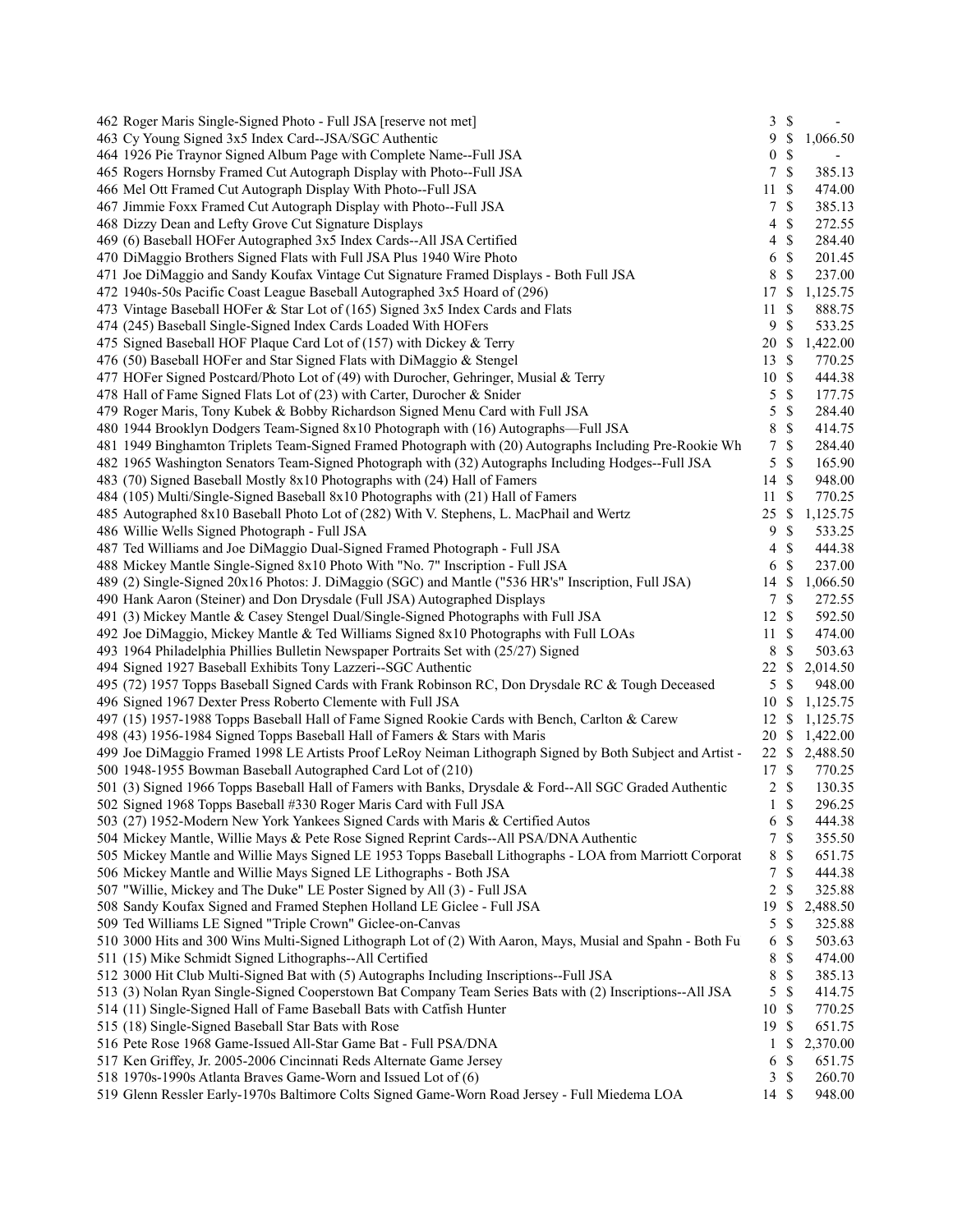| 520 LeBron James 2009 Signed Game-Worn Nike "LeBron Soldier II" Shoes - Full JSA                           |                  |                           | 13 \$ 2,370.00 |
|------------------------------------------------------------------------------------------------------------|------------------|---------------------------|----------------|
| 521 Luol Deng 2009-2010 Game-Issued Chicago Bulls St. Patrick's Day Jersey                                 | $\mathbf{1}$     | $\mathbb{S}$              | 296.25         |
| 522 Jim Bouton 1968 New York Yankees Signed Game-Worn Road Jersey - Full Miedema LOA                       | 12S              |                           | 829.50         |
| 523 Walt Alston 1970s Game-Worn Los Angeles Dodgers Jacket                                                 | 16 \$            |                           | 325.88         |
| 524 1970s-1980s Major League Baseball Team-Issued Jacket Lot of (4) With Orioles, Reds, Dodgers and A's    | $\tau$           | $\mathbb{S}$              | 189.60         |
| 525 Los Angeles Dodgers Team-Issued Lot of (5) With Bullpen Jacket                                         | 8                | \$                        | 272.55         |
| 526 Late-1970s-2000s Philadelphia Phillies Team-Issued Jacket Lot of (5)                                   | $\overline{4}$   | $\mathbb{S}$              | 154.05         |
| 527 1980s-2000s Baltimore Orioles Game-Issued Lot of (7) With (4) Warm-Up Jerseys and (3) Jackets          | 1                | \$                        | 237.00         |
| 528 1980s-2000s Pittsburgh Pirates Team-Issued Jacket Lot of (5) - Including Full-Length Bullpen Jacket    | 2                | \$                        | 130.35         |
| 529 Derek Jeter & Albert Pujols 2007 All-Star Game Jackets                                                 | 11               | $\mathbb{S}$              | 711.00         |
| 530 (5) 1980s Game-Worn Minor League Baseball Jerseys                                                      | 6                | $\mathbb{S}$              | 414.75         |
| 531 1980s-2000s Game-Worn American League Warm-Up Jersey Lot of (5) With 2003 Roy Halladay                 | 5                | $\mathbb{S}$              | 385.13         |
| 532 (10) 1970s-1990s Game-Used Bats With Phillies Emphasis - Includes Luzinski, Maddox and McBride         | 16               | $\mathbb{S}$              | 651.75         |
| 533 Jason Garrett 2003 New York Giants Game-Worn Road Jersey                                               | 2                | $\mathbb{S}$              | 189.60         |
| 534 Tracy McGrady Signed, Game-Worn Rockets Jersey and Adidas Shoes - Both Full JSA                        | 4                | \$                        | 385.13         |
| 535 Antawn Jamison Signed, Game-Worn 2004-05 Baltimore Bullets Thowback Jersey and Shoes - JSA             | 18               | \$                        | 1,303.50       |
| 536 Alonzo Mourning and Gary Payton Signed Game-Worn Shoes - Both Full JSA                                 | 7                | <sup>\$</sup>             | 474.00         |
| 537 John Wall 2012-13 Signed Game-Worn Shoes - Full JSA                                                    | 10               | <sup>\$</sup>             | 444.38         |
| 538 1926 Shotwell Candy Red Grange Complete Set of (24) Cards Plus Book                                    | 6                | \$                        | 1,007.25       |
| 539 1950 Bowman Football Complete Set of (144) Cards                                                       | 4                | $\mathbb{S}$              | 829.50         |
| 540 1951 Bowman Football Complete Set (144/144)                                                            | 5                | \$                        | 888.75         |
| 541 (41) 1948-1951 Bowman & Leaf Football PSA and SGC Graded Cards-All "5-8"                               | 13               | $\mathcal{S}$             | 888.75         |
| 542 1950 Topps Football Felt Backs Green Uncut Sheet of (25) with Nomellini & Stautner                     | 7                | $\mathbb{S}$              | 325.88         |
| 543 (13) Different 1954 Blue Ribbon Tea CFL PSA Graded Cards with Faloney Plus Tough Album                 | 4                | \$                        | 829.50         |
| 544 1950 Bowman Football Partial Set of (108/144) Cards with Stars                                         |                  | \$                        | 414.75         |
|                                                                                                            | $\overline{4}$   | $\mathbb{S}$              |                |
| 545 1951 Bowman Football Near Set of (123/144) with (23) SGC Graded                                        | 8                |                           | 562.88         |
| 546 1955 Topps All-American Football Starter Set of (46/100) Cards                                         | 7                | \$                        | 474.00         |
| 547 1956 Topps Football Complete Set of (120) Cards Plus Unmarked Checklist                                | 10               | -\$                       | 355.50         |
| 548 1964 Uban Coffee Jim Brown Premium Canvas                                                              | 14 \$            |                           | 414.75         |
| 549 1970-1974 Topps Football Near/Partial Sets Plus (1500+) Modern Multi-Sport Singles with Stars          | 5                | $\mathbb{S}$              | 414.75         |
| 550 (4) 1956 Shredded Wheat CFL Cards with (3) Hall of Famers Including Kwong & Shatto                     | 8                | \$                        | 272.55         |
| 551 1962 Topps Football #24 Shortprint Ron Bull PSA 9--None Better                                         | 23               | \$                        | 1,185.00       |
| 552 (5) Baltimore Colts Display Pieces with Helmet Lamp, Helmet Radio and Restored Wood-Base Nodder        | 3                | \$                        | 154.05         |
| 553 (5) 1970-1977 Topps Football Complete Sets                                                             | 18               | \$                        | 1,303.50       |
| 554 1975 & 1976 Topps Football Complete Sets                                                               | 5                | $\mathbb{S}$              | 474.00         |
| 555 (4) 1978-1982 Topps Football Complete Sets Plus (2800+) 1951-1982 Singles with Many Stars Including Ba | 10               | $\mathcal{S}$             | 562.88         |
| 556 (83) 1977-1984 Fleer Team Action Football Sets Plus (4500+) Singles                                    | 23               | -S                        | 1,303.50       |
| 557 (38) 1981-1984 Fleer Team Action Football Unopened Wax Boxes                                           | 11               | -S                        | 829.50         |
| 558 1981 Topps Football Unopened Wax Box of (36) Packs                                                     | 19               | -S                        | 888.75         |
| 559 1984 & 1986 Topps Football Unopened Wax Boxes                                                          |                  |                           | 20 \$ 1,303.50 |
| 560 (382) 1952-1980 Football Wax Wrappers                                                                  | 15S              |                           | 414.75         |
| 561 (15,000+) Mostly 1980s-2000s Football Hall of Famers & Stars with Rookies & Inserts                    | 23 \$            |                           | 1,066.50       |
| 562 1955 Otto Graham Final Season Cleveland Browns Contract Signed by Graham, Bert Bell and Paul Brown -   | $\overline{2}$   | \$                        | 1,185.00       |
| 563 1959 Paul Wiggin Cleveland Browns NFL Player's Contract Signed by Player, Paul Brown & Bert Bell       | 2                | \$                        | 130.35         |
| 564 1958 Baltimore Colts Team-Signed Football With Lipscomb, Unitas and Full JSA - Pristine!               | 16               | \$                        | 948.00         |
| 565 1961 & 1981 Baltimore Colts Team-Signed Footballs with Full JSA                                        | $\boldsymbol{0}$ | \$                        |                |
| 566 Important Football HOFer Signed Album Page with Dan Reeves, "Turk" Edwards & Bill Dudley--Full JSA     | 10               | $\boldsymbol{\mathsf{S}}$ | 711.00         |
| 567 Walter Payton Signed & Framed Chicago Bears Jersey with (2) Inscriptions--Steiner                      | 17               | \$                        | 1,303.50       |
| 568 1959 New York Giants Team-Signed Football - Full JSA                                                   | 6                | \$                        | 474.00         |
| 569 (8) Single-Signed Footballs with 1950s Plastic Baugh Model & Unitas                                    | 5                | \$                        | 284.40         |
| 570 NFL Quarterback Autograph Lot of (7) With Montana, Starr and (2) Elway - All JSA or PSA/DNA            | 7                | \$                        | 651.75         |
| 571 NFL Offensive Legends Autograph Lot of (8) With (2) Hornung, B. Sanders and (2) E. Smith               | 14               | \$                        | 1,007.25       |
| 572 Walter Payton Single-Signed Football with Full PSA/DNA Plus John Elway Signed Hall of Fame Helmet      | 10               | $\boldsymbol{\mathsf{S}}$ | 533.25         |
| 573 (46) Lawrence Taylor Signed 38x25 LE Lithographs--All JSA                                              | 8                | $\mathbb{S}$              | 1,007.25       |
| 574 1990 Super Bowl Champion New York Giants Team-Signed Helmet With L. Taylor, Bavaro and Meggett - St    | 16               | -S                        | 474.00         |
| 575 Multi-Signed Pittsburgh Steelers Greats Full-Sized Riddell Helmet with (15) Autographs-Full JSA        | 16               | -S                        | 562.88         |
| 576 (5) Single-Signed Pittsburgh Steelers Full-Size Helmets With Harris and Roethlisberger - All JSA       | 15               | $\mathbb{S}$              | 770.25         |
| 577 2006 Pro Bowl Team-Signed Riddell Helmet with (65) Autographs-PSA/DNA Cert                             | 15 \$            |                           | 651.75         |
|                                                                                                            |                  |                           |                |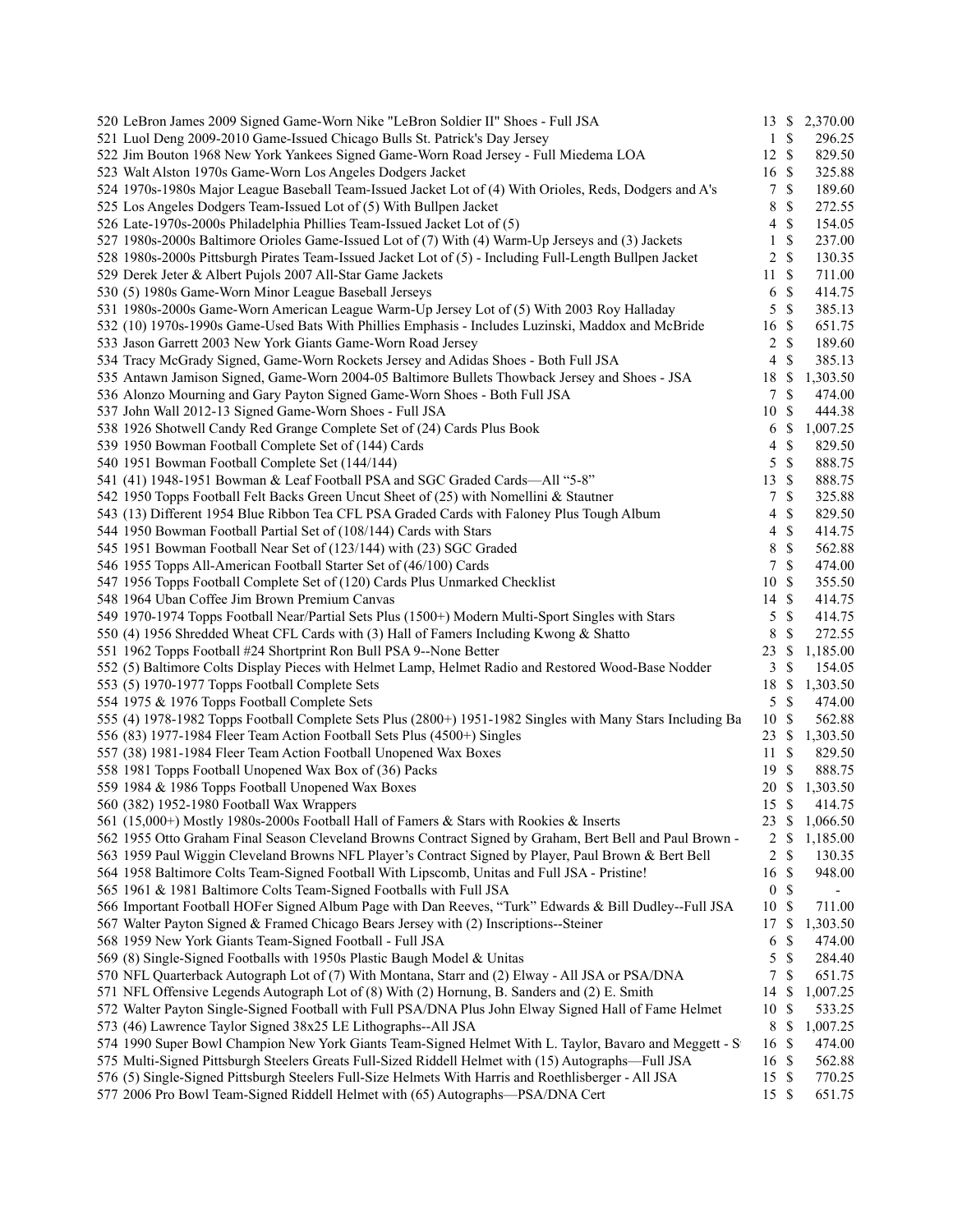| 578 (6) Joe Namath Single-Signed New York Jets Mini-Helmets with JSA                                           | $11 \text{ }$ \$ |               | 592.50         |  |
|----------------------------------------------------------------------------------------------------------------|------------------|---------------|----------------|--|
| 579 Autographed NFL Hall of Famer "Pairings" Lot of (8) With Butkus, Elway, Hornung and Staubach               | 11S              |               | 948.00         |  |
| 580 Dallas Cowboys Autographed Display Lot of (4) With Aikman, Smith and Irvin - All Certed                    | 15S              |               | 562.88         |  |
| 581 Cowboys and Steelers Autographed Memorabilia Lot of (9) With F. Harris and E. Smith                        | 11S              |               | 711.00         |  |
| 582 Modern NFL Superstars Autograph Lot of (8) With (3) Foster and C. Johnson                                  | $13 \text{ }$ \$ |               | 711.00         |  |
| 583 (4) Multi-Signed Football Hall of Famer & Star Cachets-All PSA/DNA                                         | $\mathbf{3}$     | $\mathbb{S}$  | 260.70         |  |
| 584 (14) Single-Signed Football HOFer/Superstar Cachets With Unitas, Starr and Butkus - All PSA/DNA            | 12               | $\mathbb{S}$  | 260.70         |  |
| 585 (38) 1988 Swell Gum Football Hall of Fame Autographed Cards                                                | 4                | \$            | 296.25         |  |
| 586 (66) NFL Greats Signed/Unsigned Photos with HOFers Including Unitas & (2) Helmet Displays                  | $\boldsymbol{0}$ | \$            |                |  |
| 587 (3) Baltimore Colts Championship Teams Commemoratives with 1958 Plate and 1959 Cup & Saucer                | 9                | \$            | 592.50         |  |
| 588 (3) Vince Lombardi Replica Trophies With Colts and (2) Ravens                                              | 8                | \$            | 562.88         |  |
| 589 Baltimore Ravens Game-Worn Marching Band Uniform                                                           | 1                | \$            | 177.75         |  |
| 590 Washington Redskins Stadium Architecture Design Sketches in Carrying Case                                  | 1                | \$            | 296.25         |  |
| 591 Newly Discovered 1950-51 7-Up Washington Capitols Ed Bartels SGC 84                                        | 1                | \$            | 296.25         |  |
| 592 Newly Discovered 1950-51 7-Up Washington Capitols Tommy Byrnes SGC 84                                      | 1                | \$            | 296.25         |  |
| 593 Newly Discovered 1950-51 7-Up Washington Capitols Charles Gilmur SGC 80                                    | 1                | \$            | 296.25         |  |
| 594 Newly Discovered 1950-51 7-Up Washington Capitols Frank Kudelka SGC 60                                     | 1                | \$            | 296.25         |  |
| 595 (17) 1961-62 Fleer Basketball SGC Graded 60-86 Stars with Baylor RC, Chamberlain IA, Robertson RC & V      | 10               | \$            | 1,659.00       |  |
| 596 (100) 1969-70 & 1970-71 Topps Basketball Cards with Alcindor & Maravich Rookies Plus (22) 1969-70 Top      | 8                | $\mathbb{S}$  | 829.50         |  |
| 597 1969-70 Topps Basketball Signed Partial Set of (71/99) Cards                                               | $13 \text{ }$ \$ |               | 1,422.00       |  |
| 598 1970-71 Topps Basketball Signed Starter Set of (73/175) Cards                                              | 6 \$             |               | 562.88         |  |
| 599 Wilt Chamberlain Single-Signed Basketball With Full JSA                                                    | 15S              |               | 888.75         |  |
| 600 (4) 1960s Rawlings/Spalding/Wilson Advisory Basketball Signed Photos with Havlicek Plus (3) Unsigned M     | 6 \$             |               | 225.15         |  |
| 601 (20) Single-Signed 1961 Basketball Hall of Fame Cachets With Auerbach, Mikan and Abdul-Jabbar - All PS.    | 15S              |               | 592.50         |  |
| 602 (38) Early 1970s Basketball Signed Photographs & Cut Magazine Pages with (3) Havlicek                      | $4 \text{ }$ \$  |               | 189.60         |  |
| 603 (3) 1984-1985 Star Basketball Supers Sets with (2) Bulls & Court Kings with Michael Jordan                 | 10 \$            |               | 355.50         |  |
| 604 1986-87 Fleer Basketball Complete Set (132/132) Plus (11/11) Stickers with BGS 8.5 Jordan RC               | 12               | <sup>\$</sup> | 1,659.00       |  |
| 605 1986-87 Fleer Basketball Complete Set of (132) Cards Plus (11) Stickers with SGC 84 Jordan RC              | 15               | -S            | 1,303.50       |  |
| 606 1986-87 Fleer Basketball #57 Michael Jordan Rookie PSA 8                                                   | $22 \text{ }$ \$ |               | 1,125.75       |  |
| 607 Michael Jordan UDA Single-Signed Basketball                                                                | 7                | $\mathbb{S}$  | 711.00         |  |
| 608 (18) Michael Jordan Original News Service and Wire Photographs From His 1984-85 Rookie Season              | 6                | \$            | 503.63         |  |
| 609 (48) Signed Basketball Photographs with (5) Malone & (3) Stockton                                          | 12 \$            |               | 562.88         |  |
| 610 (16,000+) Mostly 1980s-2000s Basketball Stars & Hall of Famers Including Rookies & Inserts                 | 25 \$            |               | 1,303.50       |  |
| 611 1971-72 O-Pee-Chee Hockey Near Set of (261/264) Cards with (88) PSA Graded                                 | 17               | \$            | 948.00         |  |
| 612 1971-72 O-Pee-Chee Hockey Near Set (256/264) Plus (873) Dupes with (44) PSA Graded                         | 19               | $\mathbb{S}$  | 1,125.75       |  |
| 613 1971-72 O-Pee-Chee Hockey Posters Test Complete Set of (24) Posters with (7) Two-Poster Uncut Panels       | 8                | $\mathbb{S}$  | 1,066.50       |  |
| 614 (12) 1972-1985 Topps & O-Pee-Chee Hockey Complete/Near Sets                                                | 9                | \$            | 829.50         |  |
| 615 (7) Autographed NHL Sweaters With Crosby (Full JSA), Mahovlich and Neely - All JSA                         | 12 \$            |               | 770.25         |  |
| 616 (13) NHL Hall of Famers Single-Signed Sweaters With Gretzky, Orr and M. Richard - All JSA                  | 23               | -S            | 2,962.50       |  |
| 617 Circa 1880s Lord Frederick Stanley Carte De Vista--SGC Authentic                                           | 12               | $\mathbb{S}$  | 562.88         |  |
| 618 (8) 1970-1978 Topps Hockey Complete Sets                                                                   |                  |               | 20 \$ 1,540.50 |  |
| 619 1967-68 Detroit Red Wings Team-Signed Stick With Howe, Delvecchio and Full JSA                             | 2 S              |               | 189.60         |  |
| 620 (4) Philadelphia Flyers "Broad Street Bullies" Multi-Signed Prints with (18) Autographs Each—Individual J! | 15S              |               | 296.25         |  |
| 621 Signed Hockey Treasure Chest of (114) Items with Signed Pucks with New York Rangers Emphasis               | 8                | \$            | 385.13         |  |
| 622 Washington Capitals 1990s Team-Signed Stick and Sweater Lot of (2): Bondra and Oates                       | 1                | \$            | 118.50         |  |
| 623 Hockey Autograph Lot of (3) With (2) Gretzky and (1) Lemieux - JSA and UDA                                 | 13               | \$            | 562.88         |  |
| 624 (15,000+) Hockey Hall of Famers & Stars with Rookies & Inserts                                             | 11               | $\mathbb{S}$  | 444.38         |  |
| 625 "The Ring" Magazine 1932-1960 Bound Volume Run of (334) Issues                                             | 6                | $\mathbb{S}$  | 888.75         |  |
| 626 (4) 1923-1983 Boxing Full Tickets - Including Rare Dempsey vs. Gibbons Shelby, Montana Ticket              | 1                | \$            | 177.75         |  |
| 627 Rocky Marciano Autograph and Original Photograph - Full JSA                                                | 6                | $\mathbb{S}$  | 444.38         |  |
| 628 1963 Cassius Clay Signed & Framed Time Magazine with Full JSA                                              | 19 \$            |               | 770.25         |  |
| 629 Muhammad Ali Signed 16x20 Photograph with Full JSA                                                         | 16 \$            |               | 474.00         |  |
| 630 Muhammad Ali Signed LE Print from Original Artwork (#/500) With Full JSA                                   | 13               | $\mathbb{S}$  | 888.75         |  |
| 631 (3) 1965 Muhammad Ali vs. Sonny Liston Wire Photos                                                         | 2                | $\mathbb{S}$  | 189.60         |  |
| 632 (5) "a.k.a. Cassius Clay" 1970 Original Lobby Cards - Spanish Versions                                     | 0                | \$            |                |  |
| 633 Alex Hannum 1942 "All City Forward" Helms-Olympic Athletic Foundation Medallion                            | $\boldsymbol{0}$ | \$            |                |  |
| 634 Alex Hannum 1945 "A.A.U. Basketball MVP" Helms-Olympic Athletic Foundation Medallion                       | 0                | \$            |                |  |
| 635 (13) Olympic Medalist Single-Signed Cachets With Bannister, F.G. Joyner and (2) Spitz - All Certed         | 0 <sup>5</sup>   |               |                |  |
|                                                                                                                |                  |               |                |  |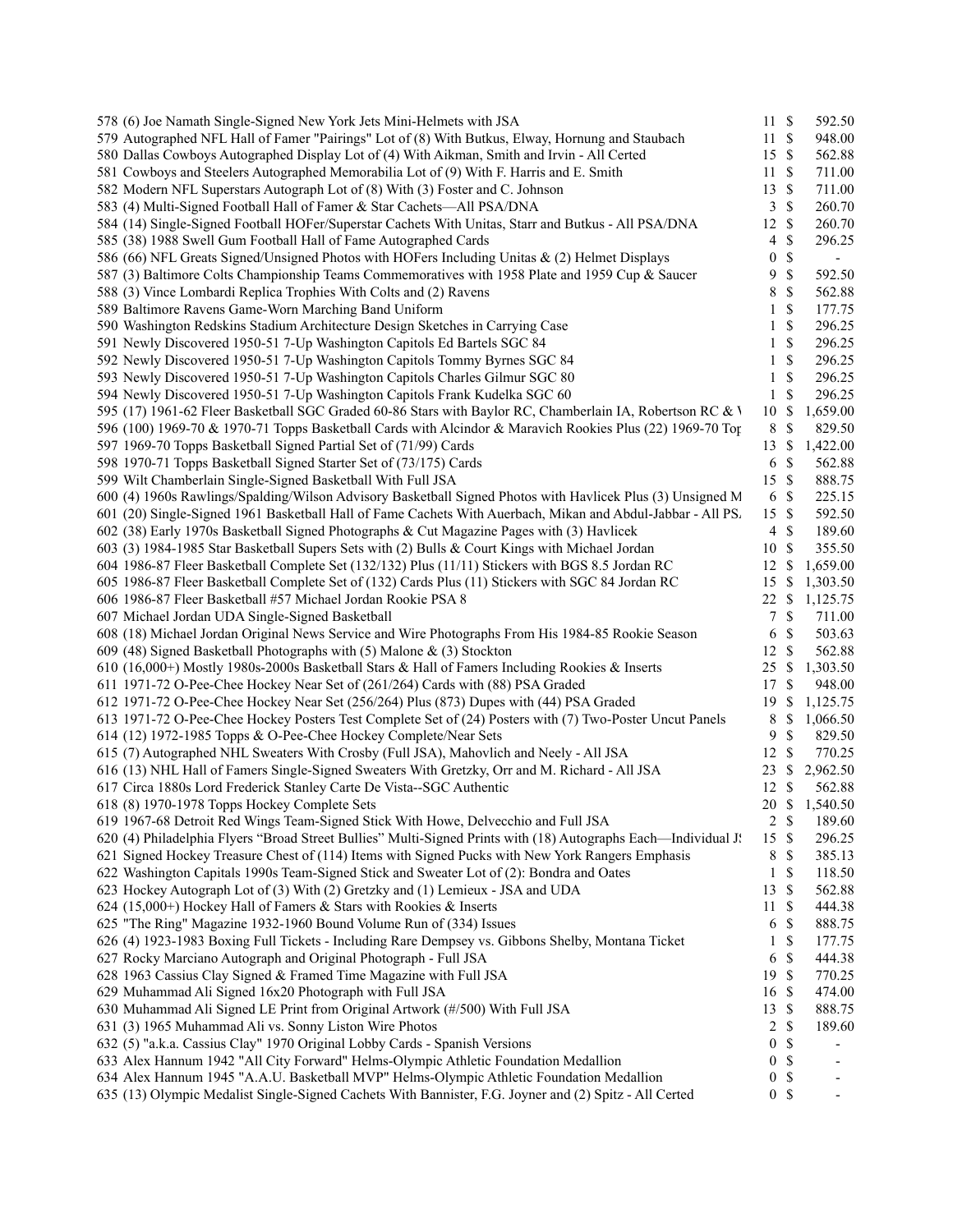| 636 1975-2005 Soccer Treasure Chest with Sets & Team-Signed Ball                                                   | 3S               | 213.30                   |  |
|--------------------------------------------------------------------------------------------------------------------|------------------|--------------------------|--|
| 637 (2) Multi-Signed 1974 U.S. Open Golf Programs--Full JSA                                                        | 0 S              | $\overline{\phantom{a}}$ |  |
| 638 1997 Buick Open Tournament Shirt Signed by (29) Players w/ Payne Stewart, Vijay Singh and Jim Furyk - F        | $1 \text{ }$     | 296.25                   |  |
| 639 Multi-Signed Formula One Checkered Flag with (5) Autographs Including Andretti Family--Full JSA                | $2 \sqrt{s}$     | 189.60                   |  |
| 640 (9) Single-Signed Tennis Cachets With Ashe, Connors and McEnroe - All JSA                                      | 3S               | 260.70                   |  |
| 641 1926-58 Thoroughbred Horse Racing Beer Signs & Programs Lot of (13) Including Kentucky Derby                   | 15 \$            | 1,007.25                 |  |
| 642 (64) 1949-1973 Topps, Bowman & Fleer Baseball & Football Greats with Aaron, Brown, Mantle & Unitas             | $5 \text{ }$ \$  | 2,014.50                 |  |
| 643 1948-1978 Multi-Sport Singles Treasure Chest of (598) Cards with Mantle, Namath & More                         | 19S              | 1,007.25                 |  |
| 644 (280) 1954-1982 Football & Basketball Singles Lot with Many Stars                                              | 6 \$             | 1,007.25                 |  |
| 645 (255) 1961-1973 Baseball & Football Oddball Cards Including Sets Plus (14) Signed Items                        | 9S               | 948.00                   |  |
| 646 (117) 1977-1987 Baseball & Football Unopened Wax Boxes                                                         | 17S              | 651.75                   |  |
| 647 (750+) 1976-1990s Football, Basketball & Hockey Stars and Rookies                                              |                  | 21 \$ 1,422.00           |  |
| 648 (137) 1983-1995 Multi-Sport Wax Boxes Plus (25) 1981-1993 Sets                                                 |                  | 16 \$ 1,422.00           |  |
| 649 1978-2001 Multi/Non-Sport Wax Box, Case and Complete Set Hoard of (299) Items                                  | 7S               | 711.00                   |  |
| 650 (142) 1981-1996 Multi-Sport Complete Sets Plus (18,000+) Singles                                               | 6 \$             | 444.38                   |  |
| 651 Massive 1959-1986 Multi/Non-Sport Treasure Chest with (422) Sets, (617) Team Sets, (15,000+) Singles & 1       |                  |                          |  |
|                                                                                                                    |                  | 32 \$ 1,422.00           |  |
| 652 Massive Mostly 1970s-Modern Multi-Sport Warehouse Hoard of (250,000-300,000+) Cards                            |                  | 36 \$ 8,887.50           |  |
| 653 (37) 1933-1979 Baseball, Football & Basketball Signed Hall of Fame/Star Cards                                  |                  | 16 \$ 1,007.25           |  |
| 654 (87) 1880s-1950s Boxing/Multi-Sport Grab Bag with Pins                                                         | 7S               | 248.85                   |  |
| 655 (80) 1938-1948 Multi/Non-Sport Grab Bag with 1948 Leaf Boxing Near & 1948 Swell Sport Thrills Partial          |                  | 20 \$ 1,303.50           |  |
| 656 (33) 1948-1986 Baseball & Football Hall of Fame Rookie & Second-Year Cards                                     |                  | 12 \$ 1,303.50           |  |
| 657 1958-1980 Football & Basketball Collection of (2041) Cards with Stars                                          | $4 \text{ }$     | 385.13                   |  |
| 658 (240) 1970-1971 Topps Baseball & Football Super Singles Including (2) Sets                                     | 15S              | 888.75                   |  |
| 659 (69) 1969-1982 Topps Baseball & Football Unopened Wax Packs Plus 1972 Topps Baseball Display Box               | 15 \$            | 592.50                   |  |
| 660 (25) 1975-1995 Baseball & Football Hall of Famer/Star Rookie Cards with (9) Graded                             | $2 \sqrt{s}$     | 248.85                   |  |
| 661 (16,000+) 1970s-1990s Multi-Sport Singles & Set Treasure Chest with Inserts                                    | 10S              | 325.88                   |  |
| 662 1968-Modern Multi/Non-Sport Treasure Chest of (4600+) Cards with (46) PSA Graded                               | 18 \$            | 592.50                   |  |
| 663 1947 Washington D.C. Touchdown Club Multi-Signed Program with (35) Autographs-Full JSA                         | $2 \sqrt{s}$     | 130.35                   |  |
| 664 Vintage Autograph Book Signed by (84) With Hornsby, Hartnett, Schalk                                           | 12S              | 503.63                   |  |
| 665 (4) 1974-1976 Sports Illustrated "Living Legends" Signed LE Lithographs With J. DiMaggio and Unitas - Al 15 \$ |                  | 1,007.25                 |  |
| 666 Multi-Sport Autograph Oversize Display Lot of (4) With B. Russell and T. Williams                              | 9 \$             | 385.13                   |  |
| 667 Multi-Sport Autographed Balance of Collection of (13) Items with Gretzky Jersey                                | 8 \$             | 533.25                   |  |
| 668 (6) Multi-Sport Famous Athletes Signed Cachets with Ali & Williams                                             | 9S               | 385.13                   |  |
| 669 (26) Multi-Sport Single-Signed Cachets With Willie Mays, Gordie Howe and Pele - All Certed                     | 12S              | 474.00                   |  |
| 670 Multi-Sport Autographed Cachet/Flats Lot of (95) with Musial & Palmer                                          | 5S               | 414.75                   |  |
| 671 Multi-Sport/Non-Sport Autographed Flats Lot of (100+) With Namath, Earnhardt, Sr. and Bob Hope                 | 13 \$            | 474.00                   |  |
| 672 Rodney "Hot Rod" Hundley Celebrity Golf Challenge Multi-Signed Backboard With Sayers, J. West and Ful          | 0 <sup>°</sup>   | $\blacksquare$           |  |
| 673 (4) Hand-Painted Home Plates with Multi-Sport Greats Including Ali & DiMaggio--All Full JSA                    | 14 \$            | 948.00                   |  |
| 674 Unique Lot of (5) Signed Multi-Sport Hand-Painted Home Plates with Ali & Mantle--All Full JSA                  | 17S              | 948.00                   |  |
| 675 (6) Multi-Sport Autographed Jerseys with Griffey Jr., Montana, & Ovechkin                                      | 11S              | 651.75                   |  |
| 676 (10) Highland Mint Signed and Framed Photo Displays With J. DiMaggio, Payton and Unitas                        | 18 \$            | 1,007.25                 |  |
| 677 (54) 1950s-1960s Pennants with Yankees & Collegiate                                                            |                  | 18 \$ 1,422.00           |  |
|                                                                                                                    |                  |                          |  |
| 678 1960s-Modern Multi-Sport Pennant Collection of (181) with (15) Super Bowl                                      | 10S              | 444.38                   |  |
| 679 Washington Redskins & Senators Memorabilia Collection of (13)                                                  | $4 \text{ }$ \$  | 213.30                   |  |
| 680 1950s-70s Multi-Sport Decal/Sticker Lot of (430+) with Many Rare Issues                                        | $11 \text{ }$ \$ | 888.75                   |  |
| 681 (7) 1909-1912 Non-Sport Complete Sets with Flags of All Nations                                                | 3S               | 533.25                   |  |
| 682 1886-1966 Non-Sport Shoebox Collection of (817) Cards                                                          | $23 \text{ }$ \$ | 1,066.50                 |  |
| 683 (265) 1909-11 T59 Recruit Flags of All Nations with (6) PSA Graded                                             | $11 \text{ }$ \$ | 474.00                   |  |
| 684 (73) 1934 National Chicle Skybirds with Earhart, Lindbergh & Red Baron-Different                               | 6 \$             | 414.75                   |  |
| 685 1933 & 1954 Dixie Lid Movie & Cowboy Star Complete/Near Sets----First and Last Issues                          | $1 \text{ }$     | 296.25                   |  |
| 686 1946-1949 Dixie Lid Movie & Cowboy Stars Complete Set Run                                                      | $2 \sqrt{s}$     | 260.70                   |  |
| 687 (27) 1934 Goudey World War Gum Low Series Cards-All Different                                                  | $1 \text{ }$ \$  | 237.00                   |  |
| 688 1950s Royal Desserts Howdy Doody Trading Card Hoard with (27) Complete Boxes Plus (63) cards & More            | 14 \$            | 1,185.00                 |  |
| 689 (82) 1950-1952 Royal Desserts Stars of Movies Plus Tierney Unopened Box                                        | 15S              | 888.75                   |  |
| 690 1952 Topps Look 'N See Complete Set of (135) Cards                                                             | 18 \$            | 1,422.00                 |  |
| 691 1953 Topps Who-Z-At Star? Complete Set of (80) Cards--Sharp!                                                   | 10S              | 592.50                   |  |
| 692 1952-53 Topps Wings & 1955-56 Topps Davy Crockett-Orange Complete Sets                                         | 10S              | 444.38                   |  |
| 693 1953 Topps Who-Z-At Star? Complete Set with (24) PSA Graded & 1964 Donruss Voyage to the Bottom of t           | 8 \$             | 562.88                   |  |
|                                                                                                                    |                  |                          |  |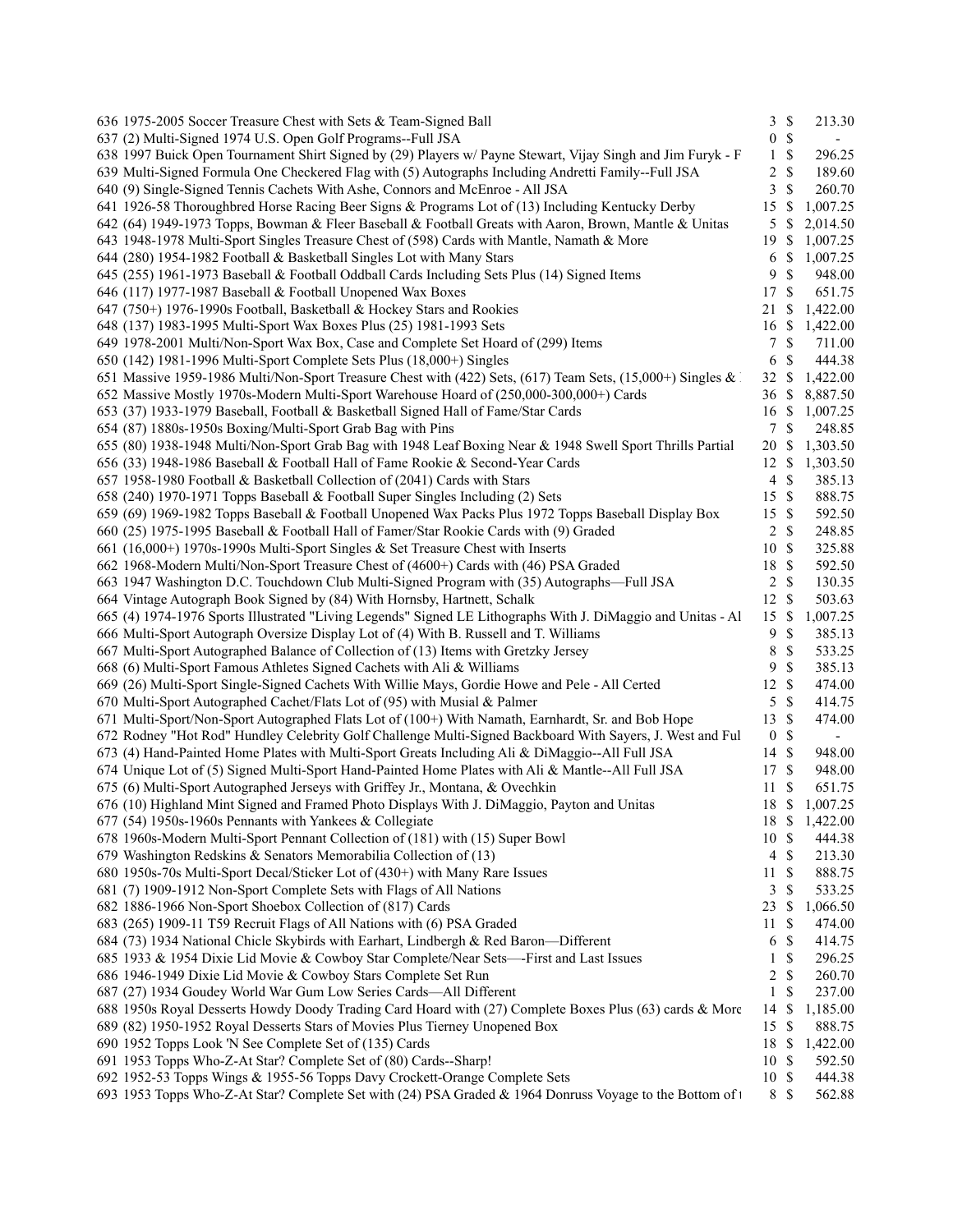| 694 1957 Topps Hit Stars Complete Set (88/88) with (15) PSA Graded                                                                                          | 14 \$            |                 | 592.50                     |  |
|-------------------------------------------------------------------------------------------------------------------------------------------------------------|------------------|-----------------|----------------------------|--|
| 695 1964 Topps Beatles Color Complete Set of (64) Cards with (26) PSA Graded Including (16) NM-MT 8                                                         | 9                | $\mathcal{S}$   | 414.75                     |  |
| 696 1966 Topps Monster Laffs Unopened Cello Box                                                                                                             | 9                | <sup>\$</sup>   | 385.13                     |  |
| 697 (20) Unopened 1968 Topps Fun Packs                                                                                                                      | 7                | <sup>\$</sup>   | 503.63                     |  |
| 698 1977 Topps Star Wars Series 1 Unopened Wax Box of (36/36) Packs                                                                                         | 14               | \$              | 1,659.00                   |  |
| 699 1977 Topps Star Wars Series 3-5 Unopened Wax Box Run                                                                                                    | 10               | $\mathbb{S}$    | 948.00                     |  |
| 700 1882 Seated Liberty Proof Cameo Half Dollar Rare Coin--PCGS Graded PR66+CAM with CAC Sticker                                                            | $\overline{0}$   | \$              |                            |  |
| 701 1902 Barber Proof Half Dollar Rare Coin--NGC Graded PF66                                                                                                | $\boldsymbol{0}$ | \$              |                            |  |
| 702 1904 Barber Proof Half Dollar Rare Coin--NGC Graded PF66                                                                                                | $\boldsymbol{0}$ | \$              |                            |  |
| 703 U.S. Currency Series of 1934-A \$1,000 Federal Reserve Note                                                                                             | 5                | \$              | 1,659.00                   |  |
| 704 Series of 1934-A \$500 U.S. Currency Federal Reserve Note                                                                                               | 5                | \$              | 829.50                     |  |
| 705 (2) U.S. Currency Series of 1934 \$1,000 Federal Reserve Notes                                                                                          | 4                | \$              | 2,725.50                   |  |
| 706 1776-1886 Colonial, Confederate & Obsolete Currency Lot of (15)                                                                                         | 6                | \$              | 189.60                     |  |
| 707 George Westinghouse Signed 1877 Check - Full JSA                                                                                                        | $\mathbf{1}$     | \$              | 592.50                     |  |
| 708 1880s-1910s Actress Cabinet Photo Lot of (148) with (3) Lillian Russell                                                                                 | 8                | \$              | 284.40                     |  |
|                                                                                                                                                             |                  | \$              |                            |  |
| 709 Royalty & Dignitaries Late 1800s-Early 1900s Cabinet Photo Collection of (50)                                                                           | 1                |                 | 118.50                     |  |
| 710 Late 1800s-Mid 1900s Cabinet Photo, Postcard & Stereoview Lot of (395) with (19) Signed Items                                                           | 13               | \$              | 474.00                     |  |
| 711 1880s-1930s Wooden Memorabilia Lot with Football Arcade Game & (2) Tobacco Advertising Chairs                                                           | 14               | \$              | 562.88                     |  |
| 712 Declaration of Independence Original 1942 Ohman Lithograph                                                                                              | $\overline{4}$   | \$              | 284.40                     |  |
| 713 Early-1900s "The Great Kar-Mi Troupe" Original Magician's Poster                                                                                        | 3                | \$              | 142.20                     |  |
| 714 (67) Vintage Tourist & Destination Pennants in Various Sizes                                                                                            | 0                | \$              | $\blacksquare$             |  |
| 715 Eliot Ness 1947 Cleveland Mayoral Campaign Broadside                                                                                                    | 13               | \$              | 474.00                     |  |
| 716 (4) 1950s-1960s Blatz Beer Barroom Displays                                                                                                             | 7                | $\mathbb{S}$    | 533.25                     |  |
| 717 (23) Vintage Film and Stage Star Signed/Unsigned Photo Collection & Multi-Signed Burlesque Book with (3                                                 | $\mathbf{0}$     | \$              | $\blacksquare$             |  |
| 718 Bette Davis Signed Personal Check - Full JSA                                                                                                            | $\mathbf{1}$     | \$              | 177.75                     |  |
| 719 (94) Entertainment Greats Signed Personal Checks With Charlton Heston and Jimmy Stewart                                                                 | 13 \$            |                 | 770.25                     |  |
| 720 (4) 1950s-60s Actor/Entertainer Signed Service Contracts with Roy Rogers--All JSA                                                                       | $\overline{2}$   | \$              | 130.35                     |  |
| 721 1930s-70s Movie/Entertainment Publicity Photo Lot of (295) with Bob Hope Signed                                                                         | 6                | \$              | 325.88                     |  |
| 722 Andrew Johnson 1854 Document Signed as Governor of Tennessee - Full JSA                                                                                 | 8                | \$              | 829.50                     |  |
| 723 (3) U.S. Political Autographed Flats With Reagan, George/Barbara Bush and Weinberger - All PSA/DNA or.                                                  | 12               | \$              | 260.70                     |  |
| 724 Presidential/Political Autographed Flats Lot of (8) with Obama                                                                                          | 17 \$            |                 | 651.75                     |  |
| 725 Rock & Roll/Pop Singer Autographed Cachets/FDCs/3x5s Lot of (34) with Dick Clark                                                                        | 5                | \$              | 355.50                     |  |
| 726 1920s-50s Entertainment/Sports Magazine Collection of (118) with Bold and Show Digests & Sports Pulps                                                   | 8                | \$              | 444.38                     |  |
| 727 (71) 1940s-50s Science Fiction and Detective Story Pulp Magazines                                                                                       | 12               | S               | 325.88                     |  |
| 728 1930s-50s Western & War Story Pulp Magazine Lot of (54)                                                                                                 | $\overline{4}$   | \$              | 237.00                     |  |
| 729 (227) 1940s-70s "Amazing Stories" & "Astounding Science Fiction" Sci-Fi Magazines                                                                       | 13 \$            |                 | 414.75                     |  |
| 730 1960s-90s Spider-Man Comic Book Treasure Chest of (750+) with Amazing Spider-Man Near Run                                                               | 17S              |                 | 2,014.50                   |  |
| 731 Investment Comic Book Lot of (10) 1960s-70s "Amazing Spider-Man" Key Issues with #129 1st Punisher A                                                    |                  |                 | 20 \$ 1,422.00             |  |
| 732 1940s-60s Gold & Silver Age Comic Book Treasure Chest Lot of (100) with Gold Age Human Torch & Sub-                                                     | 16 \$            |                 | 770.25                     |  |
| 733 1950s-90s Cartoon & Funny Comic Book Lot of (125) with 1953 Dennis the Menace #1                                                                        | 11               | <sup>\$</sup>   | 296.25                     |  |
| 734 1940s-90s DC & Marvel Superhero Comic Book Lot of (169) with (2) Gold Age Batman Issues                                                                 | 12S              |                 | 260.70                     |  |
| 735 1950s-90s War & Western Comic Book Lot of (182)                                                                                                         |                  | 5S              | 248.85                     |  |
| 736 Incredible 1970s-90s 1st Issue Comic Book Investment Lot of (299)                                                                                       | 11               | \$              | 414.75                     |  |
| 737 1970s-90s Comic Book BOC Lot of (396) with Superheroes and Many Limited Series                                                                          |                  | 6 <sup>°</sup>  | 177.75                     |  |
| 738 (72) 1886-1955 Baseball Card Grab Bag with (14) Hall of Famers Including Foxx & Several Types                                                           | 16 \$            |                 | 1,422.00                   |  |
| 739 (85) 1909-1940 Baseball Pre-War Grab Bag with (10) Hall of Famers & (6) Graded Including Johnson, Matt                                                  |                  | <sup>\$</sup>   |                            |  |
|                                                                                                                                                             | 16               |                 | 1,066.50<br>23 \$ 3,851.25 |  |
| 740 High-Grade 1968 Milton Bradley Win-A-Card Game with Sealed Pack of (100) Cards<br>741 (66) 1933-1941 Pre-War Baseball Gum Cards with (8) Hall of Famers |                  |                 | 503.63                     |  |
|                                                                                                                                                             | 20 \$            |                 |                            |  |
| 742 1964 Topps Baseball Complete Set of (587) Cards Plus (283) Duplicates Including Stars                                                                   | 14 \$            |                 | 1,125.75                   |  |
| 743 Unique Collection of (500+) 1934-1940 Baseball Hall of Fame Correspondence/Documents with "Original C                                                   |                  |                 | 21 \$ 2,014.50             |  |
| 744 (4) 1953 Bowman Color New York Yankees Stars--All SGC                                                                                                   | 14               | \$              | 1,066.50                   |  |
| 745 (17) 1956 & 1961 Topps New York Yankees Cards with (3) SGC Graded Including (2) Mantle                                                                  | 18 \$            |                 | 1,066.50                   |  |
| 746 (35) 1971 Topps Baseball Supers PSA 7-9 Graded Cards with Stars--All Different                                                                          | 12S              |                 | 503.63                     |  |
| 747 (24) 1972-1974 Kellogg's Baseball PSA 9-10 Graded Cards of Mostly Stars                                                                                 |                  | $4 \text{ }$ \$ | 272.55                     |  |
| 748 (10) 1977-1983 O-Pee-Chee Baseball Complete Sets                                                                                                        | 20 \$            |                 | 770.25                     |  |
| 749 (36) 1983-2006 Cal Ripken PSA 9-10 Graded Cards                                                                                                         | 4                | \$              | 355.50                     |  |
| 750 1962 World Series Game 6 Candlestick Park Full Ticket - PSA 4                                                                                           | $\overline{0}$   | S               |                            |  |
| 751 1961 World Series Game 3 Crosley Field PSA 3 Full Ticket - Highest Graded                                                                               |                  | 0 <sup>5</sup>  |                            |  |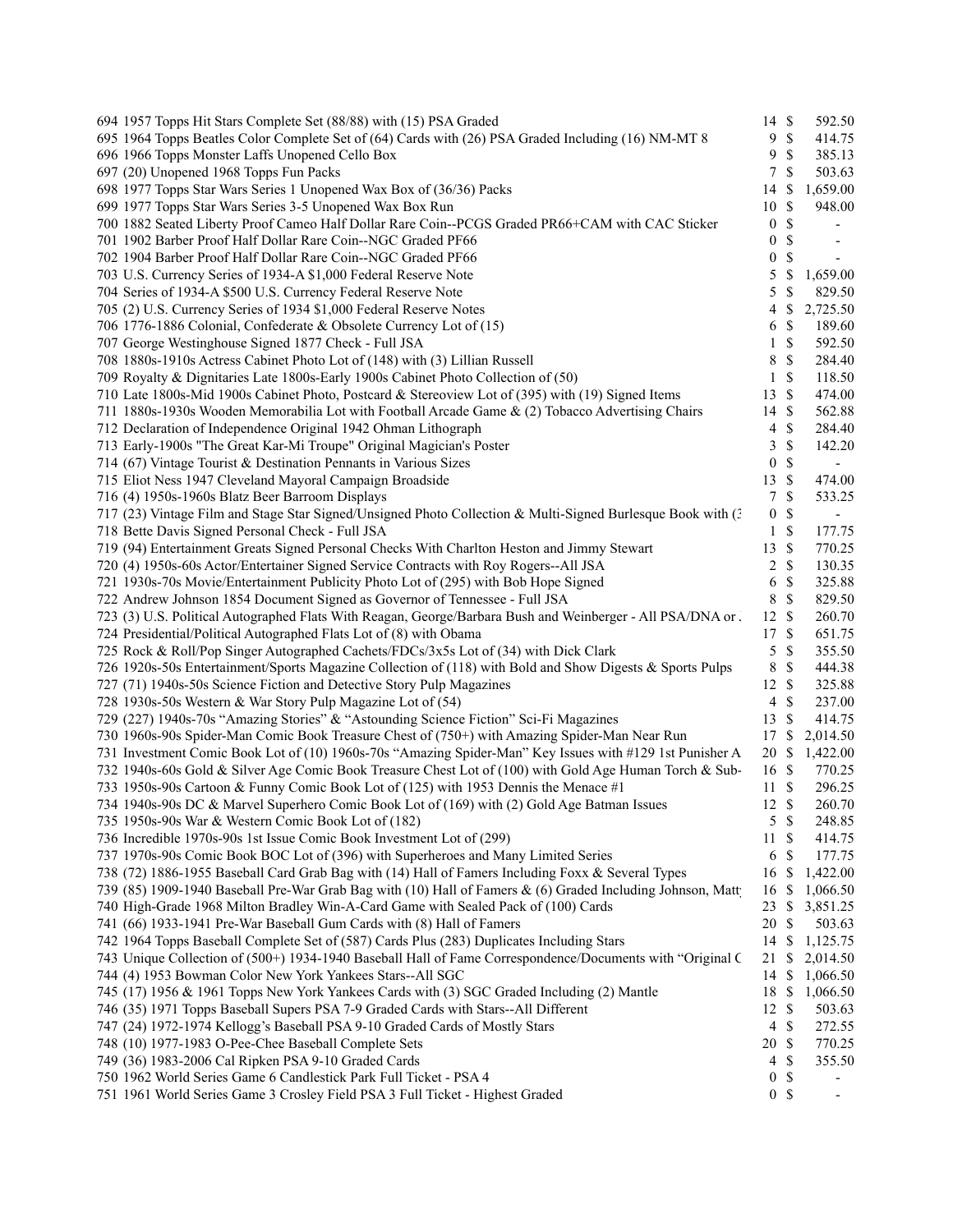| 752 1967 World Series Game 5 Busch Stadium Full Ticket - PSA 6                                           |                | 0 S           |                  |
|----------------------------------------------------------------------------------------------------------|----------------|---------------|------------------|
| 753 1958, 1966, 1968 World Series PSA Graded Ticket Stub Lot of (4)                                      | 10 \$          |               | 296.25           |
| 754 (6) 1939-2010 Baseball Full Tickets with Significant Moments--All PSA Graded                         | 1              | $\mathbb{S}$  | 177.75           |
| 755 (28) 1960s-2000s Hank Aaron Flats & Publications                                                     | 1              | \$            | 118.50           |
| 756 1989 Ken Griffey Jr. Type I Original Photograph Used for Topps Traded Rookie--PSA/DNA                | 8              | \$            | 1,125.75         |
| 757 Derek Jeter 2001 New York Yankees Team-Issued Home Pants - Steiner                                   | 5              | $\mathbb{S}$  | 503.63           |
| 758 New York Yankees 1980s-1990s Game-Worn Lot of (3) Jerseys and (1) Cap                                | 11             | \$            | 296.25           |
| 759 New York Yankees 1980s-2000s Game-Worn Lot of (4) With Don Zimmer Jacket                             | $\overline{9}$ | \$            | 325.88           |
| 760 1969-1979 ALCS & NLCS Program Lot of (26) All in High Grade                                          | 3              | \$            | 355.50           |
| 761 1959-1979 World Series Program Lot of (26)                                                           | 10             | $\mathbf{\$}$ | 770.25           |
| 762 1943-1972 Boston/Milwaukee/Atlanta Braves Yearbook & Brochure Lot of (27)                            | $\tau$         | $\mathbf{\$}$ | 474.00           |
| 763 1937-1978 St. Louis Browns/Baltimore Orioles Yearbook & Program Collection of (43)                   | 11             | \$            | 711.00           |
| 764 1951-1977 St. Louis Cardinals Yearbook Consecutive Year Run of (27) with 1st Year Edition            | $\overline{9}$ | \$            | 562.88           |
| 765 1941-1977 Brooklyn/Los Angeles Dodgers Yearbook & Program Lot of (59)                                | 15             | \$            | 1,007.25         |
| 766 1958-1973 San Francisco Giants (16) Consecutive Year Run of Yearbooks                                | 3              | \$            | 355.50           |
| 767 1948-1980 Cleveland Indians Yearbook & Program Lot of (64) with 1st Year Edition                     | 9              | \$            | 533.25           |
| 768 1962-1993 New York Mets Yearbook & Program Lot of (63) with 1st Year Edition                         | 14 \$          |               | 770.25           |
| 769 1949-1971 Philadelphia Phillies Yearbook Consecutive Year Run of (23)                                | 18             | -S            | 1,125.75         |
| 770 1950-1982 Pittsburgh Pirates Yearbook & Program Lot of (61) with 1st Year Edition                    | 11             | \$            | 829.50           |
| 771 1943-1989 Detroit Tigers Yearbook & Program Lot of (56)                                              | 9              | $\mathbb S$   | 533.25           |
| 772 Circa 1938-1939 Rogers Hornsby Original Photograph in Orioles Uniform                                | 3              | $\mathbb{S}$  | 142.20           |
| 773 1942-1983 Baltimore Orioles Team Photo Lot of (14)                                                   | 1              | \$            | 118.50           |
| 774 1944 Baltimore Orioles Champions Victory Dinner Program                                              | 12             | $\mathcal{S}$ | 444.38           |
| 775 1919 Boston Braves Opening Day Pass PSA 6                                                            | $\mathbf{1}$   | $\mathbb{S}$  | 118.50           |
| 776 (3) 1923 Army vs. Navy Baseball Items with (2) Full PSA Graded Tickets & Scorecard                   |                | \$            |                  |
|                                                                                                          | 1              | $\mathbb{S}$  | 177.75           |
| 777 1981 & 1982 Baltimore Orioles PSA Graded Season Passes - Ripken Debut & Start of Streak--Only Graded | $\overline{c}$ | $\mathbb{S}$  | 189.60<br>948.00 |
| 778 (56) 1978 Topps Baseball #707 Paul Molitor/Alan Trammell Rookie Cards                                | 23             |               |                  |
| 779 (3) Phil Rizzuto Single-Signed OAL Baseballs with Inscriptions                                       | $\mathbf{1}$   | \$            | 177.75           |
| 780 2011 Topps Under Armour All-American Certified Autograph Lot of (33) Cards with Ryan Ripken          | 5              | \$            | 165.90           |
| 781 1979 New York Yankees Team-Signed Ball With Munson, Mantle, Hunter and Full PSA/DNA                  | 6              | $\mathbb{S}$  | 474.00           |
| 782 (2) Mickey Mantle Single-Signed OAL Baseballs with Full JSA                                          | 14             | $\mathcal{S}$ | 829.50           |
| 783 1979-1990 Pennant-Winning Team-Signed Baseball Lot of (4) - All Full JSA                             | 11             | \$            | 562.88           |
| 784 (12) Historic Autographs Ball of Fame Signed Baseballs with (10) PSA 10s                             | 13             | \$            | 1,422.00         |
| 785 (20) Baseball Hall of Fame Single-Signed Baseballs with (4) Mays--All JSA                            | 15             | -S            | 948.00           |
| 786 (20) Nolan Ryan Single-Signed OAL Baseballs--All JSA                                                 | 16 \$          |               | 888.75           |
| 787 (24) Mike Schmidt Single-Signed ONL Baseballs--All JSA                                               | 16             | -S            | 1,007.25         |
| 788 Derek Jeter Single-Signed Lot of (5) With (2) Baseballs and (3) Publications - All Certed            | 15S            |               | 1,007.25         |
| 789 New York Yankees Memorabilia Lot of (13) With (12) Autographed Items Including (3) Mantle - All JSA  | 15             | -\$           | 888.75           |
| 790 Late 1940s Jackie Robinson Signed Postcard with Full JSA                                             | 22             | \$            | 2,014.50         |
| 791 Late 1950s Roger Maris Signed Photo Postcard with Full JSA                                           | 8              | \$            | 503.63           |
| 792 Roger Maris Signed Photograph with Full JSA                                                          | $\tau$         | \$            | 533.25           |
| 793 (28) Mostly Baseball Hall of Famer & Star Signed Flats                                               |                | 7S            | 355.50           |
| 794 Signed 1964 Topps Giants #13 Nellie Fox & 3x5 Index Card                                             | 11             | \$            | 296.25           |
| 795 (15) Baseball Hall of Fame Signed Cards with Certified Autos—All PSA/DNA or SGC Authentic            | 5              | \$            | 225.15           |
| 796 (3) 1970s Autographed "Living Legends" LE Lithographs With J. DiMaggio, Musial and Laver - All JSA   | 6              | \$            | 444.38           |
| 797 Mike Schmidt 1987 Signed Game-Used Bat - PSA/DNA GU 8 and Full JSA                                   | 11             | \$            | 1,066.50         |
| 798 (181) 1950s-1970s Baseball Signed Postcards/Photo Flats with (18) Hall of Famers & Tough Deceased    | 15             | \$            | 829.50           |
| 799 (231) 1960s-1973 Cleveland Indians Photo Postcards with (178) Signed                                 | 20             | -S            | 1,303.50         |
| 800 (364) 1950s-1970s J.D. McCarthy Postcards with (146) Signed Including (2) Koufax                     | 17             | \$            | 1,185.00         |
| 801 New York Yankees Legends Multi-Signed Jersey with (18) Autographs—Full JSA and Steiner               | 10             | \$            | 1,066.50         |
| 802 1994 Mickey Mantle Signed Salvino Special Edition Figurine in Original Box                           | 8              | \$            | 444.38           |
| 803 Cal Ripken, Jr. 1994-1996 Twice-Signed Game-Worn Baltimore Orioles Cap - Full JSA                    | 5              | $\mathbb{S}$  | 414.75           |
| 804 1960-1979 Baseball & Football Singles Collection of (1616) Cards with Many Stars                     | 10             | -S            | 770.25           |
| 805 Ultimate 1980s-Modern Multi-Sport Warehouse Treasure Chest of (200,000+) Cards                       | 15             | -S            | 1,007.25         |
| 806 (9) 1975-1980 Topps Basketball & Baseball Complete Sets                                              | 12             | S             | 948.00           |
| 807 (12) Multi-Sport Autographed Treasure Chest with Griffey Jr., R. Jackson & Murray/Ripken             | 10             | -S            | 829.50           |
| 808 Jack Dempsey Twice-Signed Check with Full JSA                                                        | 10             | -S            | 474.00           |
| 809 (5) Muhammad Ali Signed "Introducing Islam" Pamphlets with Inscriptions--All JSA                     | 14 \$          |               | 948.00           |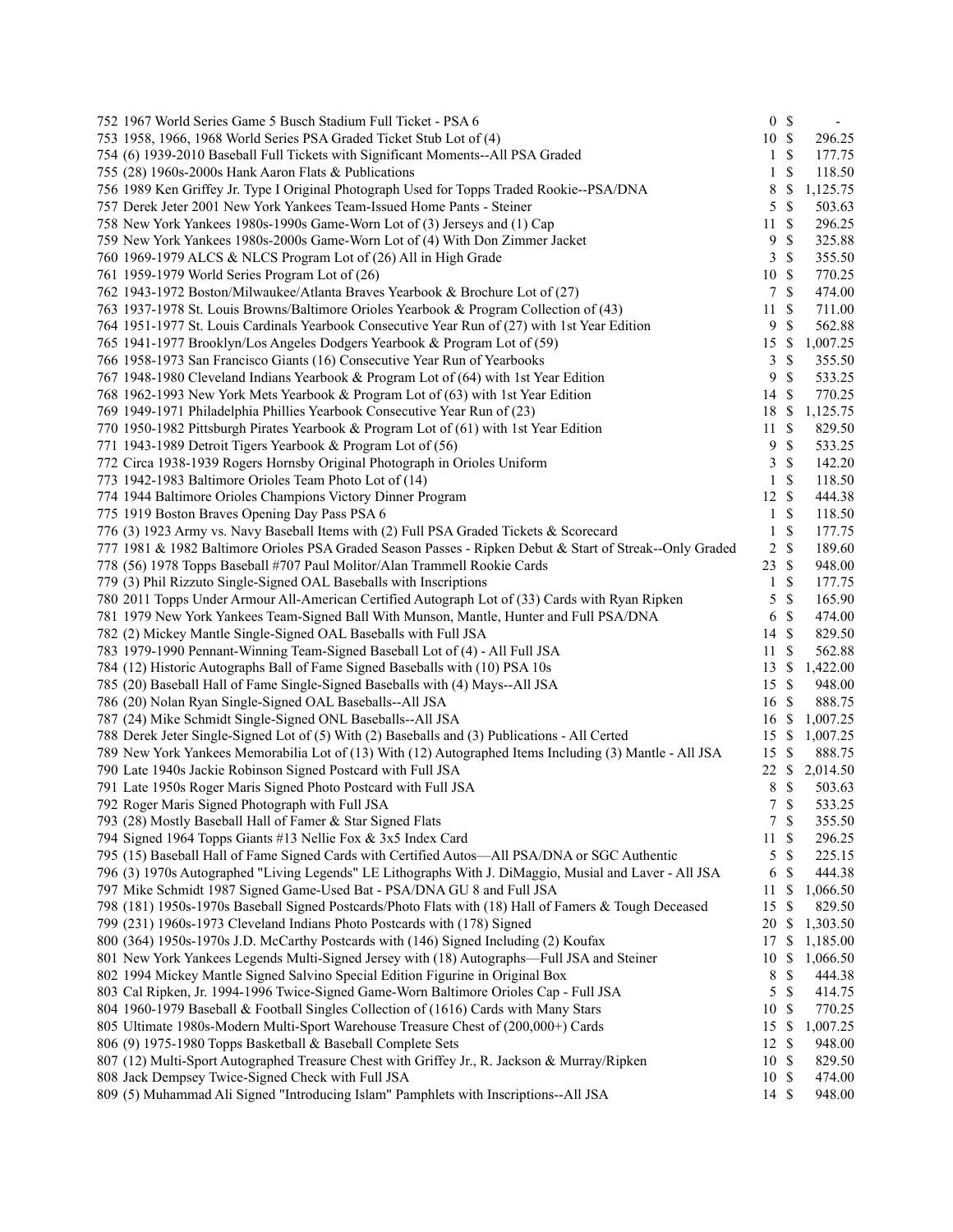| 810 Multi-Signed Basketball Hall of Fame Ball with (24) Autographs                                                                                         | 0 S              |               | $\overline{\phantom{a}}$ |
|------------------------------------------------------------------------------------------------------------------------------------------------------------|------------------|---------------|--------------------------|
| 811 Autographed Basketball Jersey Lot of (3) With Evans, Paul and Wade                                                                                     | $\boldsymbol{0}$ | $\mathbb{S}$  | $\overline{\phantom{a}}$ |
| 812 Bill Russell Autograph Lot of (5) With Jersey, Basketball and (3) Photos                                                                               | 6                | $\mathbb{S}$  | 770.25                   |
| 813 (154) Single-Signed Basketball HOFer and Stars Index Cards With Maravich and Chamberlain                                                               | 15               | \$            | 1,007.25                 |
| 814 (81) Signed Index Cards With (2) Bonavena and (13) Hockey HOFers                                                                                       | 5                | S             | 414.75                   |
| 815 (7) Famous Golf Signed Cachets--All JSA                                                                                                                | 12               | $\mathcal{S}$ | 355.50                   |
| 816 Multi-Sport Autograph Balance of Collection With (18) Signed Items Including Earnhardt, Jr. and Unitas - A                                             | 9                | <sup>\$</sup> | 444.38                   |
| 817 (59) NFL Star Single/Dual-Signed Footballs with (24) HOFers                                                                                            | 16               | \$            | 1,185.00                 |
| 818 (8) 1949-1982 Topps & Bowman Baseball and Football Signed Hall of Fame Cards with Roberts & Ripken I                                                   | $2 \sqrt{s}$     |               | 130.35                   |
| 819 2001-2002 NCAA Champion University of Maryland Men's Basketball Team-Signed Ball - Full JSA                                                            | 15               | $\mathbb{S}$  | 1,066.50                 |
| 820 Pete Maravich Single-Signed Index Card - Full JSA                                                                                                      | 18               | <sup>\$</sup> | 503.63                   |
| 821 1959 Big Daddy Lipscomb/Jim Parker Signed Program Page with Full JSA                                                                                   | 10S              |               | 237.00                   |
| 822 Walter Payton Single-Signed Football - Full JSA                                                                                                        | 18 \$            |               | 414.75                   |
| 823 Emmitt Smith Signed Full-Sized Cowboys Helmet & Ball                                                                                                   | 12 \$            |               | 325.88                   |
| 824 (3) 2013 Football Hobby Wax Boxes                                                                                                                      | $\overline{4}$   | - \$          | 154.05                   |
| 825 (3) 1964 News Enterprises The Beatles Postcards PSA 6--Only Graded                                                                                     | 6                | $\mathbb S$   | 177.75                   |
| 826 (13) 1938-1969 Life Magazine Key Issues with Beatles, Mantle/Maris, T. Williams--Sharp!                                                                | 1                | $\mathbb{S}$  | 177.75                   |
| 827 1953 Bowman Football Complete Set of (96) Cards with (4) SGC Graded Stars—Sharp!                                                                       | 26               | -S            | 1,659.00                 |
| 828 (2676) 1973-1979 Topps Football Cards with Many Stars Including (2) Payton RC—Sharp!                                                                   | 24               | $\mathbb{S}$  | 1,659.00                 |
| 829 (34) 1970 Kellogg's Football PSA 9-10 Graded Cards                                                                                                     | 9                | $\mathbb{S}$  | 474.00                   |
| 830 (86) Pro Football Hall of Famer Signed Index Cards With J. Brown, Grange and Nagurski - Loaded!                                                        | 23               | \$            | 2,488.50                 |
| 831 (38) Pro Football Hall of Famer Signed Index Cards With Unitas, Namath and Sayers                                                                      | 20               | \$            | 1,540.50                 |
| 832 (32) Pro Football Hall of Famer Signed Index Cards With Butkus, Ewbank and Grange                                                                      | $\overline{9}$   | $\mathbb{S}$  | 414.75                   |
| 833 Pro Model Full-Size Football Helmet Signed by (32) Modern Stars With Roethlisberger, Vick and Urlacher -                                               | 10S              |               | 444.38                   |
|                                                                                                                                                            |                  |               |                          |
| 834 (2) Multi-Signed NFL 75th Anniversary Hall of Fame Helmets with (47) Autographs<br>835 Autographed Redskins Mini-Helmet Lot of (44) with Many "Top 70" | 16 \$            |               | 1,659.00                 |
|                                                                                                                                                            | 20               | -S            | 1,125.75                 |
| 836 1922 Army vs. Navy Franklin Field Football Program & Newspaper - Well Preserved!                                                                       | $\overline{c}$   | $\mathbb{S}$  | 189.60                   |
| 837 1955-2006 NFL Program & Guide High Grade Lot of (208) with 1966 NFL Championship Program                                                               | 15               | \$            | 1,125.75                 |
| 838 1960-1981 Dallas Cowboys Lot of (30) Programs & Yearbooks with (5) 1st Year Programs                                                                   | 11               | \$            | 948.00                   |
| 839 1957-1976 New York Football Giants Better Grade Lot of (55) Programs & Yearbooks                                                                       | 17 \$            |               | 651.75                   |
| 840 (10) 1940s-1960s Bob Hope & Johnny Carson Graded Tickets & Postcards                                                                                   | 1                | $\mathcal{S}$ | 177.75                   |
| 841 King Edward VIII and Wallis Simpson Windsor Dual-Signed Framed Display - Full JSA                                                                      | $\mathbf{1}$     | \$            | 355.50                   |
| 842 2005 Ford Mustang Base Convertible Mariano Rivera New York Yankees Limited Edition Car (#42/60) [rese                                                  | 8                | $\mathbb{S}$  | $\overline{\phantom{a}}$ |
| 843 1963 Sports Hall of Fame Jackie Robinson Bust--Mint in Sealed Box                                                                                      | 13               | $\mathcal{S}$ | 562.88                   |
| 844 (5) 1980 Charlotte O's Police Orange Border Singles                                                                                                    | 5                | $\mathbb{S}$  | 165.90                   |
| 845 2010 Bowman Chrome Draft Stephen Strasburg #1/1 Printing Plate Set                                                                                     | 7                | $\mathcal{S}$ | 248.85                   |
| 846 (123) 1978 & 1979 Topps Baseball Dale Murphy Cards                                                                                                     | 16               | $\mathcal{S}$ | 260.70                   |
| 847 (817) 1979 Topps Baseball Hall of Famers & Stars--Sharp!                                                                                               | 21 \$            |               | 651.75                   |
| 848 (5) 1967-1994 Baseball Hall of Fame Induction Louisville Slugger Bats                                                                                  | 6                | $\mathbb{S}$  | 225.15                   |
| 849 1989 DiMaggio Albums Case of (6) Two-Volume Sets Shipped to DiMaggio                                                                                   | 1                | \$            | 118.50                   |
| 850 (4) 1909-11 T206 White Borders American Beauty 350 Framed SGC 20-30 Graded Cards                                                                       | $\overline{2}$   | \$            | 355.50                   |
| 851 Circa 1970s Joe Consoli Pittsburgh Pirates Scout Jacket                                                                                                | 8                | $\mathbb{S}$  | 272.55                   |
| 852 Lou Whitaker 1990 Game-Used Bat                                                                                                                        | 6                | $\mathcal{S}$ | 118.50                   |
| 853 Fred Lynn 1987-1989 Game-Used Bat                                                                                                                      | 1                | $\mathbb{S}$  | 118.50                   |
| 854 1948-49 Leaf Baseball #79 Jackie Robinson Rookie PSA 3                                                                                                 | 14               | \$            | 1,066.50                 |
| 855 1965 Topps Baseball Embossed Complete Set (72/72)                                                                                                      | 2                | \$            | 130.35                   |
| 856 (6) 1973-1983 Kellogg's Baseball Complete/Near Sets                                                                                                    | 3                | <sup>\$</sup> | 201.45                   |
| 857 Detroit Tigers Game-Used Bat Lot of (12)                                                                                                               | $12 \text{ }$ \$ |               | 284.40                   |
| 858 (18) 1909-11 T206 White Border PSA Graded Hall of Famers with (8) McGraw                                                                               | 7                | S             | 888.75                   |
| 859 1976 Topps Baseball Unopened Wax Box                                                                                                                   | 19               | \$            | 5,925.00                 |
| 860 1938 PM8 Our National Game Complete Set of (30/30) Pins with Original Backings                                                                         | 6                | \$            | 474.00                   |
| 861 Early-1960s "Otto" Honus Wagner Milk Carton - Rare!                                                                                                    | 4                | \$            | 154.05                   |
| 862 1955 Robert Gould All-Stars Advertising Booklet                                                                                                        | $\boldsymbol{0}$ | $\mathbb S$   |                          |
| 863 (3) 1930s Hillerich & Bradsby Mini-Bats With Ruth, Gehrig and Medwick                                                                                  | 3                | $\mathbb{S}$  | 154.05                   |
| 864 1921 Mrs. Sherlock's Bread Tris Speaker Pinback                                                                                                        | $\overline{c}$   | $\mathbb{S}$  | 142.20                   |
| 865 (8) 1907-09 A.C. Dietsche Detroit Tigers Postcards with PSA 4 Crawford                                                                                 | 13               | $\mathcal{S}$ | 444.38                   |
| 866 (932) 1980-2001 Perez-Steele Hall of Fame Postcards, Celebration & Great Moments Hoard                                                                 | 13               | -S            | 503.63                   |
| 867 (482) 1953-1958 Topps & Bowman Baseball Cards                                                                                                          | 7 \$             |               | 474.00                   |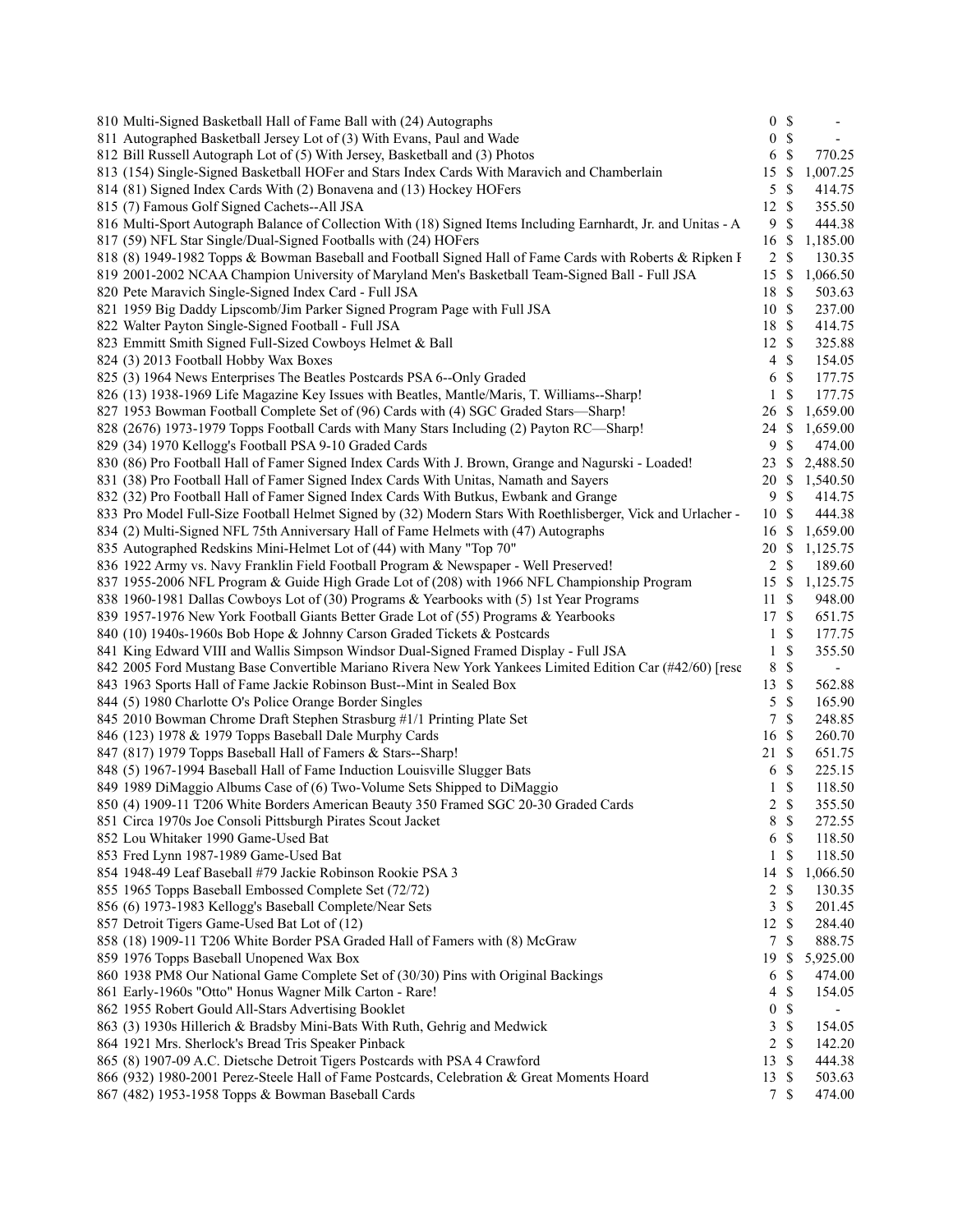| 868 (2638) 1957-1969 Topps Baseball Cards                                                                   | 10S            |                    | 592.50                   |
|-------------------------------------------------------------------------------------------------------------|----------------|--------------------|--------------------------|
| 869 1953 Bowman Color Baseball Starter Set of (89/160) Cards with Stars                                     |                | $2 \sqrt{s}$       | 503.63                   |
| 870 1954 Bowman Baseball Partial Set of (152/224) Cards with Stars                                          |                | $2 \sqrt{s}$       | 325.88                   |
| 871 1955 Bowman Baseball Complete Set of (320/320) Cards with SGC 35 Banks                                  | 11S            |                    | 888.75                   |
| 872 1953 Topps Baseball Starter Set of (144/274) Cards with Mantle & Paige                                  | 9              | $\mathbb{S}$       | 1,066.50                 |
| 873 1955 Topps Baseball Partial Set of (154/206) Cards with Killebrew & Koufax Rookies                      | $\overline{4}$ | $\mathbb{S}$       | 592.50                   |
| 874 Carlos Santana Signed and Game-Used Lot of (15)                                                         | $\overline{4}$ | $\mathcal{S}$      | 651.75                   |
| 875 1954 Topps Baseball Near Set of (211/250) Cards with Stars                                              | 5              | $\mathcal{S}$      | 651.75                   |
| 876 1957 Topps Baseball Complete Set (407/407)                                                              | 9              | $\mathcal{S}$      | 1,540.50                 |
| 877 1956 Topps Baseball Complete Set of (340/340) Cards                                                     | 12 \$          |                    | 1,777.50                 |
| 878 1966 Topps Baseball Near Set of (509/598) Cards                                                         | $\mathbf{1}$   | \$                 | 711.00                   |
| 879 1951 Bowman Baseball #253 Mickey Mantle Rookie--PSA Authentic                                           |                | $1 \text{ }$ \$    | 1,185.00                 |
| 880 1948 Bowman Baseball #18 Warren Spahn Rookie SGC 84                                                     | 20 \$          |                    | 651.75                   |
| 881 1948-49 Leaf Gum Baseball #32 Warren Spahn Rookie SGC 70                                                | 24 \$          |                    | 888.75                   |
| 882 1949 Bowman Baseball #6 Yogi Berra SGC 80                                                               | 10S            |                    | 225.15                   |
| 883 1957 Topps Baseball #10 Willie Mays SGC 86                                                              | $\overline{4}$ | $\mathcal{S}$      | 355.50                   |
| 884 1954 Dan-Dee Potato Chips Bob Friend SGC 84                                                             |                | 7S                 | 189.60                   |
| 885 1954 Wilson Franks Gil Hodges SGC 55                                                                    | 22 \$          |                    | 503.63                   |
| 886 1975 Topps Mini #50 Brooks Robinson SGC 96                                                              |                | $2 \sqrt{s}$       | 130.35                   |
|                                                                                                             | 8              | $\mathcal{S}$      | 201.45                   |
| 887 1967 Topps Baseball #600 Brooks Robinson SGC 84                                                         |                |                    |                          |
| 888 Ted Williams Single-Signed OAL Baseball with Full JSA                                                   | 10S            |                    | 272.55                   |
| 889 (8) 1953-1955 Topps Baseball Signed Cards with (2) Hall of Famers & Lopat--All PSA/DNA Authentic with   | $\mathfrak{Z}$ | $\mathcal{S}$      | 154.05                   |
| 890 (35) New York Yankees Signed Bats and Balls with (18) O'Neill                                           | 18 \$          |                    | 444.38                   |
| 891 (13) Tom Seaver Single-Signed 8x10 Photographs with (12) Inscriptions--JSA Certs                        | $\mathbf{1}$   | $\mathbb{S}$       | 296.25                   |
| 892 (12) John Lester Signed 8x10 Photos with JSA Certs                                                      | 3              | $\mathcal{S}$      | 201.45                   |
| 893 (24) Pete Rose Signed 8x10 Photographs with JSA Certs                                                   | 9              | \$                 | 385.13                   |
| 894 (12) Bill Buckner/Mookie Wilson Dual-Signed 16x20 Photographs with JSA Certs                            | 6              | \$                 | 325.88                   |
| 895 (12) John Lester Signed 16x20 Photographs with JSA Certs                                                | 3              | $\mathcal{S}$      | 260.70                   |
| 896 Mariano Rivera Signed OML Commemorative Ball with Inscription #/100--Steiner and MLB Holograms          | 6              | $\mathcal{S}$      | 189.60                   |
| 897 1931 St. Louis Cardinals Players Contract Signed by Branch Rickey                                       | 14             | $\mathbf{\hat{s}}$ | 385.13                   |
| 898 (2) William Harridge Signed Items With 1944 Correspondence and 1950 Athletics Contract                  | 9              | $\mathcal{S}$      | 272.55                   |
| 899 Signed 1952 Berk Ross Duke Snider Card--PSA/DNA Authentic                                               | 1              | \$                 | 118.50                   |
| 900 Signed 1939 Play Ball #26 Joe DiMaggio with Full JSA                                                    | $\overline{0}$ | $\mathcal{S}$      | $\blacksquare$           |
| 901 (50) Jim Catfish Hunter Signed 8x10 Photographs                                                         | 16 \$          |                    | 770.25                   |
| 902 (200) Robin Roberts Signed 8x10 Photographs                                                             | 26 \$          |                    | 711.00                   |
| 903 (50) Pete Rose Signed 8x10 Photographs - (12) with Inscriptions                                         | 13 \$          |                    | 651.75                   |
| 904 Hugh Casey Single-Signed Baseball with Full JSA                                                         |                | 8 \$               | 272.55                   |
| 905 1954 Brooklyn Dodgers Team-Signed ONL Baseball with Full JSA                                            | 14 \$          |                    | 592.50                   |
| 906 Gil Hodges Signed 3x5 Index Card--JSA/SGC Authentic                                                     | $\mathbf{1}$   | $\mathbb{S}$       | 177.75                   |
| 907 LeBron James 2002-03 St. Vincent-St. Mary's Game-Worn High School Ensemble - MEARS A5                   | 6              | \$                 | 2,488.50                 |
| 908 (10) Artis Gilmore Single-Signed Basketballs with Inscriptions--JSA Certs                               | 0 S            |                    | $\overline{\phantom{a}}$ |
| 909 (3) Bobby Knight Signed Flats with Individual Steiner Certs                                             | $\mathbf{3}$   | $\mathcal{S}$      | 154.05                   |
| 910 Joe Montana Signed Notre Dame Stadium Seat with Steiner LOA                                             | 5              | $\mathbb S$        | 225.15                   |
| 911 Notre Dame Heisman Winners Multi-Signed Football with (7) Autographs--Full JSA                          | 8              | \$                 | 213.30                   |
| 912 Multi-Signed NFL Football Full-Size Helmet with (6) Hall of Famers & Stars Including Marino, Montana an | 9              | \$                 | 533.25                   |
| 913 (3) Jackie Smith Signed Full-Size St. Louis Cardinals Helmets with Inscriptions--JSA Certs              | 1              | \$                 | 177.75                   |
| 914 (3) Paul Warfield Signed Full-Size Miami Dolphins Helmets with Inscriptions--JSA Certs                  | 5              | \$                 | 225.15                   |
| 915 (403) 1955-1969 Topps, Bowman & Philadelphia Gum Football Cards with Stars                              | 3              | $\mathbb{S}$       | 201.45                   |
| 916 1967 & 1969 Topps Football Complete Sets                                                                | 12S            |                    | 651.75                   |
| 917 1957 Topps Football Complete Set of (154/154) with (8) Graded                                           | 10S            |                    | 829.50                   |
| 918 1954 Bowman Football Complete Set of (128) Cards                                                        | $\mathbf{1}$   | \$                 | 533.25                   |
| 919 1955 Bowman Football Complete Set of (160) Cards                                                        | $\overline{c}$ | $\mathcal{S}$      | 503.63                   |
|                                                                                                             |                | $\mathcal{S}$      |                          |
| 920 2009 Razor Sports Icons Edition Gretzky/Howe Dual-Sided Cut Autograph #/10--BGS Encapsulated            | 11             | 6 <sup>°</sup>     | 260.70                   |
| 921 1957 Kentucky Derby Iron Liege Original Photo Display                                                   |                |                    | 225.15                   |
| 922 (2) U.S. President Related Footballl Items with 1964 JFK Eagles vs. Lions Benefit Program & Football    | $\mathbf{1}$   | \$                 | 118.50                   |
| 923 Series of 1922 U.S. \$10 Gold Certificate Large Note                                                    | $\tau$         | $\mathbb{S}$       | 225.15                   |
| 924 (12) Rubin "Hurricane" Carter/John Artis Dual-Signed 16x20 Photographs with JSA Certs                   | $\overline{0}$ | \$                 |                          |
| 925 (104) Hall of Fame Jockey Signed 8x10 Photographs                                                       | 14 \$          |                    | 711.00                   |